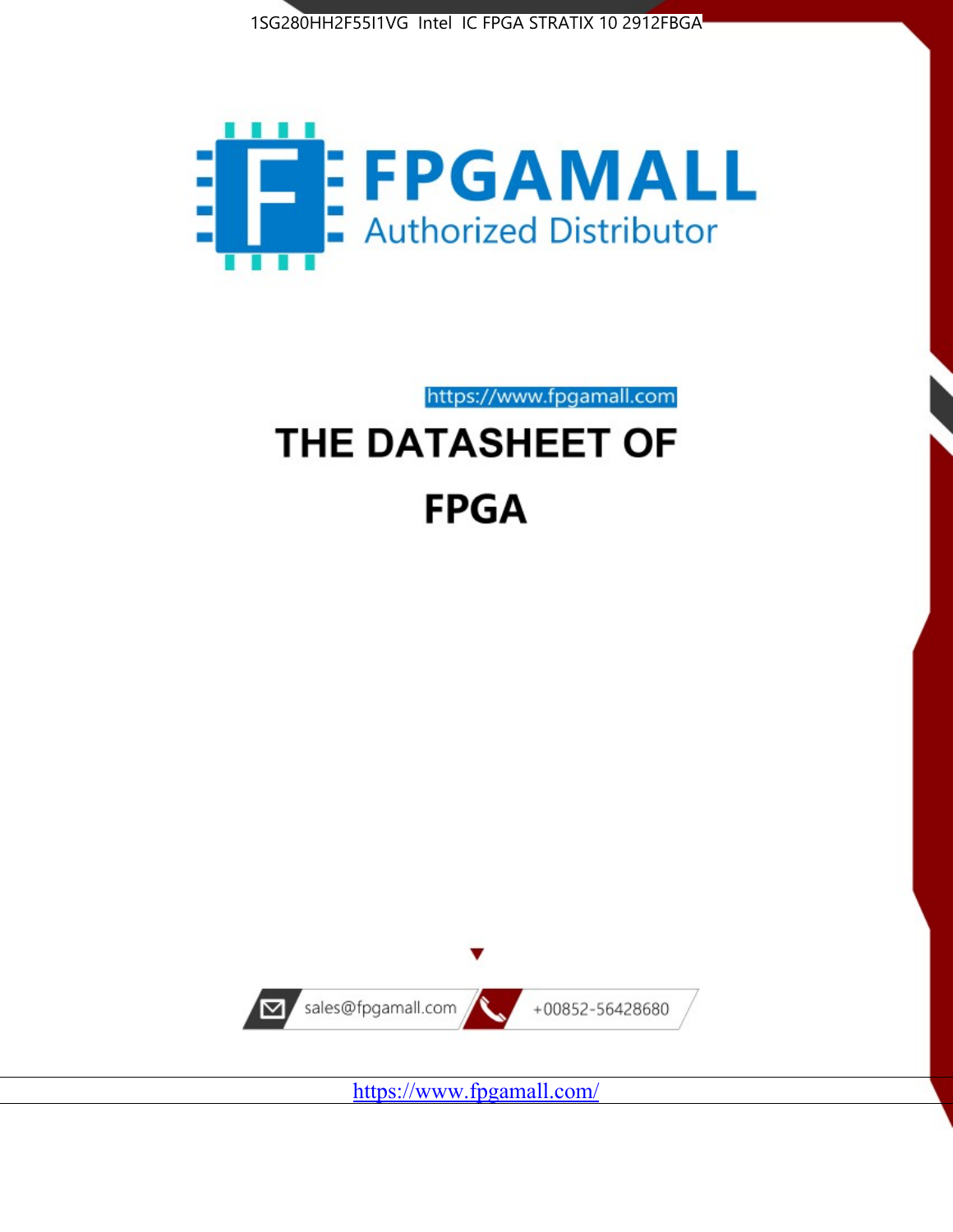1SG280HH2F55I1VG Intel IC FPGA STRATIX 10 2912FBGA



# **Intel® Stratix® 10 GX/SX Device Overview**



**S10-OVERVIEW | 2020.04.30** Latest document on the web: **[PDF](https://www.intel.com/content/dam/www/programmable/us/en/pdfs/literature/hb/stratix-10/s10-overview.pdf)** | **[HTML](https://www.intel.com/content/www/us/en/programmable/documentation/joc1442261161666.html)**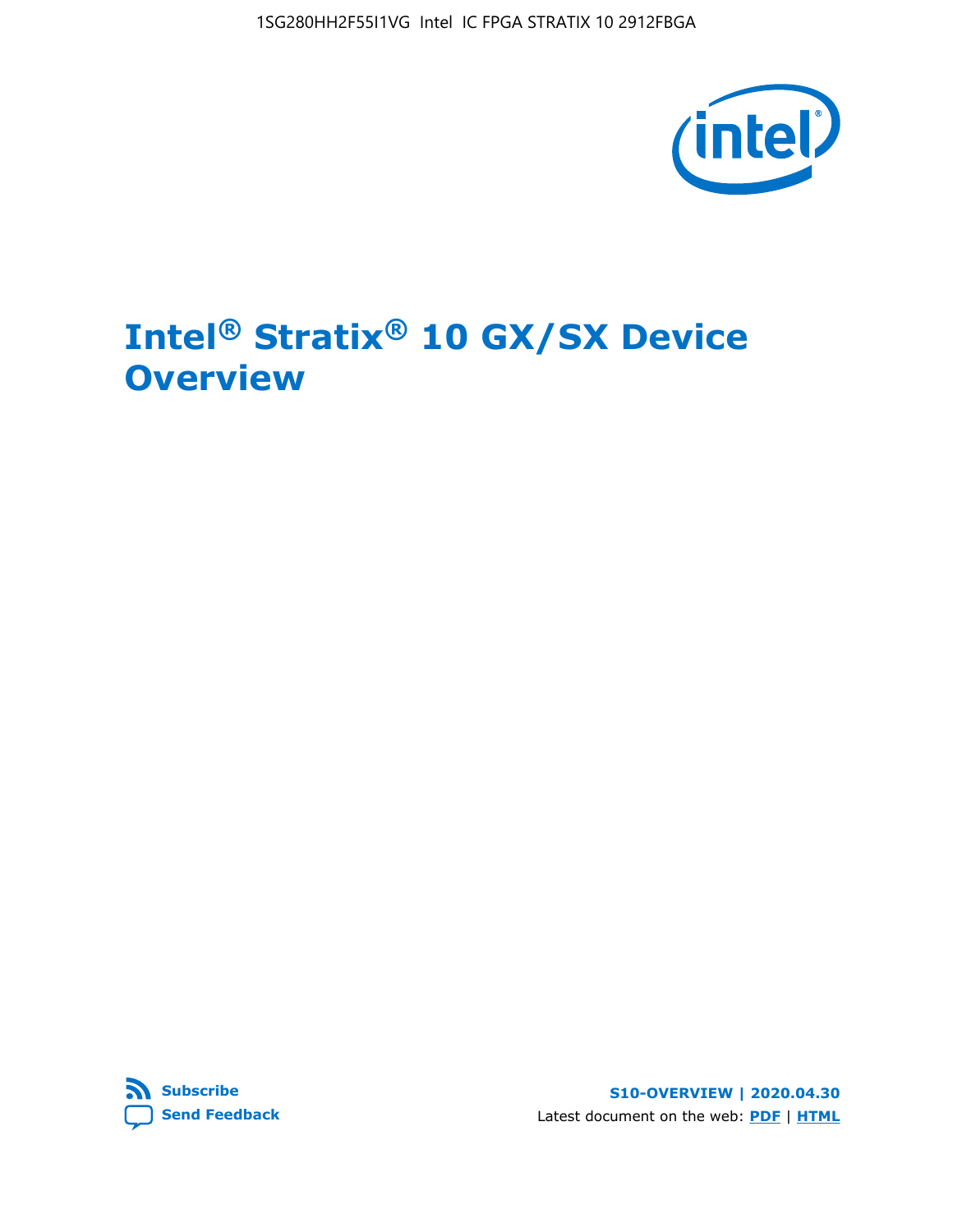

*Contents*

# **Contents**

| 1.26. Document Revision History for the Intel Stratix 10 GX/SX Device Overview36 |  |
|----------------------------------------------------------------------------------|--|

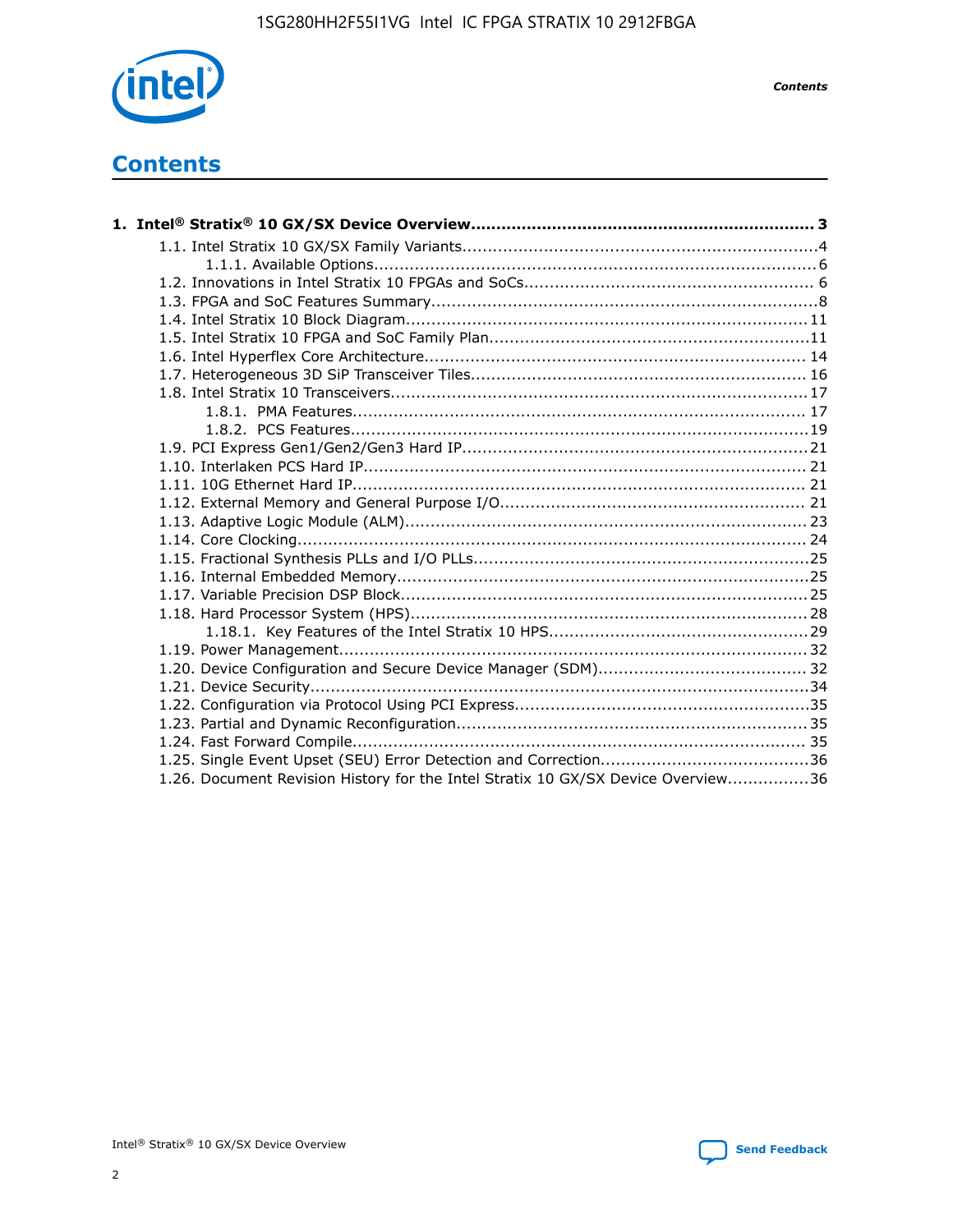**S10-OVERVIEW | 2020.04.30**

**[Send Feedback](mailto:FPGAtechdocfeedback@intel.com?subject=Feedback%20on%20Intel%20Stratix%2010%20GX/SX%20Device%20Overview%20(S10-OVERVIEW%202020.04.30)&body=We%20appreciate%20your%20feedback.%20In%20your%20comments,%20also%20specify%20the%20page%20number%20or%20paragraph.%20Thank%20you.)**



# **1. Intel® Stratix® 10 GX/SX Device Overview**

Intel's 14 nm Intel® Stratix® 10 GX FPGAs and SX SoCs deliver 2X the core performance and up to 70% lower power over previous generation high-performance FPGAs.

Featuring several groundbreaking innovations, including the all new Intel Hyperflex™ core architecture, this device family enables you to meet the demand for everincreasing bandwidth and processing performance in your most advanced applications, while meeting your power budget.

With an embedded hard processor system (HPS) based on a quad-core 64 bit Arm\* Cortex\*-A53, the Intel Stratix 10 SoC devices deliver power efficient, application-class processing and allow designers to extend hardware virtualization into the FPGA fabric. Intel Stratix 10 SoC devices demonstrate Intel's commitment to high-performance SoCs and extend Intel's leadership in programmable devices featuring an Arm-based processor system.

Important innovations in Intel Stratix 10 FPGAs and SoCs include:

- All new Intel Hyperflex core architecture delivering 2X the core performance compared to previous generation high-performance FPGAs
- Intel 14 nm tri-gate (FinFET) technology
- Heterogeneous 3D System-in-Package (SiP) technology
- Core fabric with up to 10.2 million logic elements (LEs)
- Up to 96 full duplex transceiver channels on heterogeneous 3D SiP transceiver tiles
- Transceiver data rates up to 28.3 Gbps chip-to-chip/module and backplane performance
- M20K (20 Kb) internal SRAM memory blocks
- Fractional synthesis and ultra-low jitter LC tank based transmit phase locked loops (PLLs)
- Hard PCI Express<sup>®</sup> Gen3 x16 intellectual property (IP) blocks
- Hard 10GBASE-KR/40GBASE-KR4 Forward Error Correction (FEC) in every transceiver channel
- Hard memory controllers and PHY supporting DDR4 rates up to 2666 Mbps per pin
- Hard fixed-point and IEEE 754 compliant hard floating-point variable precision digital signal processing (DSP) blocks with up to 10 TFLOP compute performance with a power efficiency of 80 GFLOP per Watt
- Quad-core 64 bit Arm Cortex-A53 embedded processor running up to 1.5 GHz in SoC family variants
- Programmable clock tree synthesis for flexible, low power, low skew clock trees

Intel Corporation. All rights reserved. Agilex, Altera, Arria, Cyclone, Enpirion, Intel, the Intel logo, MAX, Nios, Quartus and Stratix words and logos are trademarks of Intel Corporation or its subsidiaries in the U.S. and/or other countries. Intel warrants performance of its FPGA and semiconductor products to current specifications in accordance with Intel's standard warranty, but reserves the right to make changes to any products and services at any time without notice. Intel assumes no responsibility or liability arising out of the application or use of any information, product, or service described herein except as expressly agreed to in writing by Intel. Intel customers are advised to obtain the latest version of device specifications before relying on any published information and before placing orders for products or services. \*Other names and brands may be claimed as the property of others.

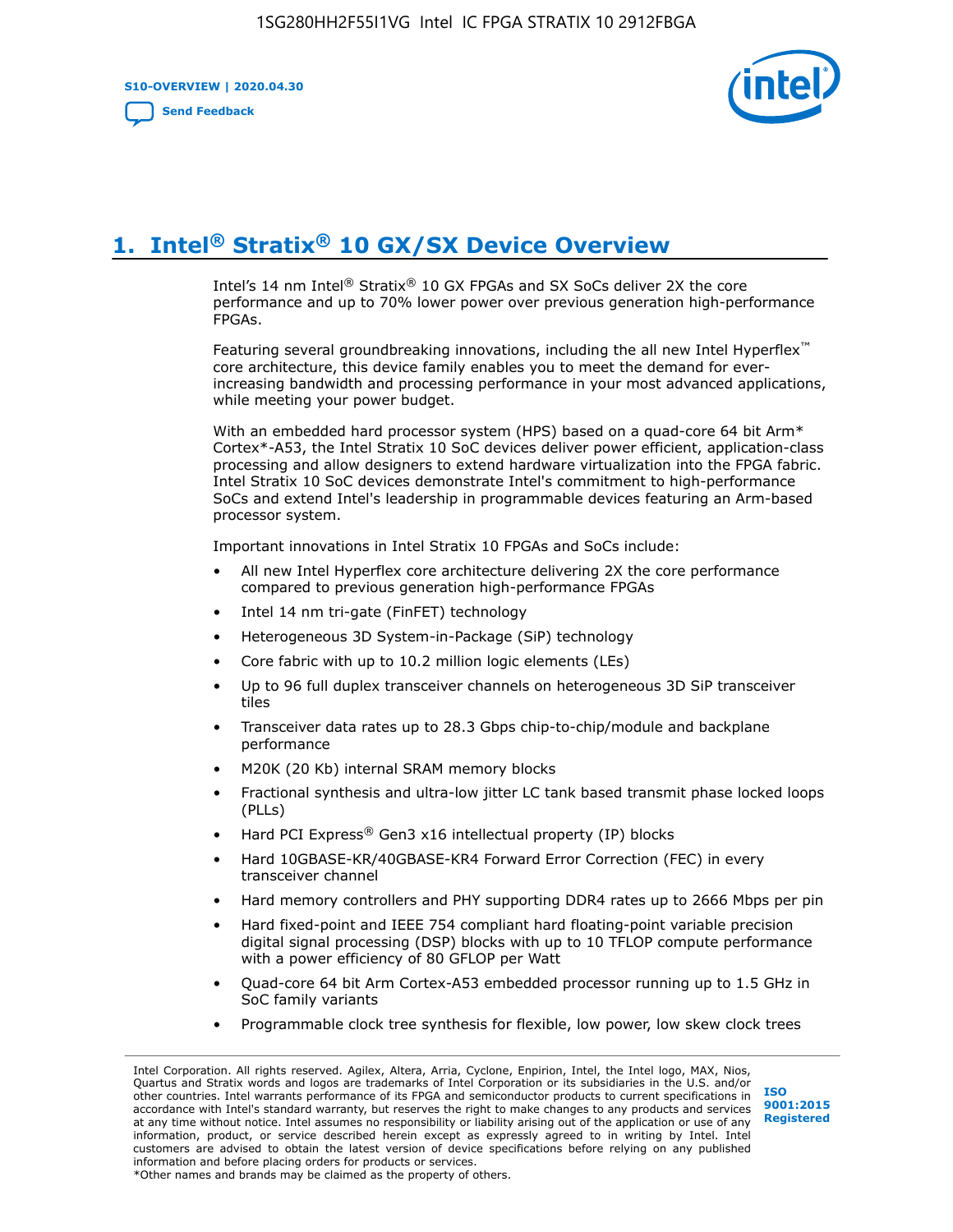

- Dedicated secure device manager (SDM) for:
	- Enhanced device configuration and security
	- AES-256, SHA-256/384 and ECDSA-256/384 encrypt/decrypt accelerators and authentication
	- Multi-factor authentication
	- Physically Unclonable Function (PUF) service and software programmable device configuration capability
- Comprehensive set of advanced power saving features delivering up to 70% lower power compared to previous generation high-performance FPGAs
- Non-destructive register state readback and writeback, to support ASIC prototyping and other applications

With these capabilities, Intel Stratix 10 FPGAs and SoCs are ideally suited for the most demanding applications in diverse markets such as:

- **Compute and Storage**—for custom servers, cloud computing and datacenter acceleration
- **Networking**—for Terabit, 400G and multi-100G bridging, aggregation, packet processing and traffic management
- **Optical Transport Networks**—for OTU4, 2xOTU4, 4xOTU4
- **Broadcast**—for high-end studio distribution, head end encoding/decoding, edge quadrature amplitude modulation (QAM)
- **Military**—for radar, electronic warfare, and secure communications
- **Medical**—for diagnostic scanners and diagnostic imaging
- **Test and Measurement**—for protocol and application testers
- **Wireless**—for next-generation 5G networks
- **ASIC Prototyping**—for designs that require the largest FPGA fabric with the highest I/O count

## **1.1. Intel Stratix 10 GX/SX Family Variants**

Intel Stratix 10 devices are available in FPGA (GX) and SoC (SX) variants.

- **Intel Stratix 10 GX** devices deliver up to 1 GHz core fabric performance and contain up to 10.2 million LEs in the fabric. They also feature up to 96 general purpose transceivers on separate transceiver tiles, and 2666 Mbps DDR4 external memory interface performance. The transceivers are capable of up to 28.3 Gbps short reach and across the backplane. These devices are optimized for FPGA applications that require the highest transceiver bandwidth and core fabric performance, with the power efficiency of Intel's 14 nm tri-gate process technology.
- **Intel Stratix 10 SX** devices have a feature set that is identical to Intel Stratix 10 GX devices, with the addition of an embedded quad-core 64 bit Arm Cortex A53 hard processor system.

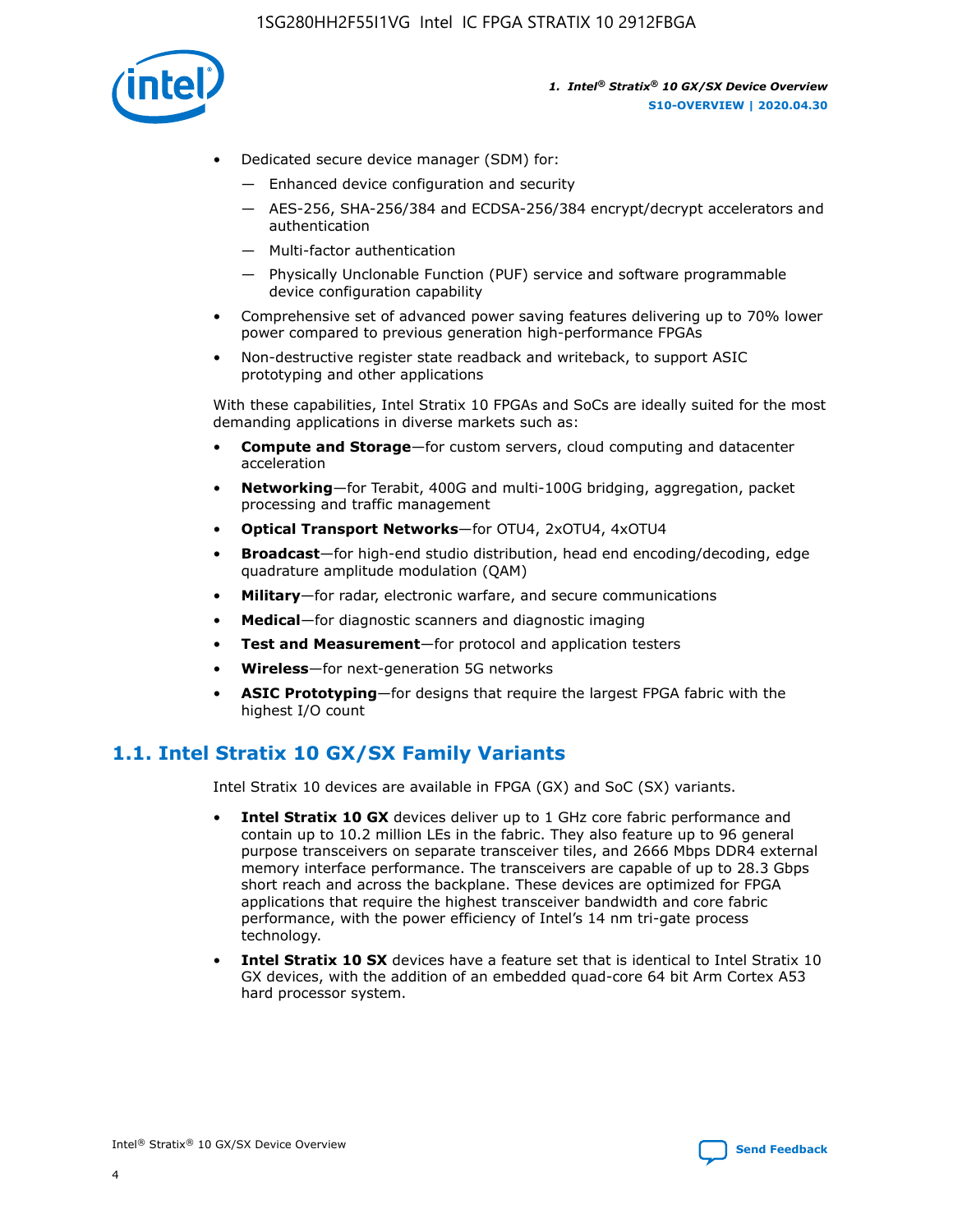

Common to all Intel Stratix 10 family variants is a high-performance fabric based on the new Intel Hyperflex core architecture that includes additional Hyper-Registers throughout the interconnect routing and at the inputs of all functional blocks. The core fabric also contains an enhanced logic array utilizing Intel's adaptive logic module (ALM) and a rich set of high performance building blocks including:

- M20K (20 Kb) embedded memory blocks
- Variable precision DSP blocks with hard IEEE 754 compliant floating-point units
- Fractional synthesis and integer PLLs
- Hard memory controllers and PHY for external memory interfaces
- General purpose IO cells

To clock these building blocks, Intel Stratix 10 devices use programmable clock tree synthesis, which uses dedicated clock tree routing to synthesize only those branches of the clock trees required for the application. All devices support in-system, finegrained partial reconfiguration of the logic array, allowing logic to be added and subtracted from the system while it is operating.

All family variants also contain high speed serial transceivers, containing both the physical medium attachment (PMA) and the physical coding sublayer (PCS), which can be used to implement a variety of industry standard and proprietary protocols. In addition to the hard PCS, Intel Stratix 10 devices contain multiple instantiations of PCI Express hard IP that supports Gen1/Gen2/Gen3 rates in x1/x2/x4/x8/x16 lane configurations, and hard 10GBASE-KR/40GBASE-KR4 FEC for every transceiver. The hard PCS, FEC, and PCI Express IP free up valuable core logic resources, save power, and increase your productivity.

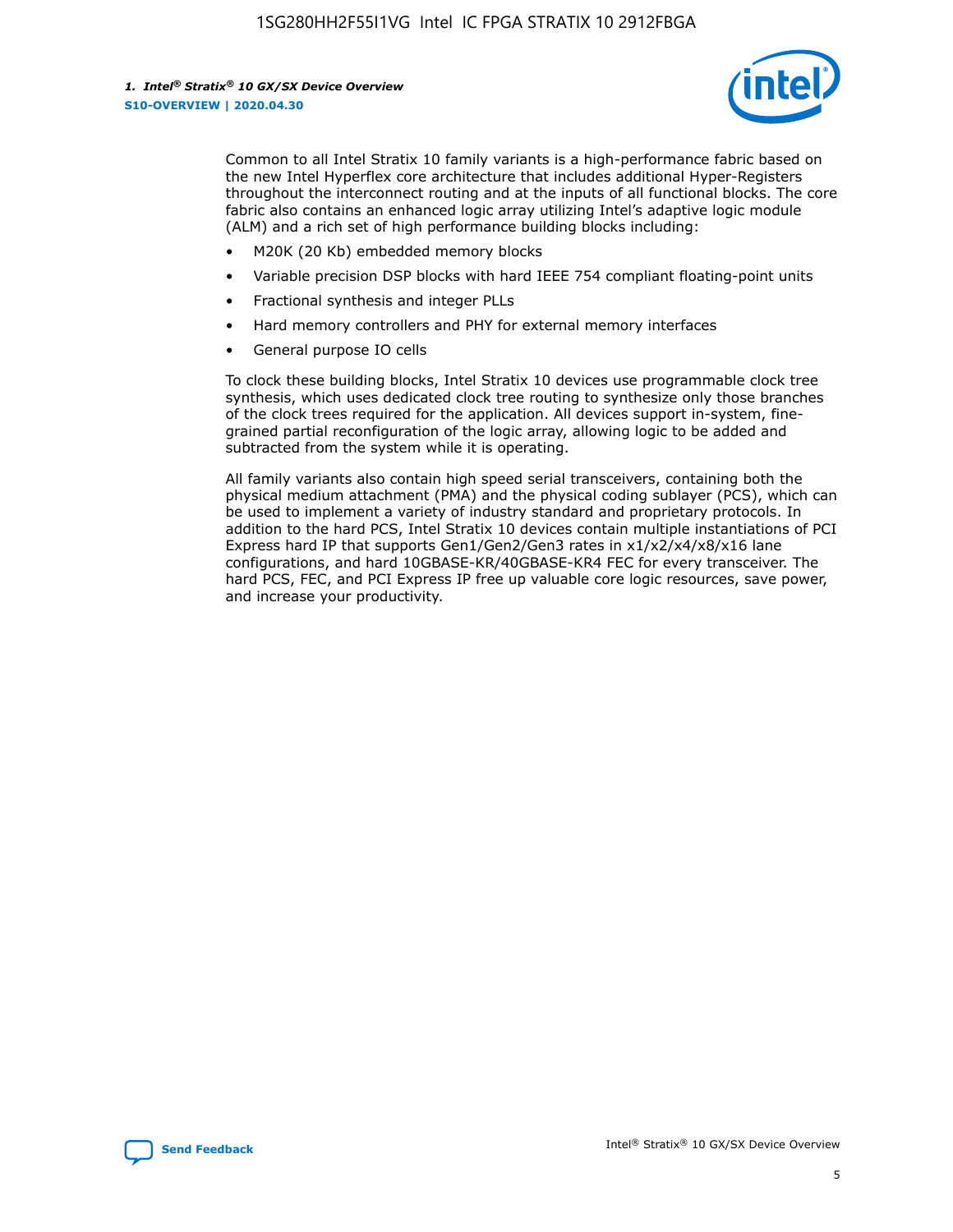

## **1.1.1. Available Options**

#### **Figure 1. Sample Ordering Code and Available Options for Intel Stratix 10 Devices**



## **Related Information**

[My Intel Support](https://www.intel.com/content/www/us/en/programmable/my-intel/mal-home.html)

## **1.2. Innovations in Intel Stratix 10 FPGAs and SoCs**

Intel Stratix 10 FPGAs and SoCs deliver many significant improvements over the previous generation high-performance Stratix V FPGAs.

#### **Table 1. Key Features of Intel Stratix 10 Devices Compared to Stratix V Devices**

| <b>Feature</b>            | <b>Stratix V FPGAs</b>                                           | <b>Intel Stratix 10 FPGAs and SoCs</b>                                        |
|---------------------------|------------------------------------------------------------------|-------------------------------------------------------------------------------|
| <b>Process technology</b> | 28 nm TSMC (planar<br>transistor)                                | 14 nm Intel tri-gate (FinFET)                                                 |
| Hard processor core       | None                                                             | Quad-core 64 bit Arm Cortex-A53<br>(SoC only)                                 |
| Core architecture         | Conventional core architecture<br>with conventional interconnect | Intel Hyperflex core architecture with<br>Hyper-Registers in the interconnect |
|                           |                                                                  | continued                                                                     |

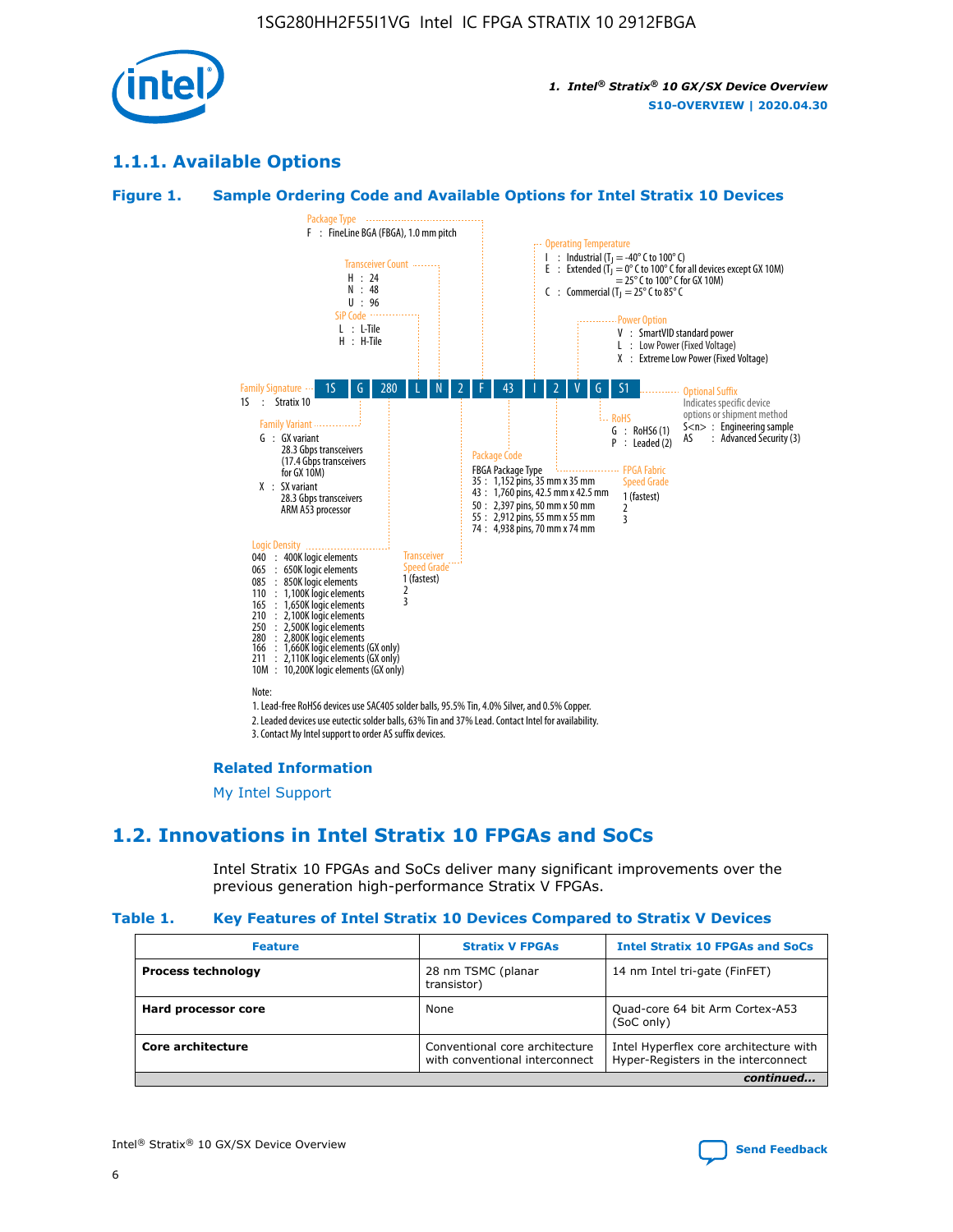

| <b>Feature</b>                                   | <b>Stratix V FPGAs</b>                                                              | <b>Intel Stratix 10 FPGAs and SoCs</b>                                                                                                       |
|--------------------------------------------------|-------------------------------------------------------------------------------------|----------------------------------------------------------------------------------------------------------------------------------------------|
| Core performance                                 | 500 MHz                                                                             | 1 GHz                                                                                                                                        |
| <b>Power dissipation</b>                         | 1x                                                                                  | As low as $0.3x$                                                                                                                             |
| Logic density                                    | <b>952 KLE</b>                                                                      | 10,200 KLE                                                                                                                                   |
| <b>Embedded memory (M20K)</b>                    | 52 Mbits                                                                            | 253 Mbits                                                                                                                                    |
| 18x19 multipliers                                | 3,926                                                                               | 11,520                                                                                                                                       |
|                                                  | Note: Multiplier is 18x18 in<br>Stratix V devices.                                  | Note: Multiplier is 18x19 in Intel<br>Stratix 10 devices.                                                                                    |
| <b>Floating point DSP capability</b>             | Up to 1 TFLOP, requires soft<br>floating point adder and<br>multiplier              | Up to 10 TFLOP, hard IEEE 754<br>compliant single precision floating<br>point adder and multiplier                                           |
| <b>Maximum transceivers</b>                      | 66                                                                                  | 96                                                                                                                                           |
| Maximum transceiver data rate (chip-to-<br>chip) | 28.05 Gbps                                                                          | 26.6 Gbps L-Tile<br>28.3 Gbps H-Tile                                                                                                         |
| Maximum transceiver data rate (backplane)        | 12.5 Gbps                                                                           | 12.5 Gbps L-Tile<br>28.3 Gbps H-Tile                                                                                                         |
| Hard memory controller                           | None                                                                                | DDR4 @ 1333 MHz/2666 Mbps<br>DDR3 @ 1067 MHz/2133 Mbps                                                                                       |
| Hard protocol IP                                 | PCIe* Gen3 x8 (up to 4<br>instances)                                                | PCIe Gen3 x16 (up to 4 instances)<br>SR-IOV (4 physical functions / 2k<br>virtual functions) on H-Tile devices<br>10GBASE-KR/40GBASE-KR4 FEC |
| <b>Core clocking and PLLs</b>                    | Global, quadrant and regional<br>clocks supported by fractional-<br>synthesis fPLLs | Programmable clock tree synthesis<br>supported by fractional synthesis<br>fPLLs and integer IO PLLs                                          |
| Register state readback and writeback            | Not available                                                                       | Non-destructive register state<br>readback and writeback for ASIC<br>prototyping and other applications                                      |

These innovations result in the following improvements:

- **Improved Core Logic Performance**: The Intel Hyperflex core architecture combined with 14 nm Intel tri-gate technology allows Intel Stratix 10 devices to achieve 2X the core performance compared to the previous generation
- **Lower Power**: Intel Stratix 10 devices use up to 70% lower power compared to the previous generation, enabled by 14 nm Intel tri-gate technology, the Intel Hyperflex core architecture, and optional power saving features built into the architecture
- **Higher Density**: Intel Stratix 10 devices offer three times the level of integration, with up to 10.2 million logic elements (LEs), over 253 Mbits of embedded memory blocks (M20K), and 11,520 18x19 multipliers
- **Embedded Processing**: Intel Stratix 10 SoCs feature a Quad-Core 64 bit Arm Cortex-A53 processor optimized for power efficiency and software compatible with previous generation Arria® and Cyclone® SoC devices
- **Improved Transceiver Performance**: With up to 96 transceiver channels implemented in heterogeneous 3D SiP transceiver tiles, Intel Stratix 10 GX and SX devices support data rates up to 28.3 Gbps chip-to-chip and 28.3 Gbps across the backplane with signal conditioning circuits capable of equalizing over 30 dB of system loss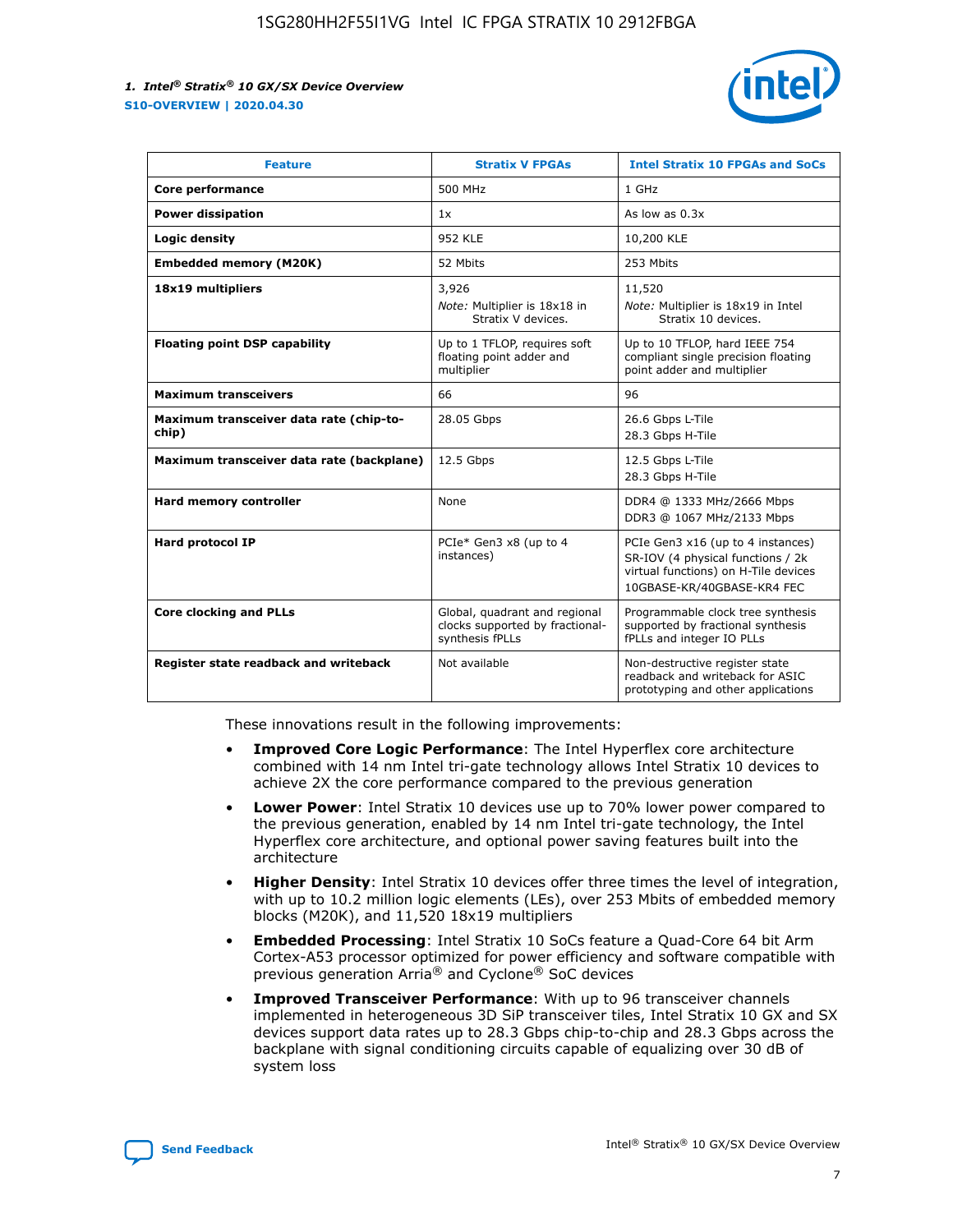

- **Improved DSP Performance**: The variable precision DSP block in Intel Stratix 10 devices features hard fixed and floating point capability, with up to 10 TFLOP IEEE754 single-precision floating point performance
- **Additional Hard IP**: Intel Stratix 10 devices include many more hard IP blocks than previous generation devices, with a hard memory controller included in each bank of 48 general purpose IOs, a hard PCIe Gen3 x16 full protocol stack in each transceiver tile, and a hard 10GBASE-KR/40GBASE-KR4 FEC in every transceiver channel
- **Enhanced Core Clocking**: Intel Stratix 10 devices feature programmable clock tree synthesis; clock trees are only synthesized where needed, increasing the flexibility and reducing the power dissipation of the clocking solution
- **Additional Core PLLs**: The core fabric in Intel Stratix 10 devices is supported by both integer IO PLLs and fractional synthesis fPLLs, resulting in a greater total number of PLLs available than the previous generation

## **1.3. FPGA and SoC Features Summary**

## **Table 2. Intel Stratix 10 FPGA and SoC Common Device Features**

| <b>Feature</b>                   | <b>Description</b>                                                                                                                                                                                                                                                                                                                                                                                                                                                                                                                                                                                                                                                                                                                                   |
|----------------------------------|------------------------------------------------------------------------------------------------------------------------------------------------------------------------------------------------------------------------------------------------------------------------------------------------------------------------------------------------------------------------------------------------------------------------------------------------------------------------------------------------------------------------------------------------------------------------------------------------------------------------------------------------------------------------------------------------------------------------------------------------------|
| Technology                       | 14 nm Intel tri-gate (FinFET) process technology<br>٠<br>SmartVID controlled core voltage, standard power devices<br>0.85-V fixed core voltage, low static power devices available                                                                                                                                                                                                                                                                                                                                                                                                                                                                                                                                                                   |
| Low power serial<br>transceivers | Up to 96 total transceivers available<br>$\bullet$<br>Continuous operating range of 1 Gbps to 28.3 Gbps for Intel Stratix 10 GX/SX devices<br>$\bullet$<br>Backplane support up to 28.3 Gbps for Intel Stratix 10 GX/SX devices<br>$\bullet$<br>Extended range down to 125 Mbps with oversampling<br>$\bullet$<br>ATX transmit PLLs with user-configurable fractional synthesis capability<br>$\bullet$<br>• XFP, SFP+, OSFP/OSFP28, CFP/CFP2/CFP4 optical module support<br>• Adaptive linear and decision feedback equalization<br>Transmit pre-emphasis and de-emphasis<br>Dynamic partial reconfiguration of individual transceiver channels<br>$\bullet$<br>On-chip instrumentation (Eye Viewer non-intrusive data eye monitoring)<br>$\bullet$ |
| General purpose I/Os             | Up to 2,304 total GPIO available<br>$\bullet$<br>1.6 Gbps LVDS-every pair can be configured as an input or output<br>$\bullet$<br>1333 MHz/2666 Mbps DDR4 external memory interface<br>1067 MHz/2133 Mbps DDR3 external memory interface<br>1.2 V to 3.3 $V^{(1)}$ single-ended LVCMOS/LVTTL interfacing<br>$\bullet$<br>On-chip termination (OCT)<br>$\bullet$                                                                                                                                                                                                                                                                                                                                                                                      |
| Embedded hard IP                 | • PCIe Gen1/Gen2/Gen3 complete protocol stack, $x1/x2/x4/x8/x16$ end point and root<br>port<br>DDR4/DDR3 hard memory controller (RLDRAM3/QDR II+/QDR IV using soft memory<br>controller)<br>Multiple hard IP instantiations in each device<br>$\bullet$<br>• Single Root I/O Virtualization (SR-IOV)                                                                                                                                                                                                                                                                                                                                                                                                                                                 |
| Transceiver hard IP              | 10GBASE-KR/40GBASE-KR4 Forward Error Correction (FEC)<br>$\bullet$<br>10G Ethernet PCS<br>$\bullet$<br>• PCI Express PIPE interface<br>continued                                                                                                                                                                                                                                                                                                                                                                                                                                                                                                                                                                                                     |

<sup>(1)</sup> Available in some configurations only

8

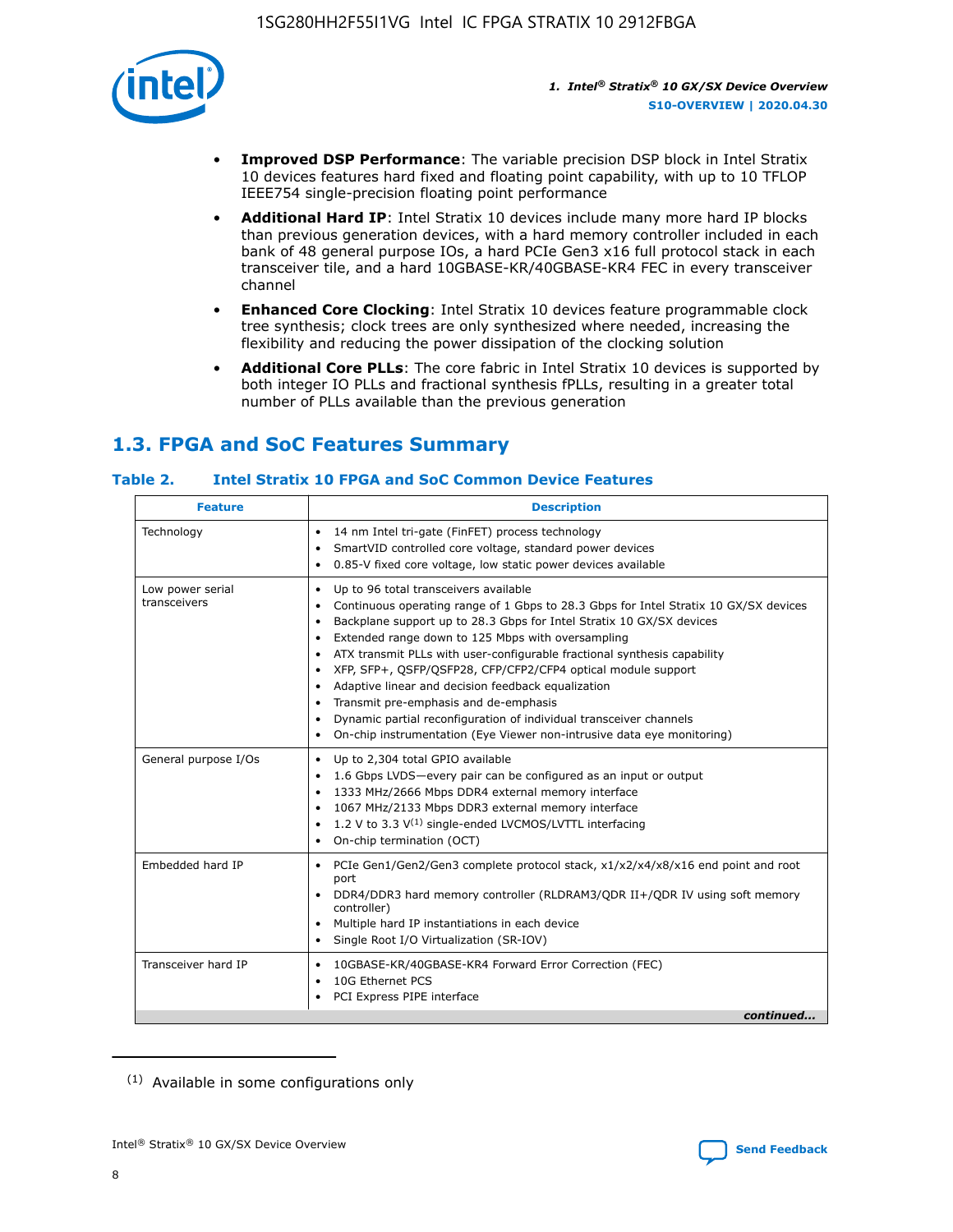

| <b>Feature</b>                   | <b>Description</b>                                                                                                                                                                                                                                                                                                                                                                                                                            |  |  |  |
|----------------------------------|-----------------------------------------------------------------------------------------------------------------------------------------------------------------------------------------------------------------------------------------------------------------------------------------------------------------------------------------------------------------------------------------------------------------------------------------------|--|--|--|
|                                  | Interlaken PCS<br>$\bullet$<br><b>Gigabit Ethernet PCS</b><br>$\bullet$<br>Deterministic latency support for Common Public Radio Interface (CPRI) PCS<br>$\bullet$<br>Fast lock-time support for Gigabit Passive Optical Networking (GPON) PCS<br>$\bullet$<br>8B/10B, 64B/66B, 64B/67B encoders and decoders<br>Custom mode support for proprietary protocols                                                                                |  |  |  |
| Power management                 | SmartVID controlled core voltage, standard power devices<br>$\bullet$<br>0.85-V fixed core voltage, low static power devices available<br>$\bullet$<br>Intel Quartus <sup>®</sup> Prime Pro Edition integrated power analysis                                                                                                                                                                                                                 |  |  |  |
| High performance core fabric     | Intel Hyperflex core architecture with Hyper-Registers throughout the interconnect<br>routing and at the inputs of all functional blocks<br>Enhanced adaptive logic module (ALM)<br>Improved multi-track routing architecture reduces congestion and improves compile<br>times<br>Hierarchical core clocking architecture with programmable clock tree synthesis<br>Fine-grained partial reconfiguration                                      |  |  |  |
| Internal memory blocks           | M20K-20 Kb with hard ECC support<br>MLAB-640 bit distributed LUTRAM                                                                                                                                                                                                                                                                                                                                                                           |  |  |  |
| Variable precision DSP<br>blocks | IEEE 754-compliant hard single-precision floating point capability<br>$\bullet$<br>Supports signal processing with precision ranging from 18x19 up to 54x54<br>$\bullet$<br>Native 27x27 and 18x19 multiply modes<br>٠<br>64 bit accumulator and cascade for systolic FIRs<br>Internal coefficient memory banks<br>Pre-adder/subtractor improves efficiency<br>٠<br>Additional pipeline register increases performance and reduces power<br>٠ |  |  |  |
| Phase locked loops (PLL)         | Fractional synthesis PLLs (fPLL) support both fractional and integer modes<br>$\bullet$<br>Fractional mode with third-order delta-sigma modulation<br>Precision frequency synthesis<br>٠<br>Integer PLLs adjacent to general purpose I/Os, support external memory, and LVDS<br>٠<br>interfaces, clock delay compensation, zero delay buffering                                                                                               |  |  |  |
| Core clock networks              | 1 GHz fabric clocking<br>٠<br>667 MHz external memory interface clocking, supports 2666 Mbps DDR4 interface<br>800 MHz LVDS interface clocking, supports 1600 Mbps LVDS interface<br>$\bullet$<br>Programmable clock tree synthesis, backwards compatible with global, regional and<br>$\bullet$<br>peripheral clock networks<br>Clocks only synthesized where needed, to minimize dynamic power<br>continued                                 |  |  |  |

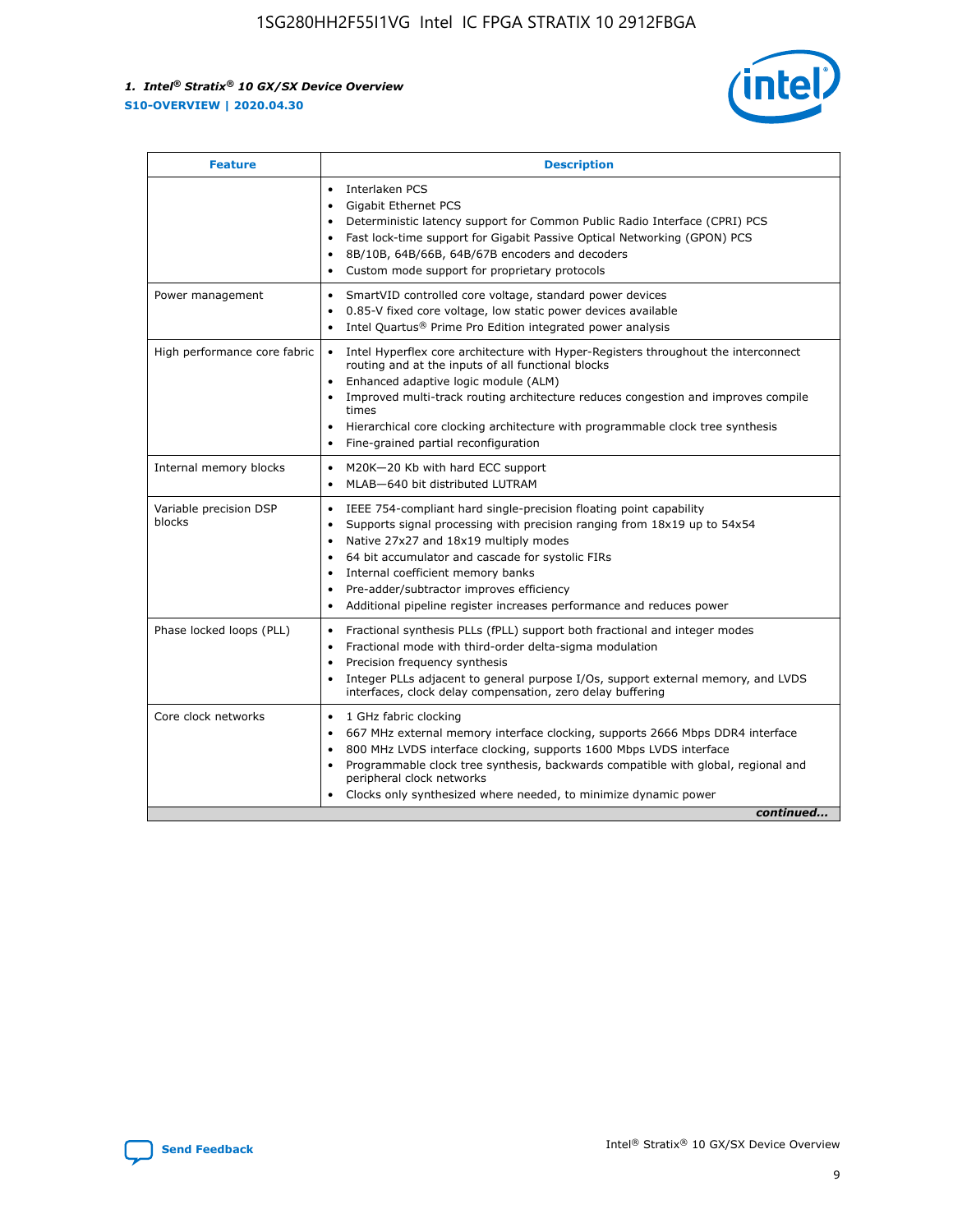

| <b>Feature</b>     | <b>Description</b>                                                                                                                                                                                                                                                                                                                                                                                                                                                                                                    |
|--------------------|-----------------------------------------------------------------------------------------------------------------------------------------------------------------------------------------------------------------------------------------------------------------------------------------------------------------------------------------------------------------------------------------------------------------------------------------------------------------------------------------------------------------------|
| Configuration      | Dedicated Secure Device Manager<br>٠<br>Software programmable device configuration<br>٠<br>Serial and parallel flash interface<br>٠<br>Configuration via protocol (CvP) using PCI Express Gen1/Gen2/Gen3<br>Fine-grained partial reconfiguration of core fabric<br>Dynamic reconfiguration of transceivers and PLLs<br>٠<br>Comprehensive set of security features including AES-256, SHA-256/384, and<br>ECDSA-256/384 accelerators, and multi-factor authentication<br>Physically Unclonable Function (PUF) service |
| Packaging          | Intel Embedded Multi-die Interconnect Bridge (EMIB) packaging technology<br>٠<br>Multiple devices with identical package footprints allows seamless migration across<br>٠<br>different device densities<br>1.0 mm ball-pitch FBGA packaging<br>٠<br>Lead and lead-free package options                                                                                                                                                                                                                                |
| Software and tools | Intel Quartus Prime Pro Edition design suite with new compiler and Hyper-Aware design<br>flow<br>Fast Forward compiler to allow Intel Hyperflex architecture performance exploration<br>٠<br>Transceiver toolkit<br>Platform designer integration tool<br>DSP Builder advanced blockset<br>OpenCL <sup>™</sup> support<br>SoC Embedded Design Suite (EDS)                                                                                                                                                             |

## **Table 3. Intel Stratix 10 SoC Specific Device Features**

| <b>SoC Subsystem</b><br><b>Feature</b> |                                                 | <b>Description</b>                                                                                                                                                                                                                                         |
|----------------------------------------|-------------------------------------------------|------------------------------------------------------------------------------------------------------------------------------------------------------------------------------------------------------------------------------------------------------------|
| <b>Hard Processor</b><br>System        | Multi-processor unit (MPU) core                 | Quad-core Arm Cortex-A53 MPCore processor with Arm<br>$\bullet$<br>CoreSight* debug and trace technology<br>Scalar floating-point unit supporting single and double<br>٠<br>precision<br>Arm Neon* media processing engine for each processor<br>$\bullet$ |
|                                        | <b>System Controllers</b>                       | System Memory Management Unit (SMMU)<br>٠<br>Cache Coherency Unit (CCU)<br>٠                                                                                                                                                                               |
|                                        | Layer 1 Cache                                   | 32 KB L1 instruction cache with parity<br>$\bullet$<br>32 KB L1 data cache with ECC<br>$\bullet$                                                                                                                                                           |
|                                        | Layer 2 Cache                                   | 1 MB Shared L2 Cache with ECC<br>$\bullet$                                                                                                                                                                                                                 |
|                                        | On-Chip Memory                                  | 256 KB On-Chip RAM<br>$\bullet$                                                                                                                                                                                                                            |
|                                        | Direct memory access (DMA) controller           | • 8-Channel DMA                                                                                                                                                                                                                                            |
|                                        | Ethernet media access controller<br>(EMAC)      | Three 10/100/1000 EMAC with integrated DMA<br>$\bullet$                                                                                                                                                                                                    |
|                                        | USB On-The-Go controller (OTG)                  | 2 USB OTG with integrated DMA<br>$\bullet$                                                                                                                                                                                                                 |
|                                        | <b>UART</b> controller                          | 2 UART 16550 compatible<br>$\bullet$                                                                                                                                                                                                                       |
|                                        | Serial Peripheral Interface (SPI)<br>controller | $\bullet$ 4 SPI                                                                                                                                                                                                                                            |
|                                        | $I2C$ controller                                | 5 <sup>2</sup> C controllers                                                                                                                                                                                                                               |
|                                        | SD/SDIO/MMC controller                          | 1 eMMC version 4.5 with DMA and CE-ATA support<br>$\bullet$<br>SD, including eSD, version 3.0<br>٠<br>SDIO, including eSDIO, version 3.0<br>$\bullet$<br>CE-ATA - version 1.1<br>continued                                                                 |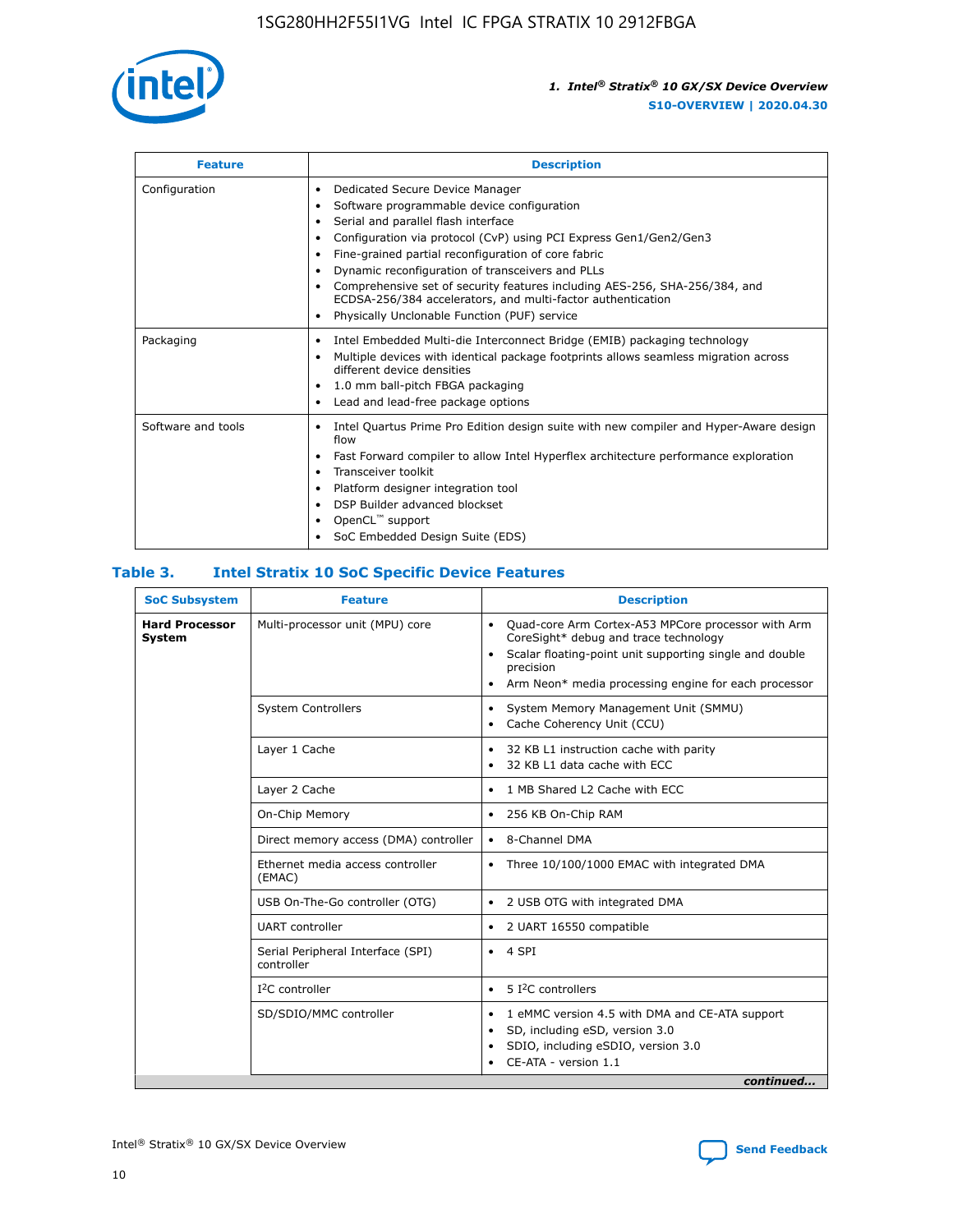

| <b>SoC Subsystem</b>                   | <b>Feature</b>             | <b>Description</b>                                                                                    |  |  |
|----------------------------------------|----------------------------|-------------------------------------------------------------------------------------------------------|--|--|
|                                        | NAND flash controller      | 1 ONFI 1.0, 8- and 16-bit support<br>$\bullet$                                                        |  |  |
|                                        | General-purpose I/O (GPIO) | Maximum of 48 software programmable GPIO<br>$\bullet$                                                 |  |  |
|                                        | Timers                     | 4 general-purpose timers<br>4 watchdog timers<br>٠                                                    |  |  |
| <b>Secure Device</b><br>Manager        | Security                   | Secure boot<br>$\bullet$<br>Advanced Encryption Standard (AES) and authentication<br>٠<br>(SHA/ECDSA) |  |  |
| External<br>Memory<br><b>Interface</b> | External Memory Interface  | Hard Memory Controller with DDR4 and DDR3<br>$\bullet$                                                |  |  |

## **1.4. Intel Stratix 10 Block Diagram**

## **Figure 2. Intel Stratix 10 FPGA and SoC Architecture Block Diagram**



HPS: Quad ARM Cortex-A53 Hard Processor System SDM: Secure Device Manager

## **1.5. Intel Stratix 10 FPGA and SoC Family Plan**

<sup>(2)</sup> The number of 27x27 multipliers is one-half the number of 18x19 multipliers.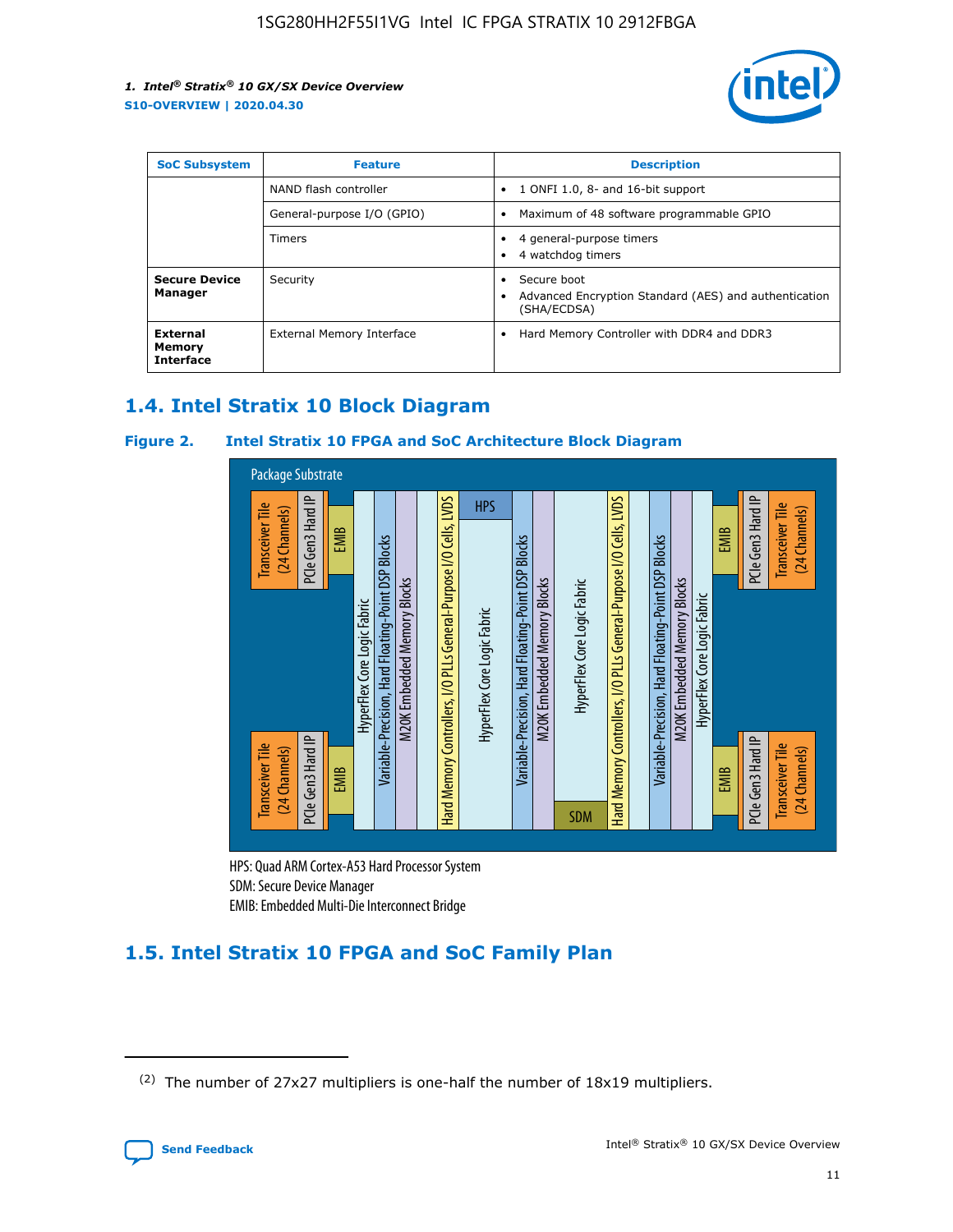

## **Table 4. Intel Stratix 10 GX/SX FPGA and SoC Family Plan—FPGA Core (part 1)**

| <b>Intel Stratix 10</b><br><b>GX/SX Device</b><br><b>Name</b> | <b>Logic Elements</b><br>(KLE) | <b>M20K Blocks</b> | <b>M20K Mbits</b> | <b>MLAB Counts</b> | <b>MLAB Mbits</b> | 18x19 Multi-<br>pliers <sup>(2)</sup> |
|---------------------------------------------------------------|--------------------------------|--------------------|-------------------|--------------------|-------------------|---------------------------------------|
| GX 400/<br>SX 400                                             | 378                            | 1,537              | 30                | 3,276              | $\overline{2}$    | 1,296                                 |
| GX 650/<br>SX 650                                             | 612                            | 2,489              | 49                | 5,364              | 3                 | 2,304                                 |
| GX 850/<br>SX 850                                             | 841                            | 3,477              | 68                | 7,124              | $\overline{4}$    | 4,032                                 |
| GX 1100/<br>SX 1100                                           | 1,325                          | 5,461              | 107               | 11,556             | $\overline{7}$    | 5,184                                 |
| GX 1650/<br>SX 1650                                           | 1,624                          | 5,851              | 114               | 13,764             | 8                 | 6,290                                 |
| GX 2100/<br>SX 2100                                           | 2,005                          | 6,501              | 127               | 17,316             | 11                | 7,488                                 |
| GX 2500/<br>SX 2500                                           | 2,422                          | 9,963              | 195               | 20,529             | 13                | 10,022                                |
| GX 2800/<br>SX 2800                                           | 2,753                          | 11,721             | 229               | 23,796             | 15                | 11,520                                |
| GX 1660                                                       | 1,679                          | 6,162              | 120               | 14,230             | 9                 | 6,652                                 |
| GX 2110                                                       | 2,073                          | 6,847              | 134               | 17,856             | 11                | 7,920                                 |
| <b>GX 10M</b>                                                 | 10,200                         | 12,950             | 253               | 87,984             | 55                | 6,912                                 |

#### **Table 5. Intel Stratix 10 GX/SX FPGA and SoC Family Plan—Interconnects, PLLs and Hard IP (part 2)**

| <b>Intel Stratix 10</b>            |                      | <b>PLLs</b><br><b>Interconnects</b> |              |          | <b>Hard IP</b>                       |  |
|------------------------------------|----------------------|-------------------------------------|--------------|----------|--------------------------------------|--|
| <b>GX/SX Device</b><br><b>Name</b> | <b>Maximum GPIOs</b> | <b>Maximum XCVR</b>                 | <b>fPLLs</b> | I/O PLLs | <b>PCIe Hard IP</b><br><b>Blocks</b> |  |
| GX 400/<br>SX 400                  | 374                  | 24                                  | 8            | 8        | $\mathbf{1}$                         |  |
| GX 650/<br>SX 650                  | 392                  | 24                                  | 8            | 8        | $\mathbf{1}$                         |  |
| GX 850/<br>SX 850                  | 688                  | 48                                  | 16           | 16       | 2                                    |  |
| GX 1100/<br>SX 1100                | 688                  | 48                                  | 16           | 16       | 2                                    |  |
| GX 1650/<br>SX 1650                | 704                  | 96                                  | 32           | 24       | $\overline{4}$                       |  |
| GX 2100/<br>SX 2100                | 704                  | 96                                  | 32           | 24       | $\overline{4}$                       |  |
| GX 2500/<br>SX 2500                | 1,160                | 96                                  | 32           | 24       | $\overline{4}$                       |  |
| GX 2800/<br>SX 2800                | 1,160                | 96                                  | 32           | 24       | $\overline{4}$                       |  |
| continued                          |                      |                                     |              |          |                                      |  |

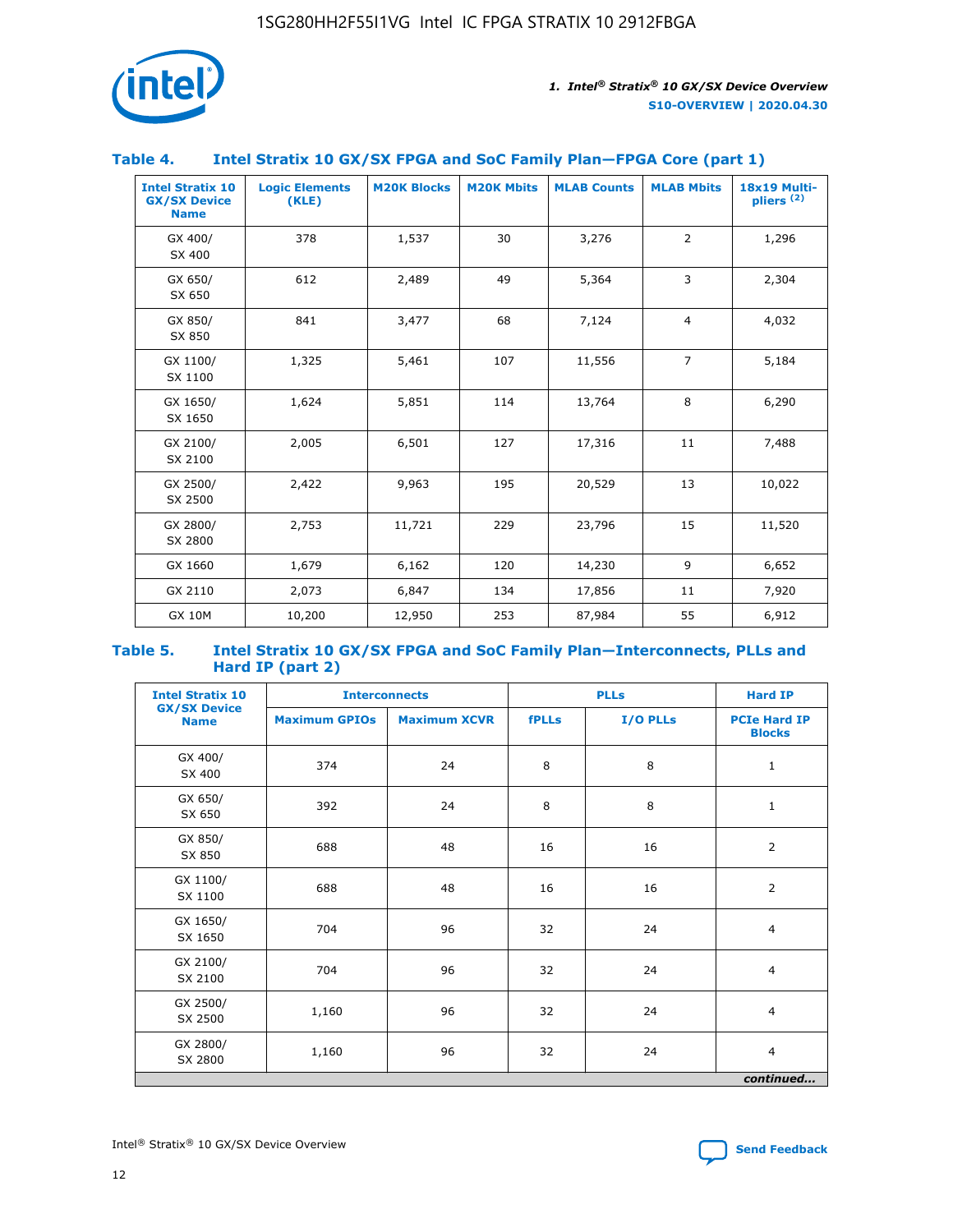

| <b>Intel Stratix 10</b>            | <b>Interconnects</b> |                     | <b>PLLs</b>  |                 | <b>Hard IP</b>                       |
|------------------------------------|----------------------|---------------------|--------------|-----------------|--------------------------------------|
| <b>GX/SX Device</b><br><b>Name</b> | <b>Maximum GPIOs</b> | <b>Maximum XCVR</b> | <b>fPLLs</b> | <b>I/O PLLs</b> | <b>PCIe Hard IP</b><br><b>Blocks</b> |
| GX 1660                            | 688                  | 48                  | 16           | 16              |                                      |
| GX 2110                            | 688                  | 48                  | 16           | 16              |                                      |
| <b>GX 10M</b>                      | 2,304                | 48                  | 24           | 48              | 4                                    |

## **Table 6. Intel Stratix 10 GX/SX FPGA and SoC Family Package Plan**

Cell legend: General Purpose I/Os, High-Voltage I/Os, LVDS Pairs, Transceivers (3) (4) (5) (6) (7) (8)

| <b>Intel Stratix 10</b><br><b>GX/SX Device</b><br><b>Name</b> | F1152<br><b>HF35</b><br>$(35x35 \text{ mm}^2)$ | <b>F1760</b><br><b>NF43</b><br>(42.5x42.5<br>$mm2$ ) | F2397<br><b>UF50</b><br>$(50x50 \text{ mm}^2)$ | F2912<br><b>HF55</b><br>$(55x55 \text{ mm}^2)$ | F4938<br><b>NF74</b><br>$(70x74)$ mm <sup>2</sup> |
|---------------------------------------------------------------|------------------------------------------------|------------------------------------------------------|------------------------------------------------|------------------------------------------------|---------------------------------------------------|
| GX 400/<br>SX 400                                             | 374, 56, 120, 24 <sup>(9)</sup>                | $\overline{\phantom{a}}$                             | $\overline{\phantom{a}}$                       |                                                |                                                   |
| GX 650/<br>SX 650                                             | 392, 8, 192, 24                                | ٠                                                    | $\overline{\phantom{a}}$                       |                                                |                                                   |
| GX 850/<br>SX 850                                             |                                                | 688, 16, 336, 48                                     |                                                |                                                |                                                   |
| GX 1100/<br>SX 1100                                           |                                                | 688, 16, 336, 48                                     |                                                |                                                |                                                   |
| GX 1650/<br>SX 1650                                           |                                                | 688, 16, 336, 48                                     | 704, 32, 336, 96                               |                                                |                                                   |
| GX 2100/<br>SX 2100                                           |                                                | 688, 16, 336, 48                                     | 704, 32, 336, 96                               | -                                              | ۰                                                 |
| GX 2500/<br>SX 2500                                           |                                                | 688, 16, 336, 48                                     | 704, 32, 336, 96                               | 1160, 8, 576, 24                               |                                                   |
| GX 2800/                                                      | $\overline{\phantom{a}}$                       | 688, 16, 336, 48                                     | 704, 32, 336, 96                               | 1160, 8, 576, 24                               | ٠<br>continued                                    |

- (3) All packages are ball grid arrays with 1.0 mm pitch.
- (4) High-Voltage I/O pins are used for 3 V and 2.5 V interfacing.
- $(5)$  Each LVDS pair can be configured as either a differential input or a differential output.
- (6) High-Voltage I/O pins and LVDS pairs are included in the General Purpose I/O count. Transceivers are counted separately.
- $(7)$  Each package column offers pin migration (common circuit board footprint) for all devices in the column.
- $(8)$  Intel Stratix 10 GX devices are pin migratable with Intel Stratix 10 SX devices in the same package.
- $(9)$  The Intel Stratix 10 SX/GX 400 device has a level shifter, and this imposes some restrictions on the number of LVDS pairs and I/O banks available (see "Intel Stratix 10 SX/GX 400 Device Level Shifter Details").

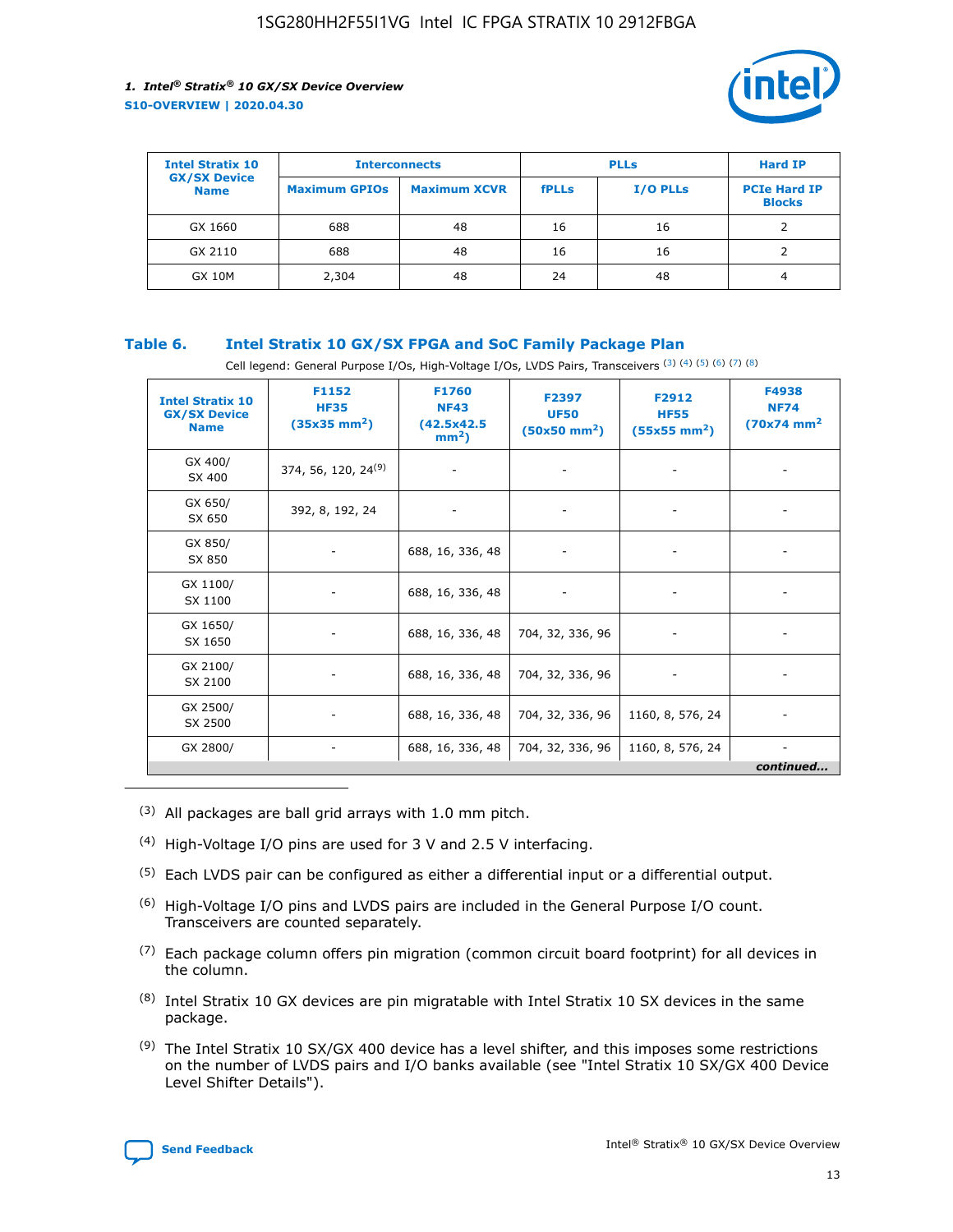

| <b>Intel Stratix 10</b><br><b>GX/SX Device</b><br><b>Name</b> | F1152<br><b>HF35</b><br>$(35x35)$ mm <sup>2</sup> ) | F1760<br><b>NF43</b><br>(42.5x42.5<br>$mm2$ ) | F2397<br><b>UF50</b><br>$(50x50 \text{ mm}^2)$ | F2912<br><b>HF55</b><br>$(55x55$ mm <sup>2</sup> ) | F4938<br><b>NF74</b><br>$(70x74)$ mm <sup>2</sup> |
|---------------------------------------------------------------|-----------------------------------------------------|-----------------------------------------------|------------------------------------------------|----------------------------------------------------|---------------------------------------------------|
| SX 2800                                                       |                                                     |                                               |                                                |                                                    |                                                   |
| GX 1660                                                       | -                                                   | 688, 16, 336, 48                              | $\overline{\phantom{a}}$                       |                                                    |                                                   |
| GX 2110                                                       |                                                     | 688, 16, 336, 48                              | $\overline{\phantom{a}}$                       |                                                    |                                                   |
| <b>GX 10M</b>                                                 | ۰                                                   |                                               |                                                |                                                    | 2304, 32, 1152,<br>48                             |





## **1.6. Intel Hyperflex Core Architecture**

Intel Stratix 10 FPGAs and SoCs are based on a core fabric featuring the new Intel Hyperflex core architecture. The Intel Hyperflex core architecture delivers 2X the clock frequency performance and up to 70% lower power compared to previous generation high-end FPGAs. Along with this performance breakthrough, the Intel Hyperflex core architecture delivers a number of advantages including:

- **Higher Throughput**—Capitalizes on 2X core clock frequency performance to obtain throughput breakthroughs
- **Improved Power Efficiency**—Uses reduced IP size, enabled by Intel Hyperflex, to consolidate designs which previously spanned multiple devices into a single device, thereby reducing power by up to 70% versus previous generation devices
- **Greater Design Functionality**—Uses faster clock frequency to reduce bus widths and reduce IP size, freeing up additional FPGA resources to add greater functionality
- **Increased Designer Productivity**—Boosts performance with less routing congestion and fewer design iterations using Hyper-Aware design tools, obtaining greater timing margin for more rapid timing closure

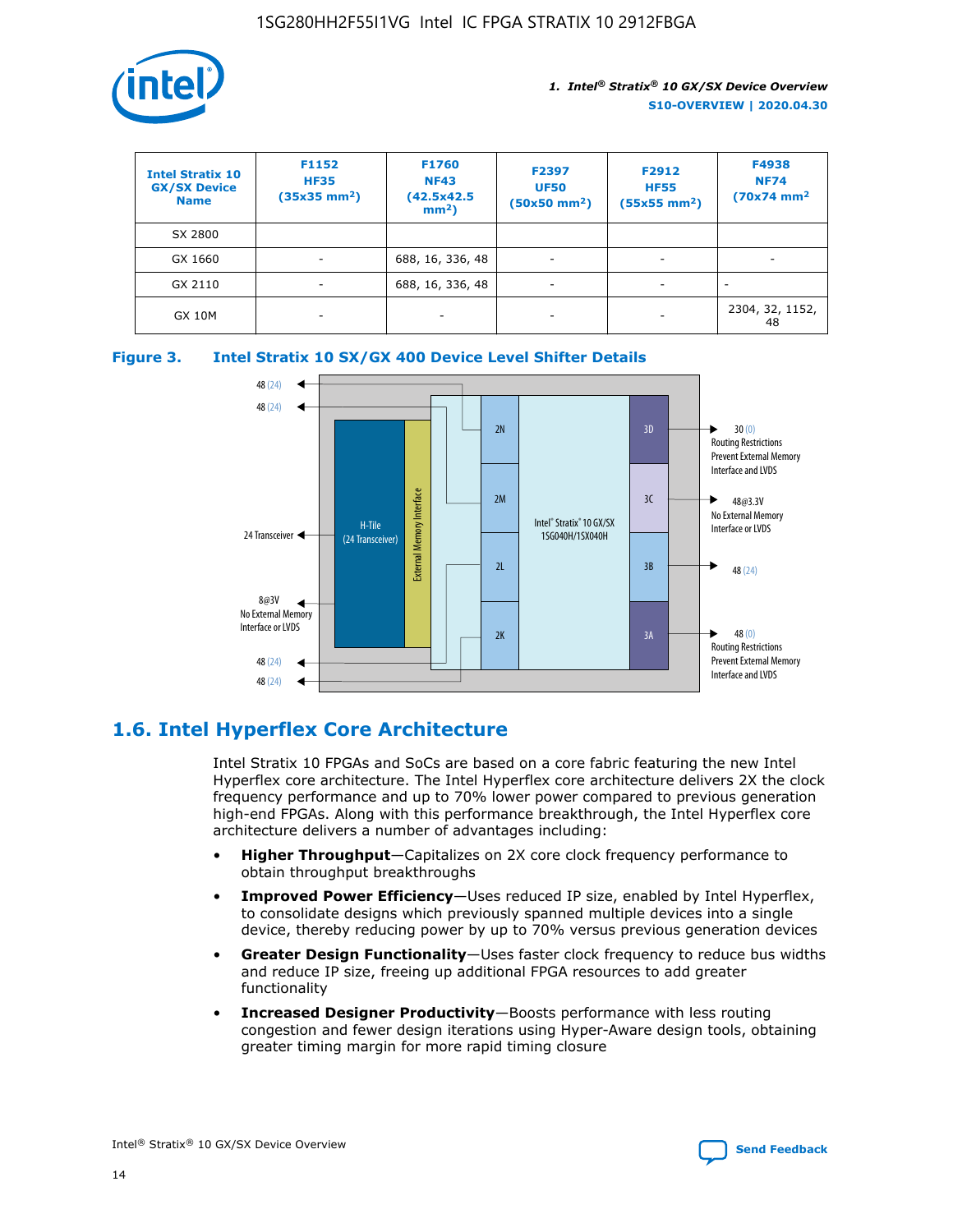

In addition to the traditional user registers found in the Adaptive Logic Modules (ALM), the Intel Hyperflex core architecture introduces additional bypassable registers everywhere throughout the fabric of the FPGA. These additional registers, called Hyper-Registers are available on every interconnect routing segment and at the inputs of all functional blocks.

#### **Figure 4. Bypassable Hyper-Register**



The Hyper-Registers enable the following key design techniques to achieve the 2X core performance increases:

- Fine grain Hyper-Retiming to eliminate critical paths
- Zero latency Hyper-Pipelining to eliminate routing delays
- Flexible Hyper-Optimization for best-in-class performance

By implementing these techniques in your design, the Hyper-Aware design tools automatically make use of the Hyper-Registers to achieve maximum core clock frequency.



## **Figure 5. Intel Hyperflex Core Architecture**

New Hyper-Registers throughout the core fabric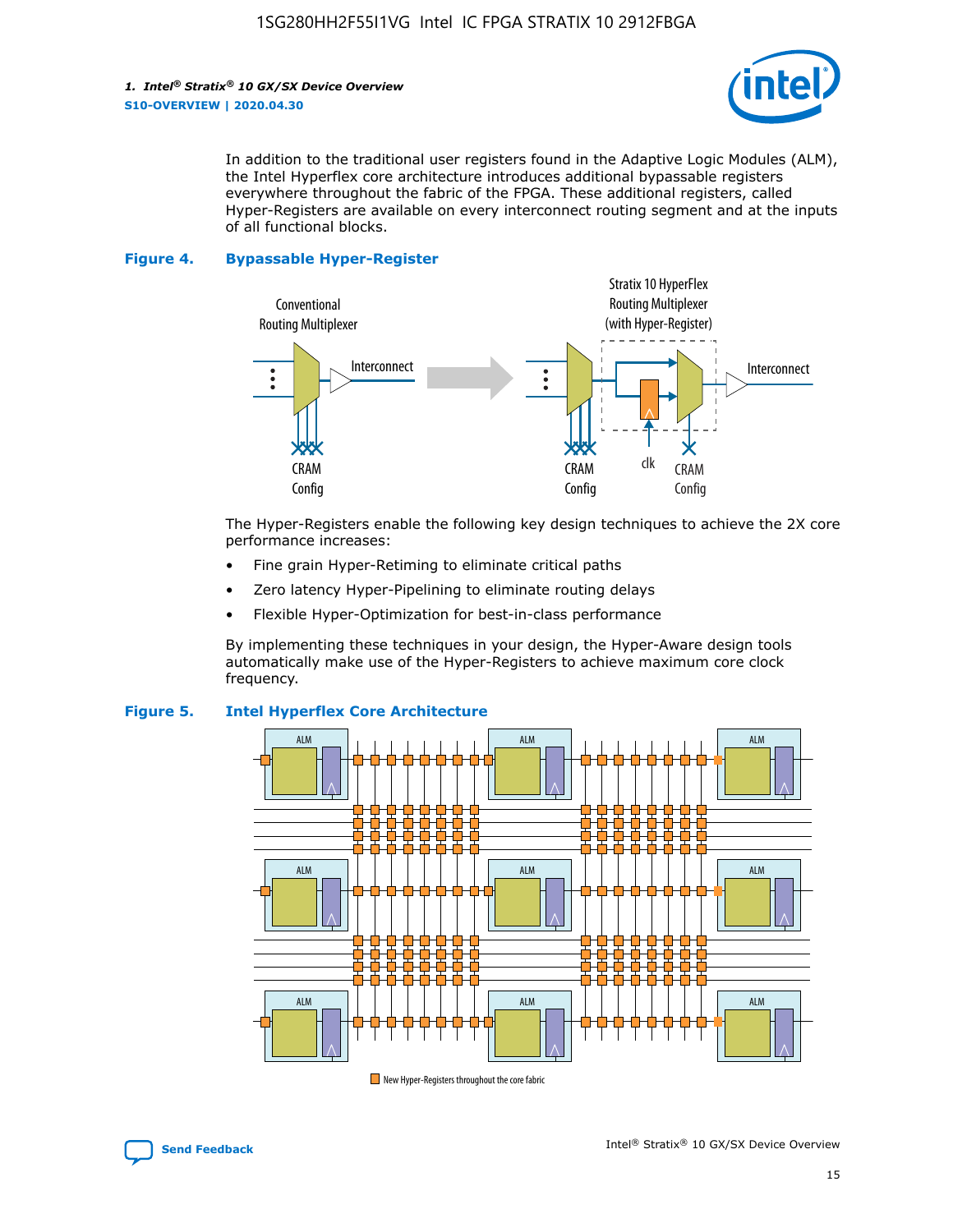

## **1.7. Heterogeneous 3D SiP Transceiver Tiles**

Intel Stratix 10 FPGAs and SoCs feature power efficient, high bandwidth, low latency transceivers. The transceivers are implemented on heterogeneous 3D System-in-Package (SiP) transceiver tiles, each containing 24 full-duplex transceiver channels. In addition to providing a high-performance transceiver solution to meet current connectivity needs, this allows for future flexibility and scalability as data rates, modulation schemes, and protocol IPs evolve.

## **Figure 6. Monolithic Core Fabric and Heterogeneous 3D SiP Transceiver Tiles**



## **Figure 7. Dual Core Fabric and Heterogeneous 3D SiP Transceiver Tiles (for the Intel Stratix 10 GX 10M Variant Only)**



Each transceiver tile contains:

- 24 full-duplex transceiver channels (PMA and PCS) $(10)$
- Reference clock distribution network
- Transmit PLLs
- High-speed clocking and bonding networks
- One instance of PCI Express hard IP

16



 $(10)$  12 full-duplex transceiver channels for the Intel Stratix 10 GX 10M variant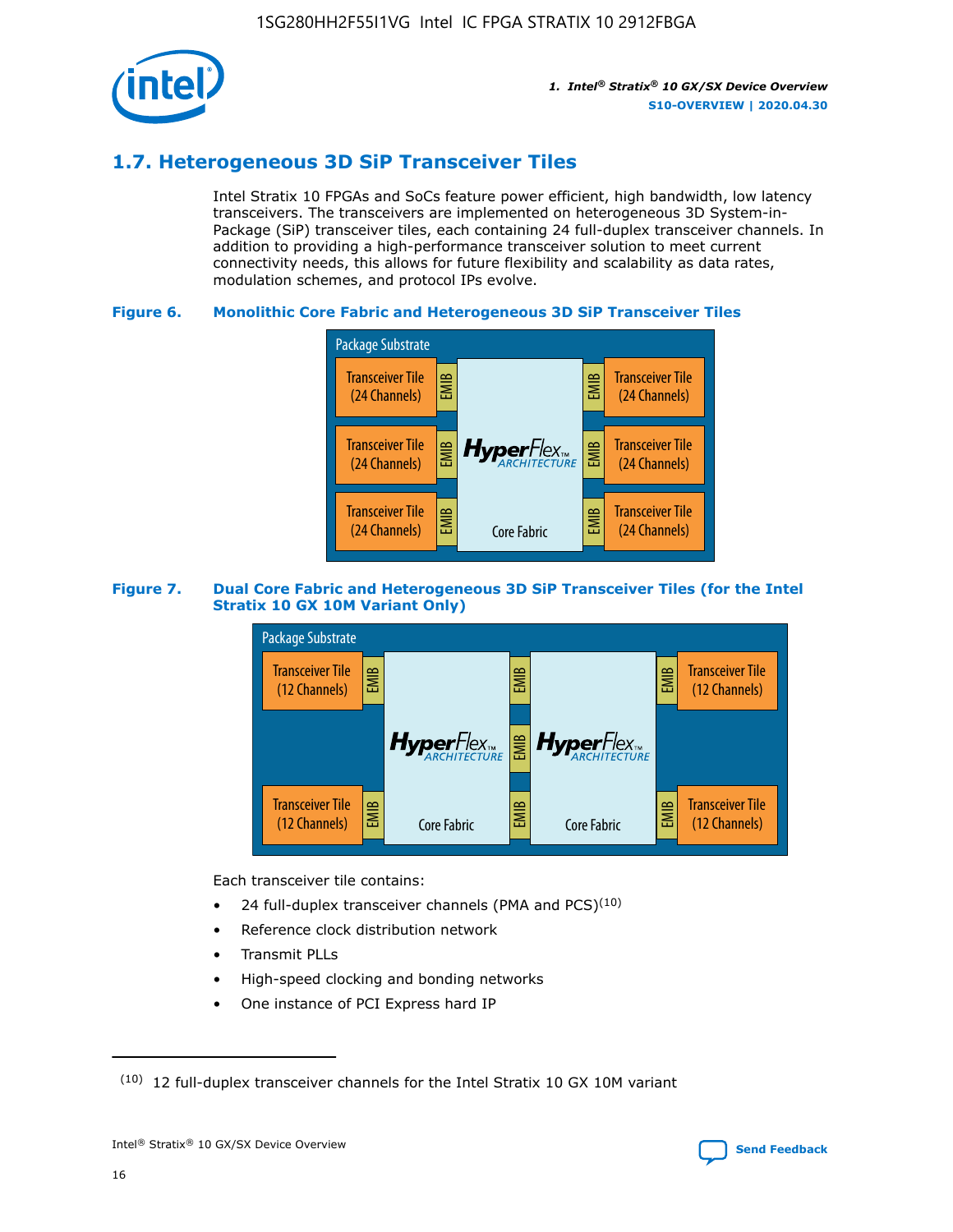



## **Figure 8. Heterogeneous 3D SiP Transceiver Tile Architecture**

## **1.8. Intel Stratix 10 Transceivers**

Intel Stratix 10 devices offer up to 96 total full-duplex transceiver channels. These channels provide continuous data rates from 1 Gbps to 28.3 Gbps for chip-to-chip, chip-to-module, and backplane applications. In each device,two thirds of the transceivers can be configured up to the maximum data rate of 28.3 Gbps to drive 100G interfaces and C form-factor pluggable CFP2/CFP4 optical modules. For longerreach backplane driving applications, advanced adaptive equalization circuits are used to equalize over 30 dB of system loss.

All transceiver channels feature a dedicated Physical Medium Attachment (PMA) and a hardened Physical Coding Sublayer (PCS).

- The PMA provides primary interfacing capabilities to physical channels.
- The PCS typically handles encoding/decoding, word alignment, and other preprocessing functions before transferring data to the FPGA core fabric.

Within each transceiver tile, the transceivers are arranged in four banks of six PMA-PCS groups. A wide variety of bonded and non-bonded data rate configurations are possible within each bank, and within each tile, using a highly configurable clock distribution network.

## **1.8.1. PMA Features**

PMA channels are comprised of transmitter (TX), receiver (RX), and high speed clocking resources.

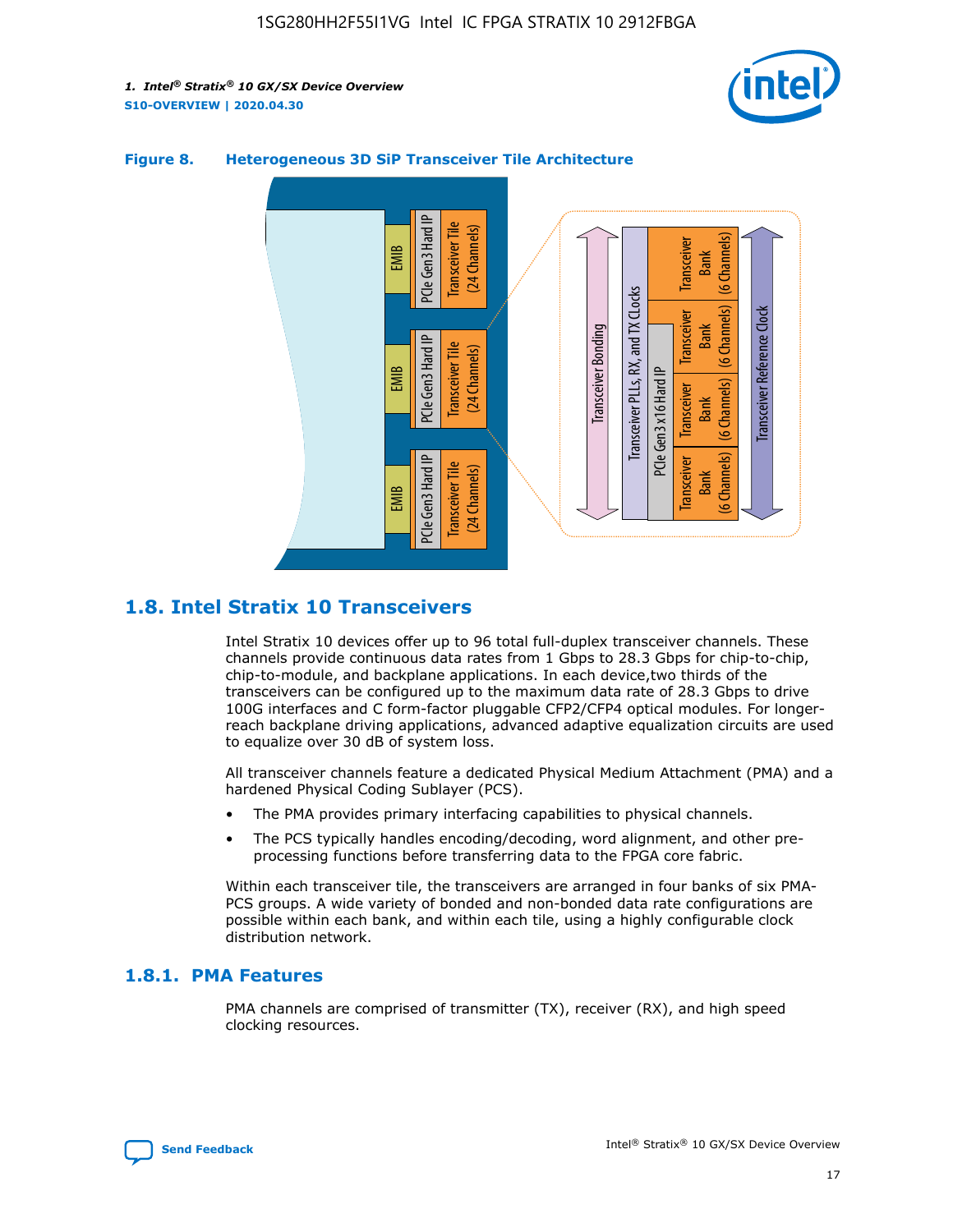

Intel Stratix 10 device features provide exceptional signal integrity at data rates up to 28.3 Gbps. Clocking options include ultra-low jitter LC tank-based (ATX) PLLs with optional fractional synthesis capability, channel PLLs operating as clock multiplier units (CMUs), and fractional synthesis PLLs (fPLLs).

- **ATX PLL**—can be configured in integer mode, or optionally, in a new fractional synthesis mode. Each ATX PLL spans the full frequency range of the supported data rate range providing a stable, flexible clock source with the lowest jitter.
- **CMU PLL**—when not being used as a transceiver, select PMA channels can be configured as channel PLLs operating as CMUs to provide an additional master clock source within the transceiver bank.
- **fPLL**—In addition, dedicated fPLLs are available with precision frequency synthesis capabilities. fPLLs can be used to synthesize multiple clock frequencies from a single reference clock source and replace multiple reference oscillators for multiprotocol and multi-rate applications.

On the receiver side, each PMA has an independent channel PLL that allows analog tracking for clock-data recovery. Each PMA also has advanced equalization circuits that compensate for transmission losses across a wide frequency spectrum.

- **Variable Gain Amplifier (VGA)**—to optimize the receiver's dynamic range
- **Continuous Time Linear Equalizer (CTLE)**—to compensate for channel losses with lowest power dissipation
- **Decision Feedback Equalizer (DFE)**—to provide additional equalization capability on backplanes even in the presence of crosstalk and reflections
- **On-Die Instrumentation (ODI)**—to provide on-chip eye monitoring capabilities (Eye Viewer). This capability helps to optimize link equalization parameters during board bring-up and supports in-system link diagnostics and equalization margin testing

#### **Figure 9. Intel Stratix 10 Receiver Block Features**



All link equalization parameters feature automatic adaptation using the new Advanced Digital Adaptive Parametric Tuning (ADAPT) circuit. This circuit is used to dynamically set DFE tap weights, adjust CTLE parameters, and optimize VGA gain and threshold voltage. Finally, optimal and consistent signal integrity is ensured by using the new



Intel<sup>®</sup> Stratix<sup>®</sup> 10 GX/SX Device Overview **[Send Feedback](mailto:FPGAtechdocfeedback@intel.com?subject=Feedback%20on%20Intel%20Stratix%2010%20GX/SX%20Device%20Overview%20(S10-OVERVIEW%202020.04.30)&body=We%20appreciate%20your%20feedback.%20In%20your%20comments,%20also%20specify%20the%20page%20number%20or%20paragraph.%20Thank%20you.)** Send Feedback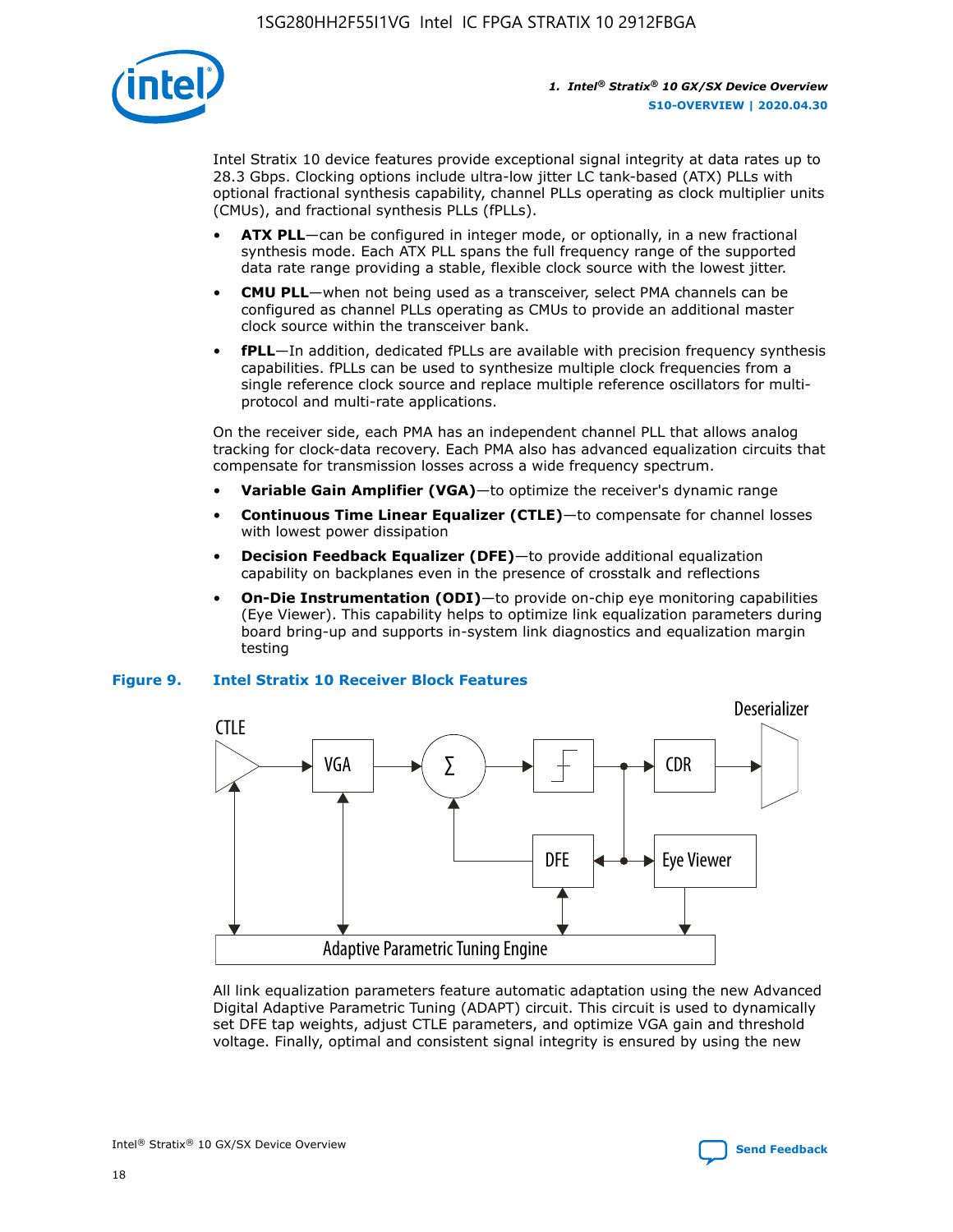

hardened Precision Signal Integrity Calibration Engine (PreSICE) to automatically calibrate all transceiver circuit blocks on power-up. This gives the most link margin and ensures robust, reliable, and error-free operation.

#### **Table 7. Transceiver PMA Features**

| <b>Feature</b>                                                       | <b>Capability</b>                                                                                                                                                                                         |
|----------------------------------------------------------------------|-----------------------------------------------------------------------------------------------------------------------------------------------------------------------------------------------------------|
| Chip-to-Chip Data Rates                                              | 1 Gbps (11) to 28.3 Gbps (Intel Stratix 10 GX/SX devices)                                                                                                                                                 |
| <b>Backplane Support</b>                                             | Drive backplanes at data rates up to 28.3 Gbps, including 10GBASE-KR compliance                                                                                                                           |
| Optical Module Support                                               | SFP+/SFP, XFP, CXP, QSFP/QSFP28, QSFPDD, CFP/CFP2/CFP4                                                                                                                                                    |
| Cable Driving Support                                                | SFP+ Direct Attach, PCI Express over cable, eSATA                                                                                                                                                         |
| <b>Transmit Pre-Emphasis</b>                                         | 5-tap transmit pre-emphasis and de-emphasis to compensate for system channel loss                                                                                                                         |
| Continuous Time Linear<br>Equalizer (CTLE)                           | Dual mode, high-gain, and high-data rate, linear receive equalization to compensate for<br>system channel loss                                                                                            |
| Decision Feedback Equalizer<br>(DFE)                                 | 15 fixed tap DFE to equalize backplane channel loss in the presence of crosstalk and noisy<br>environments                                                                                                |
| Advanced Digital Adaptive<br>Parametric Tuning (ADAPT)               | Fully digital adaptation engine to automatically adjust all link equalization parameters-<br>including CTLE, DFE, and VGA blocks-that provide optimal link margin without intervention<br>from user logic |
| Precision Signal Integrity<br>Calibration Engine (PreSICE)           | Hardened calibration controller to quickly calibrate all transceiver control parameters on<br>power-up, which provides the optimal signal integrity and jitter performance                                |
| <b>ATX Transmit PLLs</b>                                             | Low jitter ATX (inductor-capacitor) transmit PLLs with continuous tuning range to cover a<br>wide range of standard and proprietary protocols, with optional fractional frequency<br>synthesis capability |
| <b>Fractional PLLs</b>                                               | On-chip fractional frequency synthesizers to replace on-board crystal oscillators and reduce<br>system cost                                                                                               |
| Digitally Assisted Analog<br>CDR.                                    | Superior jitter tolerance with fast lock time                                                                                                                                                             |
| On-Die Instrumentation-<br>Eye Viewer and Jitter Margin<br>Tool      | Simplify board bring-up, debug, and diagnostics with non-intrusive, high-resolution eye<br>monitoring (Eye Viewer). Also inject jitter from transmitter to test link margin in system.                    |
| Dynamic Reconfiguration                                              | Allows for independent control of each transceiver channel Avalon memory-mapped<br>interface for the most transceiver flexibility.                                                                        |
| Multiple PCS-PMA and PCS-<br>Core to FPGA fabric interface<br>widths | 8, 10, 16, 20, 32, 40, or 64 bit interface widths for flexibility of deserialization width,<br>encoding, and reduced latency                                                                              |

## **1.8.2. PCS Features**

Intel Stratix 10 PMA channels interface with core logic through configurable and bypassable PCS interface layers.

The PCS contains multiple gearbox implementations to decouple the PMA and PCS interface widths. This feature provides the flexibility to implement a wide range of applications with 8, 10, 16, 20, 32, 40, or 64 bit interface width between each transceiver and the core logic.

 $(11)$  Stratix 10 transceivers can support data rates below 1 Gbps with over sampling.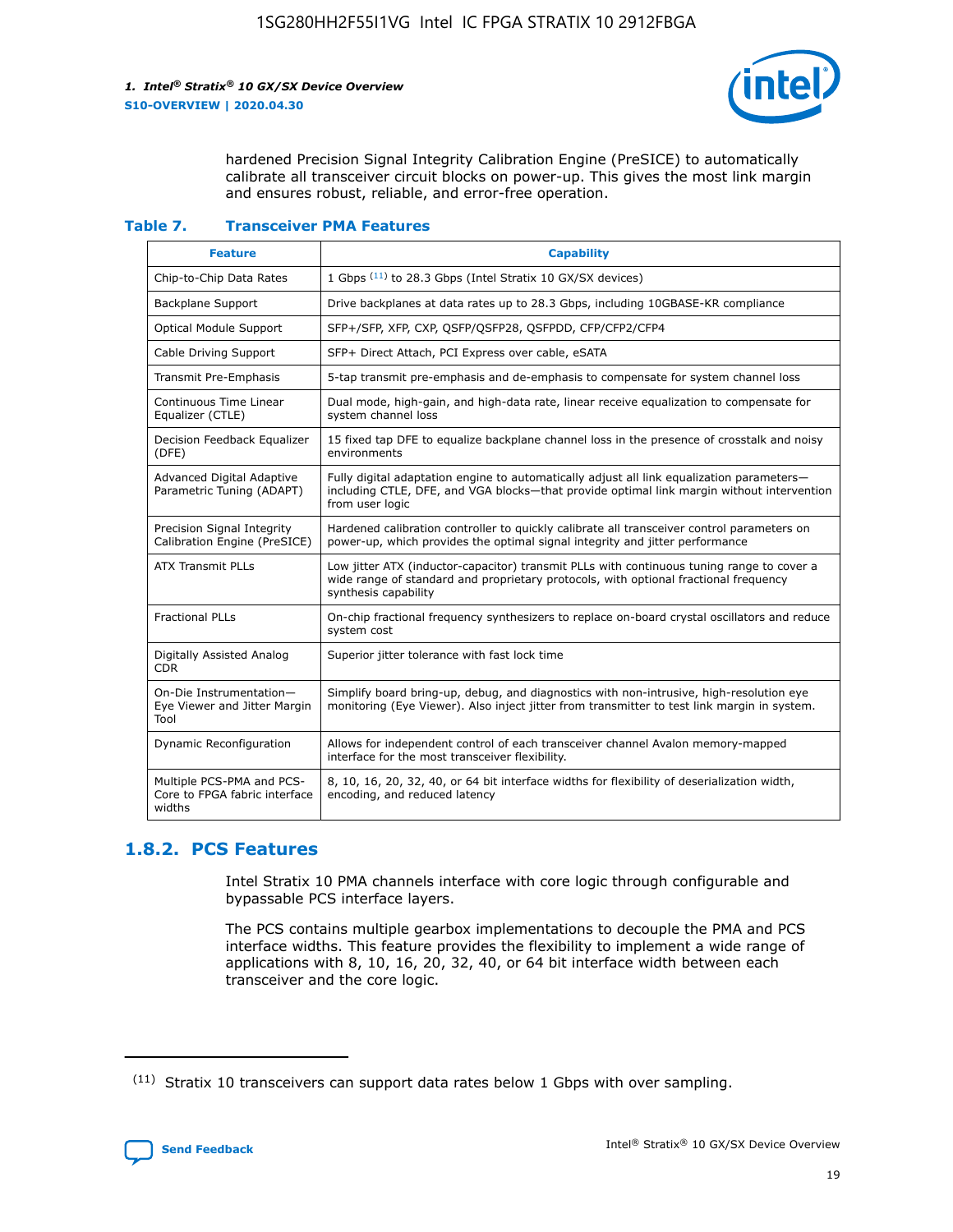

The PCS also contains hard IP to support a variety of standard and proprietary protocols across a wide range of data rates and encoding schemes. The Standard PCS mode provides support for 8B/10B encoded applications up to 12.5 Gbps. The Enhanced PCS mode supports 64B/66B and 64B/67B encoded applications up to 17.4 Gbps. The enhanced PCS mode also includes an integrated 10GBASE-KR/40GBASE-KR4 Forward Error Correction (FEC) circuit. For highly customized implementations, a PCS Direct mode provides an interface up to 64 bits wide to allow for custom encoding and support for data rates up to 28.3 Gbps.

For more information about the PCS-Core interface or the double rate transfer mode, refer to the *Intel Stratix 10 L- and H-Tile Transceiver PHY User Guide*, and the *Intel Stratix 10 E-Tile Transceiver PHY User Guide*.

| <b>PCS Protocol</b><br><b>Support</b>           | <b>Data Rate (Gbps)</b> | <b>Transmitter Data Path</b>                                                                                                                                              | <b>Receiver Data Path</b>                                                                                                                                                                                      |
|-------------------------------------------------|-------------------------|---------------------------------------------------------------------------------------------------------------------------------------------------------------------------|----------------------------------------------------------------------------------------------------------------------------------------------------------------------------------------------------------------|
| Standard PCS                                    | 1 to 12.5               | Phase compensation FIFO, byte<br>serializer, 8B/10B encoder, bit-slipper,<br>channel bonding                                                                              | Rate match FIFO, word-aligner, 8B/10B<br>decoder, byte deserializer, byte<br>ordering                                                                                                                          |
| PCI Express<br>Gen1/Gen2 x1,<br>x2, x4, x8, x16 | $2.5$ and $5.0$         | Same as Standard PCS plus PIPE 2.0<br>interface to core                                                                                                                   | Same as Standard PCS plus PIPE 2.0<br>interface to core                                                                                                                                                        |
| PCI Express Gen3<br>x1, x2, x4, x8,<br>x16      | 8.0                     | Phase compensation FIFO, byte<br>serializer, encoder, scrambler, bit-<br>slipper, gear box, channel bonding, and<br>PIPE 3.0 interface to core, auto speed<br>negotiation | Rate match FIFO (0-600 ppm mode),<br>word-aligner, decoder, descrambler,<br>phase compensation FIFO, block sync,<br>byte deserializer, byte ordering, PIPE<br>3.0 interface to core, auto speed<br>negotiation |
| CPRI                                            | 0.6144 to 9.8           | Same as Standard PCS plus<br>deterministic latency serialization                                                                                                          | Same as Standard PCS plus<br>deterministic latency deserialization                                                                                                                                             |
| <b>Enhanced PCS</b>                             | 2.5 to 17.4             | FIFO, channel bonding, bit-slipper, and<br>gear box                                                                                                                       | FIFO, block sync, bit-slipper, and gear<br>box                                                                                                                                                                 |
| 10GBASE-R                                       | 10.3125                 | FIFO, 64B/66B encoder, scrambler,<br>FEC, and gear box                                                                                                                    | FIFO, 64B/66B decoder, descrambler,<br>block sync, FEC, and gear box                                                                                                                                           |
| Interlaken                                      | 4.9 to 17.4             | FIFO, channel bonding, frame<br>generator, CRC-32 generator,<br>scrambler, disparity generator, bit-<br>slipper, and gear box                                             | FIFO, CRC-32 checker, frame sync,<br>descrambler, disparity checker, block<br>sync, and gear box                                                                                                               |
| SFI-S/SFI-5.2                                   | 11.3                    | FIFO, channel bonding, bit-slipper, and<br>gear box                                                                                                                       | FIFO, bit-slipper, and gear box                                                                                                                                                                                |
| <b>IEEE 1588</b>                                | 1.25 to 10.3125         | FIFO (fixed latency), 64B/66B encoder,<br>scrambler, and gear box                                                                                                         | FIFO (fixed latency), 64B/66B decoder,<br>descrambler, block sync, and gear box                                                                                                                                |
| SDI                                             | up to 12.5              | FIFO and gear box                                                                                                                                                         | FIFO, bit-slipper, and gear box                                                                                                                                                                                |
| GigE                                            | 1.25                    | Same as Standard PCS plus GigE state<br>machine                                                                                                                           | Same as Standard PCS plus GigE state<br>machine                                                                                                                                                                |
| <b>PCS Direct</b>                               | up to 28.3              | Custom                                                                                                                                                                    | Custom                                                                                                                                                                                                         |

## **Table 8. Transceiver PCS Features**

#### **Related Information**

[Intel Stratix 10 L- and H-Tile Transceiver PHY User Guide](https://www.altera.com/documentation/wry1479165198810.html)

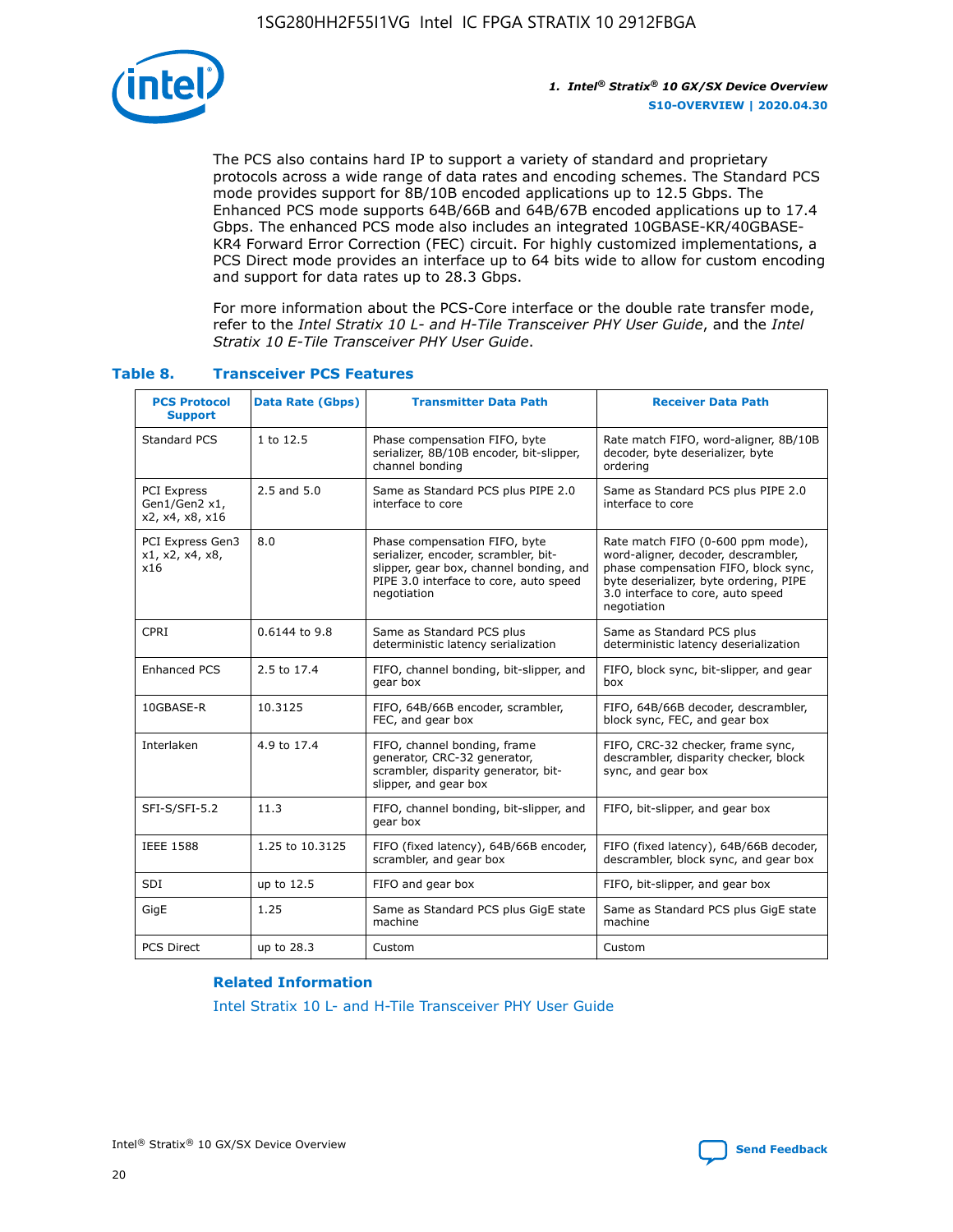

## **1.9. PCI Express Gen1/Gen2/Gen3 Hard IP**

Intel Stratix 10 devices contain embedded PCI Express hard IP designed for performance, ease-of-use, increased functionality, and designer productivity.

The PCI Express hard IP consists of the PHY, Data Link, and Transaction layers. It also supports PCI Express Gen1/Gen2/Gen3 end point and root port, in x1/x2/x4/x8/x16 lane configurations. The PCI Express hard IP is capable of operating independently from the core logic (autonomous mode). This feature allows the PCI Express link to power up and complete link training in less than 100 ms, while the rest of the device is still in the process of being configured. The hard IP also provides added functionality, which makes it easier to support emerging features such as Single Root I/O Virtualization (SR-IOV) and optional protocol extensions.

The PCI Express hard IP has improved end-to-end data path protection using Error Checking and Correction (ECC). In addition, the hard IP supports configuration of the device via protocol (CvP) across the PCI Express bus at Gen1/Gen2/Gen3 rates.

## **1.10. Interlaken PCS Hard IP**

Intel Stratix 10 devices have integrated Interlaken PCS hard IP supporting rates up to 17.4 Gbps per lane.

The Interlaken PCS hard IP is based on the proven functionality of the PCS developed for Intel's previous generation FPGAs, which has demonstrated interoperability with Interlaken ASSP vendors and third-party IP suppliers. The Interlaken PCS hard IP is present in every transceiver channel in Intel Stratix 10 devices.

## **1.11. 10G Ethernet Hard IP**

Intel Stratix 10 devices include IEEE 802.3 10-Gbps Ethernet (10GbE) compliant 10GBASE-R PCS and PMA hard IP. The scalable 10GbE hard IP supports multiple independent 10GbE ports while using a single PLL for all the 10GBASE-R PCS instantiations, which saves on core logic resources and clock networks.

The integrated serial transceivers simplify multi-port 10GbE systems compared to 10 GbE Attachment Unit Interface (XAUI) interfaces that require an external XAUI-to-10G PHY. Furthermore, the integrated transceivers incorporate signal conditioning circuits, which enable direct connection to standard 10G XFP and SFP+ pluggable optical modules. The transceivers also support backplane Ethernet applications and include a hard 10GBASE-KR/40GBASE-KR4 Forward Error Correction (FEC) circuit that can be used for both 10G and 40G applications. The integrated 10G Ethernet hard IP and 10G transceivers save external PHY cost, board space and system power. The 10G Ethernet PCS hard IP and 10GBASE-KR FEC are present in every transceiver channel.

## **1.12. External Memory and General Purpose I/O**

Intel Stratix 10 devices offer substantial external memory bandwidth, with up to ten 72 bit wide DDR4 memory interfaces running at up to 2666 Mbps. For external memory interface and LVDS restrictions, see [AN 906: Intel Stratix 10 GX 400, SX 400,](https://www.intel.com/content/www/us/en/programmable/documentation/sjf1574667190623.html#bft1574667627484) [and TX 400 Routing and Designing Floorplan Guidelines.](https://www.intel.com/content/www/us/en/programmable/documentation/sjf1574667190623.html#bft1574667627484)

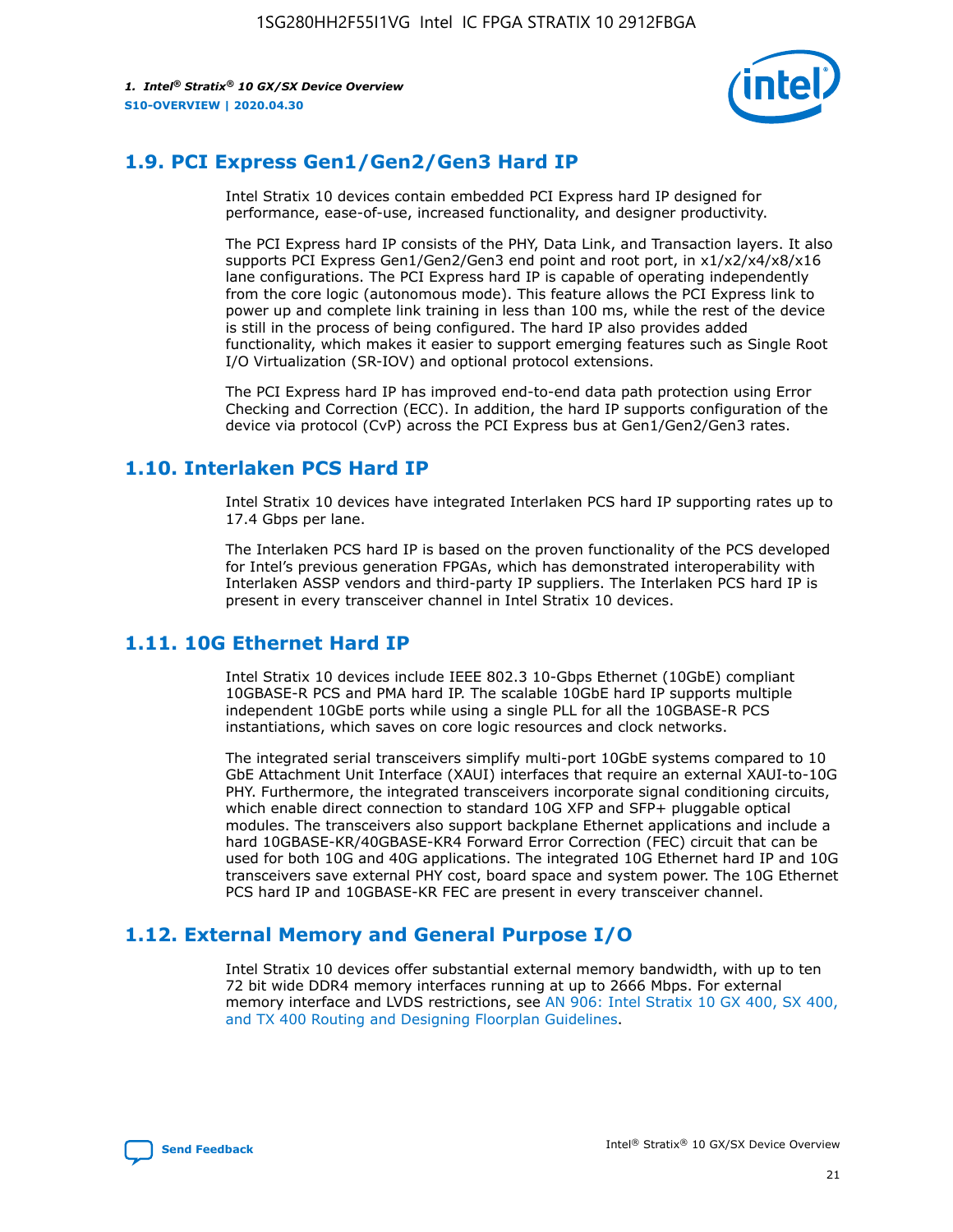

This bandwidth is provided along with the ease of design, lower power, and resource efficiencies of hardened high-performance memory controllers. The external memory interfaces can be configured up to a maximum width of 144 bits when using either hard or soft memory controllers.

## **Figure 10. Hard Memory Controller**



Each I/O bank contains 48 general purpose I/Os and a high-efficiency hard memory controller capable of supporting many different memory types, each with different performance capabilities. The hard memory controller is also capable of being bypassed and replaced by a soft controller implemented in user logic. The I/Os each have a hardened double data rate (DDR) read/write path (PHY) capable of performing key memory interface functionality such as:

- Read/write leveling
- FIFO buffering to lower latency and improve margin
- Timing calibration
- On-chip termination

The timing calibration is aided by the inclusion of hard microcontrollers based on Intel's Nios® II technology, specifically tailored to control the calibration of multiple memory interfaces. This calibration allows the Intel Stratix 10 device to compensate for any changes in process, voltage, or temperature either within the Intel Stratix 10 device itself, or within the external memory device. The advanced calibration algorithms ensure maximum bandwidth and robust timing margin across all operating conditions.

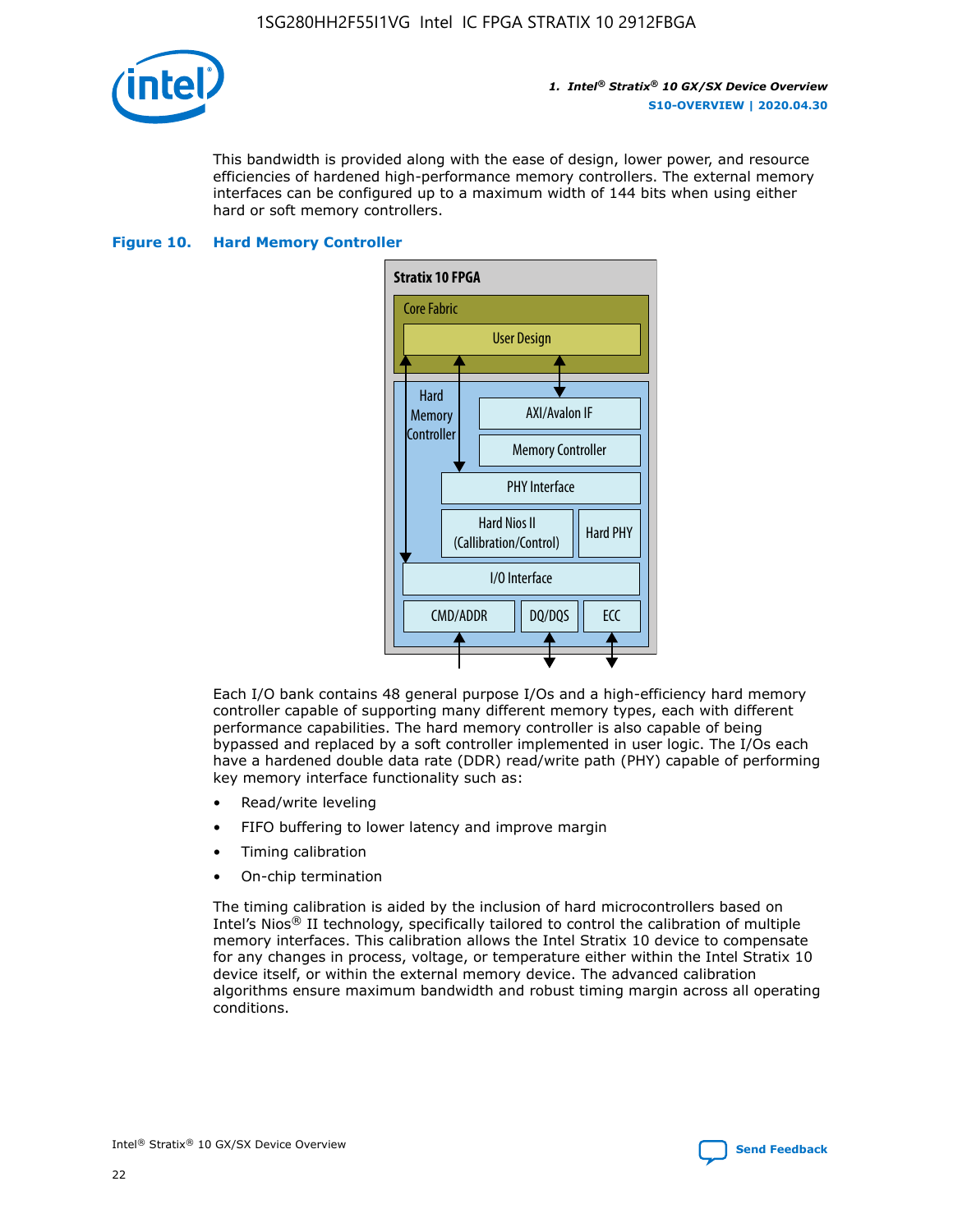

#### **Table 9. External Memory Interface Performance**

The listed speeds are for the 1-rank case.

| <b>Interface</b>     | <b>Controller Type</b> | <b>Performance</b><br>(maximum rate possible) |
|----------------------|------------------------|-----------------------------------------------|
| DDR4                 | Hard                   | 2666 Mbps                                     |
| DDR <sub>3</sub>     | Hard                   | 2133 Mbps                                     |
| QDRII+               | Soft                   | 1,100 Mtps                                    |
| <b>ODRII+ Xtreme</b> | Soft                   | 1,266 Mtps                                    |
| <b>ODRIV</b>         | Soft                   | 2,133 Mtps                                    |
| RLDRAM III           | Soft                   | 2400 Mbps                                     |
| <b>RLDRAM II</b>     | Soft                   | 533 Mbps                                      |

In addition to parallel memory interfaces, Intel Stratix 10 devices support serial memory technologies such as the Hybrid Memory Cube (HMC). The HMC is supported by the Intel Stratix 10 high-speed serial transceivers, which connect up to four HMC links, with each link running at data rates of 15 Gbps (HMC short reach specification).

Intel Stratix 10 devices also feature general purpose I/Os capable of supporting a wide range of single-ended and differential I/O interfaces. LVDS rates up to 1.6 Gbps are supported, with each pair of pins having both a differential driver and a differential input buffer. This enables configurable direction for each LVDS pair.

## **1.13. Adaptive Logic Module (ALM)**

Intel Stratix 10 devices use a similar adaptive logic module (ALM) as the previous generation Intel Arria 10 and Stratix V FPGAs, allowing for efficient implementation of logic functions and easy conversion of IP between the devices.

The ALM block diagram shown in the following figure has eight inputs with a fracturable look-up table (LUT), two dedicated embedded adders, and four dedicated registers.

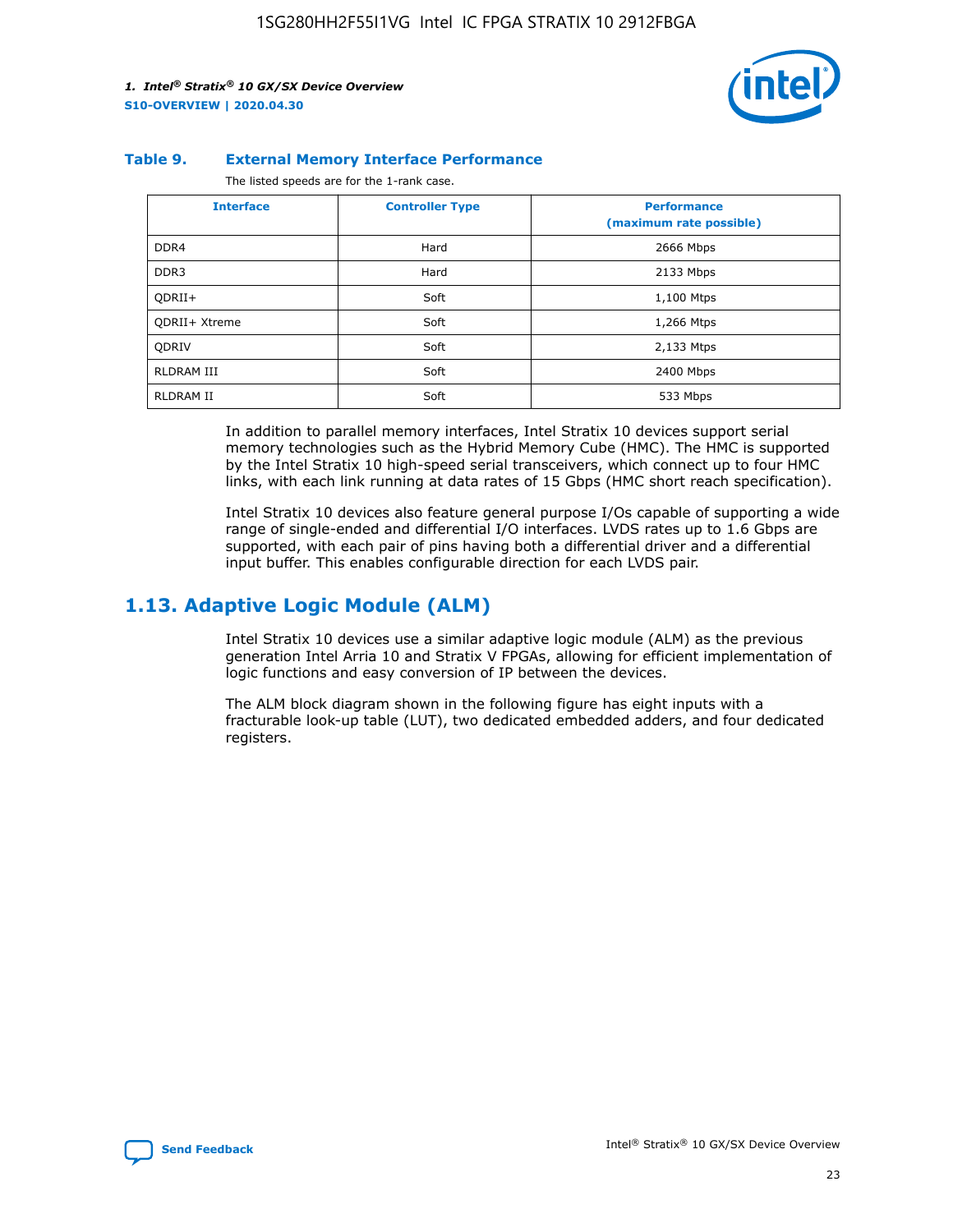

## **Figure 11. Intel Stratix 10 FPGA and SoC ALM Block Diagram**



Key features and capabilities of the ALM include:

- High register count with 4 registers per 8-input fracturable LUT, operating in conjunction with the new Intel Hyperflex architecture, enables Intel Stratix 10 devices to maximize core performance at very high core logic utilization
- Implements select 7-input logic functions, all 6-input logic functions, and two independent functions consisting of smaller LUT sizes (such as two independent 4 input LUTs) to optimize core logic utilization

The Intel Quartus Prime software takes advantage of the ALM logic structure to deliver the highest performance, optimal logic utilization, and lowest compile times. The Intel Quartus Prime software simplifies design reuse as it automatically maps legacy designs into the Intel Stratix 10 ALM architecture.

## **1.14. Core Clocking**

Core clocking in Intel Stratix 10 devices makes use of programmable clock tree synthesis.

This technique uses dedicated clock tree routing and switching circuits, and allows the Intel Quartus Prime software to create the exact clock trees required for your design. Clock tree synthesis minimizes clock tree insertion delay, reduces dynamic power dissipation in the clock tree and allows greater clocking flexibility in the core while still maintaining backwards compatibility with legacy global and regional clocking schemes.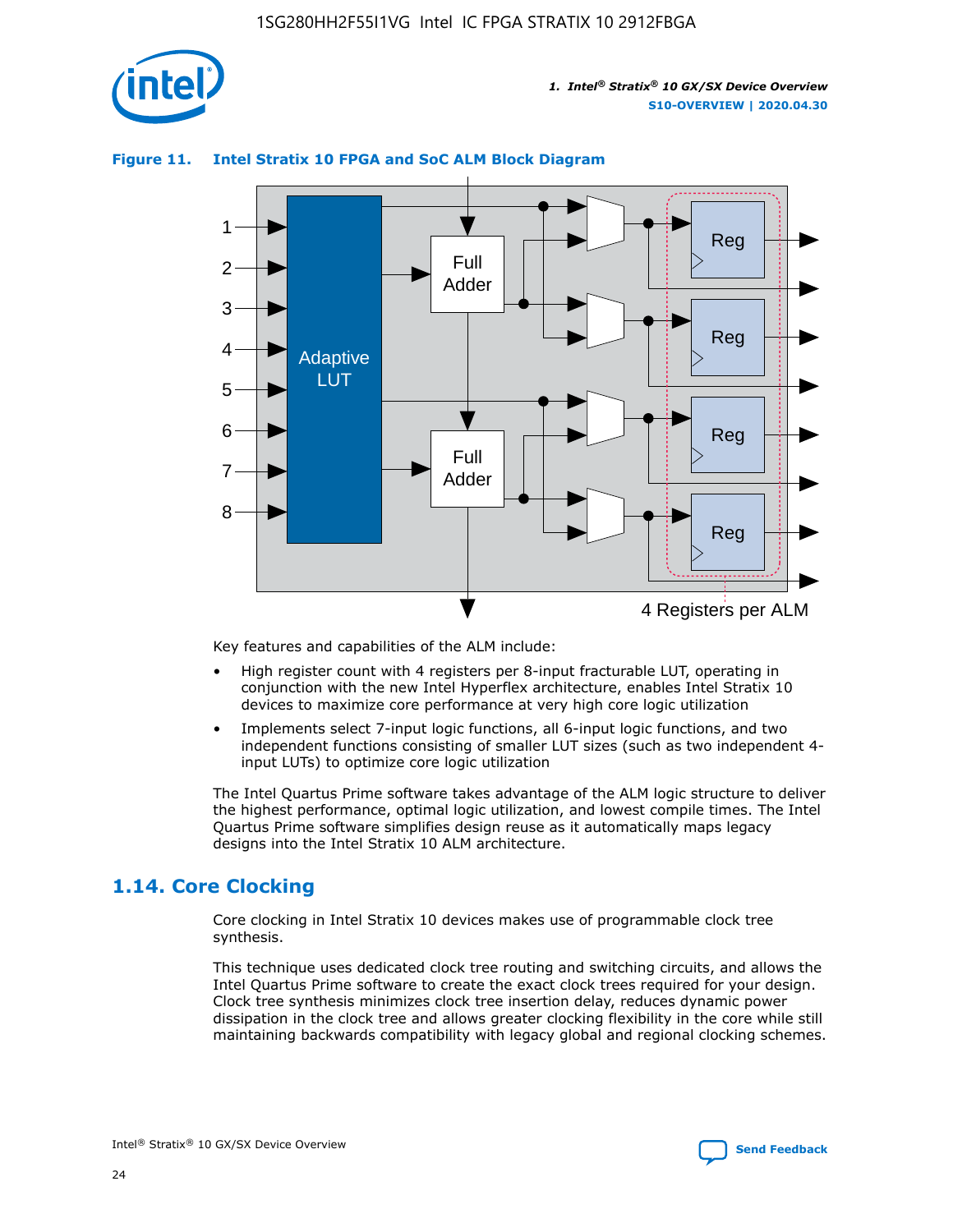

The core clock network in Intel Stratix 10 devices supports the new Intel Hyperflex core architecture at clock rates up to 1 GHz. It also supports the hard memory controllers up to 2666 Mbps with a quarter rate transfer to the core. The core clock network is supported by dedicated clock input pins, fractional clock synthesis PLLs, and integer I/O PLLs.

## **1.15. Fractional Synthesis PLLs and I/O PLLs**

Intel Stratix 10 devices have up to 32 fractional synthesis PLLs (fPLL) available for use with transceivers or in the core fabric.

The fPLLs are located in the 3D SiP transceiver L-tiles and H-tiles, eight per tile, adjacent to the transceiver channels. The fPLLs can be used to reduce both the number of oscillators required on the board and the number of clock pins required, by synthesizing multiple clock frequencies from a single reference clock source. In addition to synthesizing reference clock frequencies for the transceiver transmit PLLs, the fPLLs can also be used directly for transmit clocking. Each fPLL can be independently configured for conventional integer mode, or enhanced fractional synthesis mode with third-order delta-sigma modulation.

In addition to the fPLLs, Intel Stratix 10 devices contain up to 24 integer I/O PLLs (IOPLLs) available for general purpose use in the core fabric and for simplifying the design of external memory interfaces and high-speed LVDS interfaces. The IOPLLs are located in each bank of 48 general purpose I/O, 1 per I/O bank, adjacent to the hard memory controllers and LVDS SerDes in each I/O bank. This makes it easier to close timing because the IOPLLs are tightly coupled with the I/Os that need to use them. The IOPLLs can be used for general purpose applications in the core such as clock network delay compensation and zero-delay clock buffering.

## **1.16. Internal Embedded Memory**

Intel Stratix 10 devices contain two types of embedded memory blocks: M20K (20 Kb) and MLAB (640 bit).

The M20K and MLAB blocks are familiar block sizes carried over from previous Intel device families. The MLAB blocks are ideal for wide and shallow memories, while the M20K blocks are intended to support larger memory configurations and include hard ECC. Both M20K and MLAB embedded memory blocks can be configured as a singleport or dual-port RAM, FIFO, ROM, or shift register. These memory blocks are highly flexible and support a number of memory configurations as shown in Table 10 on page 25.

#### **Table 10. Internal Embedded Memory Block Configurations**

| MLAB (640 bits)                                                | <b>M20K (20 Kb)</b>                                                                    |
|----------------------------------------------------------------|----------------------------------------------------------------------------------------|
| $64 \times 10$ (supported through emulation)<br>$32 \times 20$ | $2K \times 10$ (or $x8$ )<br>$1K \times 20$ (or $x16$ )<br>$512 \times 40$ (or $x32$ ) |

## **1.17. Variable Precision DSP Block**

The Intel Stratix 10 DSP blocks are based upon the Variable Precision DSP Architecture used in Intel's previous generation devices. They feature hard fixed point and IEEE 754 compliant floating point capability.

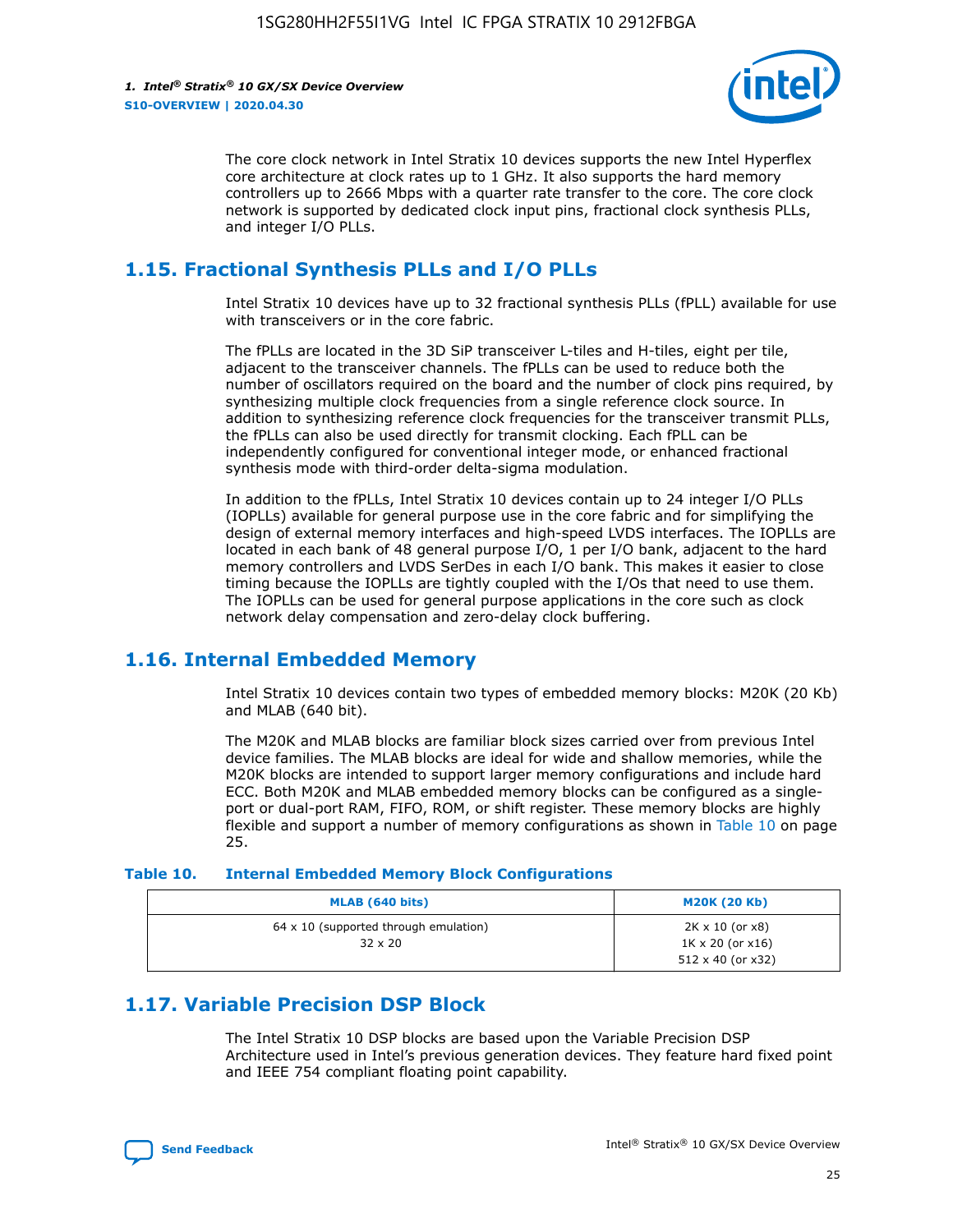

The DSP blocks can be configured to support signal processing with precision ranging from 18x19 up to 54x54. A pipeline register has been added to increase the maximum operating frequency of the DSP block and reduce power consumption.





#### **Figure 13. DSP Block: High Precision Fixed Point Mode**

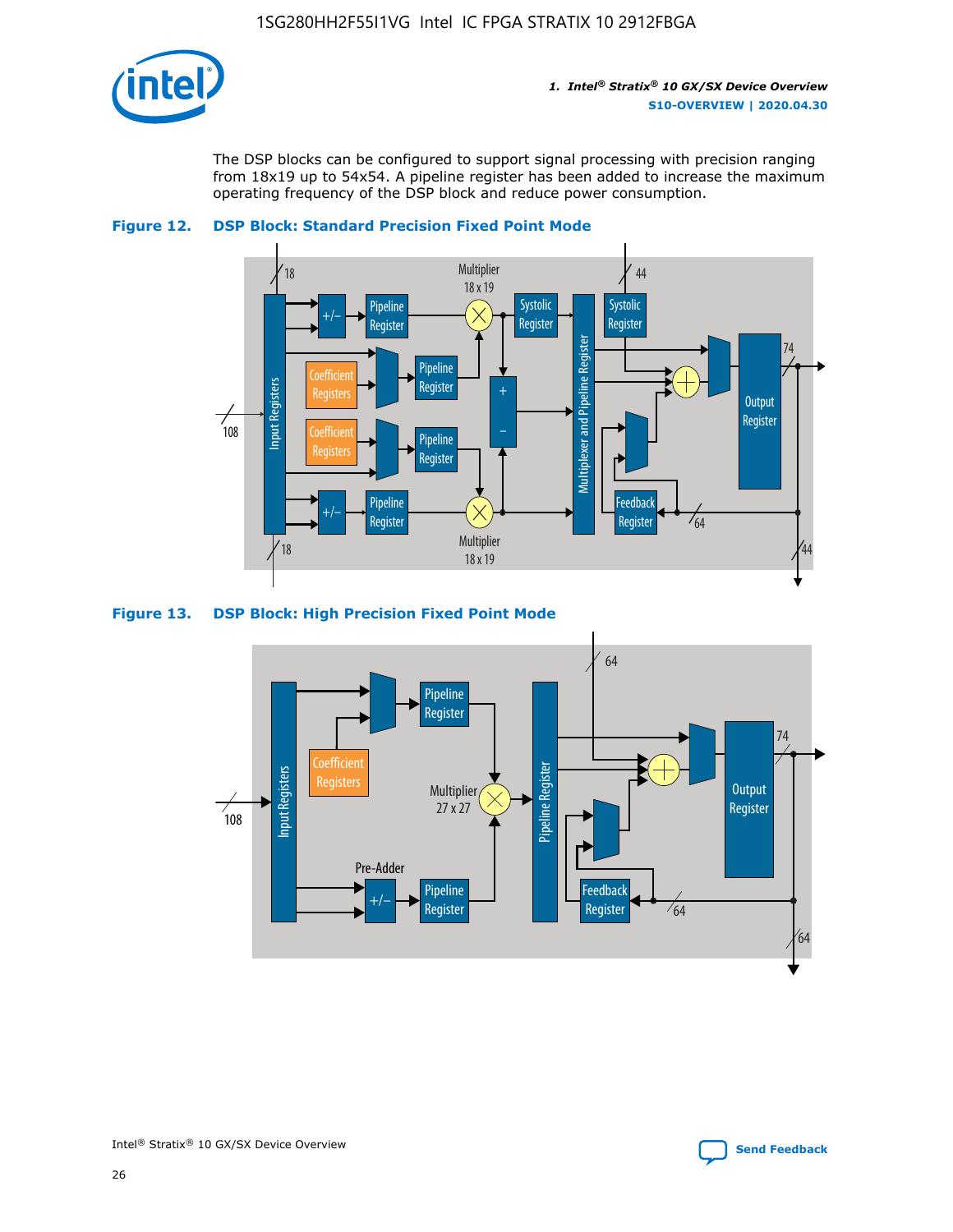



## **Figure 14. DSP Block: Single Precision Floating Point Mode**

Each DSP block can be independently configured at compile time as either dual 18x19 or a single 27x27 multiply accumulate. With a dedicated 64 bit cascade bus, multiple variable precision DSP blocks can be cascaded to implement even higher precision DSP functions efficiently.

In floating point mode, each DSP block provides one single precision floating point multiplier and adder. Floating point additions, multiplications, mult-adds and multaccumulates are supported.

The following table shows how different precisions are accommodated within a DSP block, or by utilizing multiple blocks.

| <b>Multiplier Size</b>             | <b>DSP Block Resources</b>                                                               | <b>Expected Usage</b>           |
|------------------------------------|------------------------------------------------------------------------------------------|---------------------------------|
| $18x19$ bits                       | 1/2 of Variable Precision DSP Block                                                      | Medium precision fixed point    |
| 27x27 bits                         | 1 Variable Precision DSP Block                                                           | High precision fixed point      |
| $19x36$ bits                       | 1 Variable Precision DSP Block with external<br>adder                                    | Fixed point FFTs                |
| 36x36 bits                         | 2 Variable Precision DSP Blocks with external<br>adder                                   | Very high precision fixed point |
| 54x54 bits                         | 4 Variable Precision DSP Blocks with external<br>adder                                   | Double Precision floating point |
| Single Precision<br>floating point | 1 Single Precision floating point adder, 1 Single<br>Precision floating point multiplier | Floating point                  |

#### **Table 11. Variable Precision DSP Block Configurations**

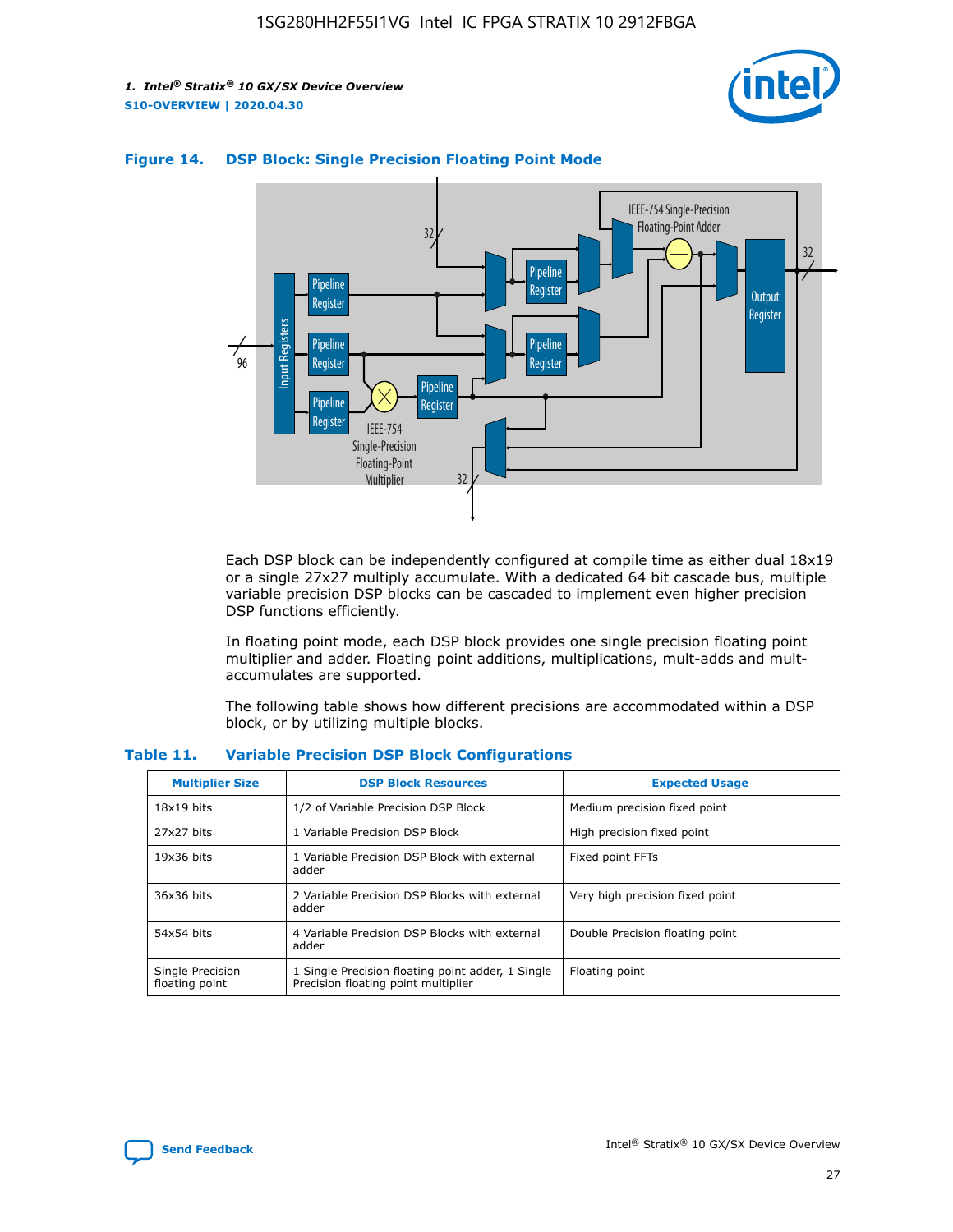

Complex multiplication is very common in DSP algorithms. One of the most popular applications of complex multipliers is the FFT algorithm. This algorithm has the characteristic of increasing precision requirements on only one side of the multiplier. The Variable Precision DSP block supports the FFT algorithm with proportional increase in DSP resources as the precision grows.

## **Table 12. Complex Multiplication With Variable Precision DSP Block**

| <b>Complex Multiplier</b><br><b>Size</b> | <b>DSP Block Resources</b>      | <b>FFT Usage</b>       |
|------------------------------------------|---------------------------------|------------------------|
| $18x19$ bits                             | 2 Variable Precision DSP Blocks | Resource optimized FFT |
| 27x27 bits                               | 4 Variable Precision DSP Blocks | Highest precision FFT  |

For FFT applications with high dynamic range requirements, the Intel FFT IP Core offers an option of single precision floating point implementation with resource usage and performance similar to high precision fixed point implementations.

Other features of the DSP block include:

- Hard 18 bit and 25 bit pre-adders
- Hard floating point multipliers and adders
- 64 bit dual accumulator (for separate I, Q product accumulations)
- Cascaded output adder chains for 18 and 27 bit FIR filters
- Embedded coefficient registers for 18 and 27 bit coefficients
- Fully independent multiplier outputs
- Inferability using HDL templates supplied by the Intel Quartus Prime software for most modes

The Variable Precision DSP block is ideal to support the growing trend towards higher bit precision in high performance DSP applications. At the same time, it can efficiently support the many existing 18 bit DSP applications, such as high definition video processing and remote radio heads. With the Variable Precision DSP block architecture and hard floating point multipliers and adders, Intel Stratix 10 devices can efficiently support many different precision levels up to and including floating point implementations. This flexibility can result in increased system performance, reduced power consumption, and reduce architecture constraints on system algorithm designers.

## **1.18. Hard Processor System (HPS)**

The Intel Stratix 10 SoC Hard Processor System (HPS) is Intel's third generation HPS. Leveraging the performance of Intel 14 nm tri-gate technology, Intel Stratix 10 SoC devices more than double the performance of previous generation SoCs with an integrated quad-core 64-bit Arm Cortex-A53. The HPS also enables system-wide hardware virtualization capabilities by adding a system memory management unit. These architecture improvements ensure that Intel Stratix 10 SoCs meet the requirements of current and future embedded markets, including wireless and wireline communications, datacenter acceleration, and numerous military applications.

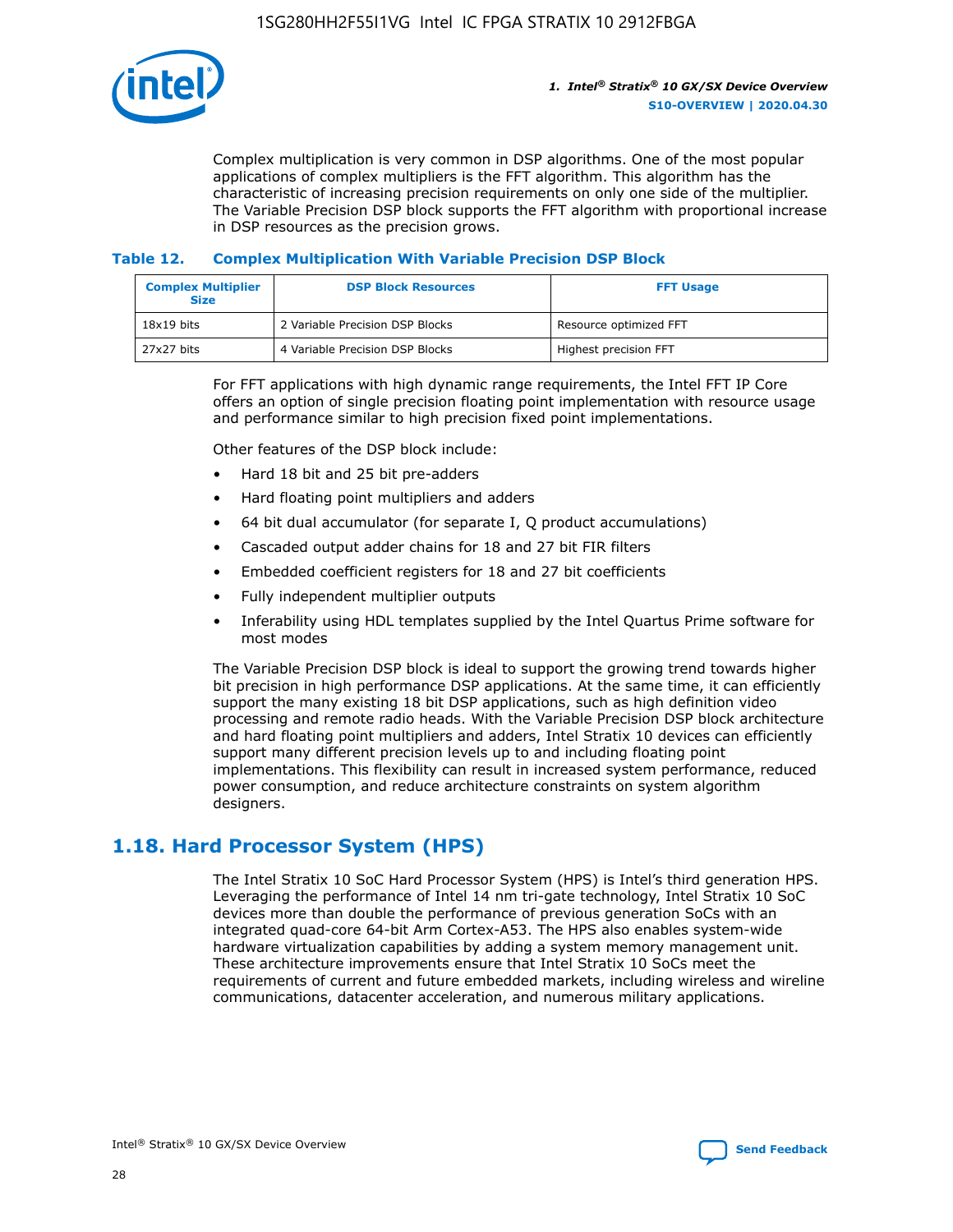

#### **Figure 15. HPS Block Diagram**

| Quad Arm Cortex-A53-Based Hard Processor System |                        |                           |                                                     |  |                           |                          |                                        |                                     |
|-------------------------------------------------|------------------------|---------------------------|-----------------------------------------------------|--|---------------------------|--------------------------|----------------------------------------|-------------------------------------|
| <b>Arm Cortex - A53</b>                         |                        |                           | Arm Cortex - A53                                    |  |                           |                          | SD/SDIO/                               |                                     |
| <b>NEON</b>                                     |                        | <b>FPU</b>                | <b>NEON</b>                                         |  | <b>FPU</b>                |                          | USB OTG                                | $MMC$ <sup>1,2</sup>                |
| 32 KB I-Cache                                   |                        | 32 KB D-Cache             | 32 KB I-Cache                                       |  | 32 KB D - Cache           |                          | $(x2)^{1,2}$                           |                                     |
| with Parity                                     |                        | with ECC                  | with Parity                                         |  | with ECC                  |                          |                                        | <b>DMA</b>                          |
| Arm Cortex - A53                                |                        |                           |                                                     |  | Arm Cortex - A53          | UART (x2)                |                                        | $(8 \text{ Channel})^2$             |
| <b>NEON</b>                                     |                        | <b>FPU</b>                | <b>NEON</b>                                         |  | <b>FPU</b>                |                          |                                        |                                     |
| 32 KB I-Cache<br>with Parity                    |                        | 32 KB D-Cache<br>with ECC | 32 KB I-Cache<br>with Parity                        |  | 32 KB D-Cache<br>with ECC |                          | I <sup>2</sup> C(x5)                   | <b>HPS 10</b>                       |
|                                                 | 1 MB L2 Cache with ECC |                           |                                                     |  |                           |                          |                                        |                                     |
| <b>System MMU</b>                               |                        |                           | <b>Cache Coherency Unit</b>                         |  |                           |                          | <b>EMAC</b> $(x3)^{1,2}$               | <b>NAND</b><br>Flash <sup>1,2</sup> |
| JTAG Debug<br>or Trace                          |                        |                           | 256 KB<br><b>Timers</b><br>RAM <sup>2</sup><br>(x8) |  |                           |                          | SPI(x4)                                |                                     |
| Lightweight HPS-to-<br><b>FPGA BRIDGE</b>       |                        | <b>BRIDGE</b>             | HPS-to-FPGA<br>FPGA-to-HPS<br><b>BRIDGE</b>         |  |                           | HPS-to-SDM<br>SDM-to-HPS | <b>SDRAM</b><br>Scheduler <sup>3</sup> |                                     |
|                                                 |                        |                           |                                                     |  |                           |                          |                                        |                                     |
| <b>FPGA Fabric</b>                              |                        |                           |                                                     |  |                           |                          | <b>SDM</b>                             | <b>Hard Memory</b><br>Controller    |
|                                                 |                        |                           |                                                     |  |                           |                          |                                        |                                     |

Notes:

1. Integrated direct memory access (DMA)

2. Integrated error correction code (ECC)

3. Multiport front-end interface to hard memory controller

## **1.18.1. Key Features of the Intel Stratix 10 HPS**

## **Table 13. Key Features of the Intel Stratix 10 GX/SX HPS**

| <b>Feature</b>                                    | <b>Description</b>                                                                                                                                                                                                                                                                                                                     |
|---------------------------------------------------|----------------------------------------------------------------------------------------------------------------------------------------------------------------------------------------------------------------------------------------------------------------------------------------------------------------------------------------|
| Quad-core Arm Cortex-A53<br>MPCore processor unit | • 2.3 MIPS/MHz instruction efficiency<br>CPU frequency up to 1.5 GHz<br>At 1.5 GHz total performance of 13,800 MIPS<br>Army8-A architecture<br>Runs 64 bit and 32 bit Arm instructions<br>16 bit and 32 bit Thumb instructions for 30% reduction in memory footprint<br>Jazelle* RCT execution architecture with 8 bit Java byte codes |
|                                                   |                                                                                                                                                                                                                                                                                                                                        |

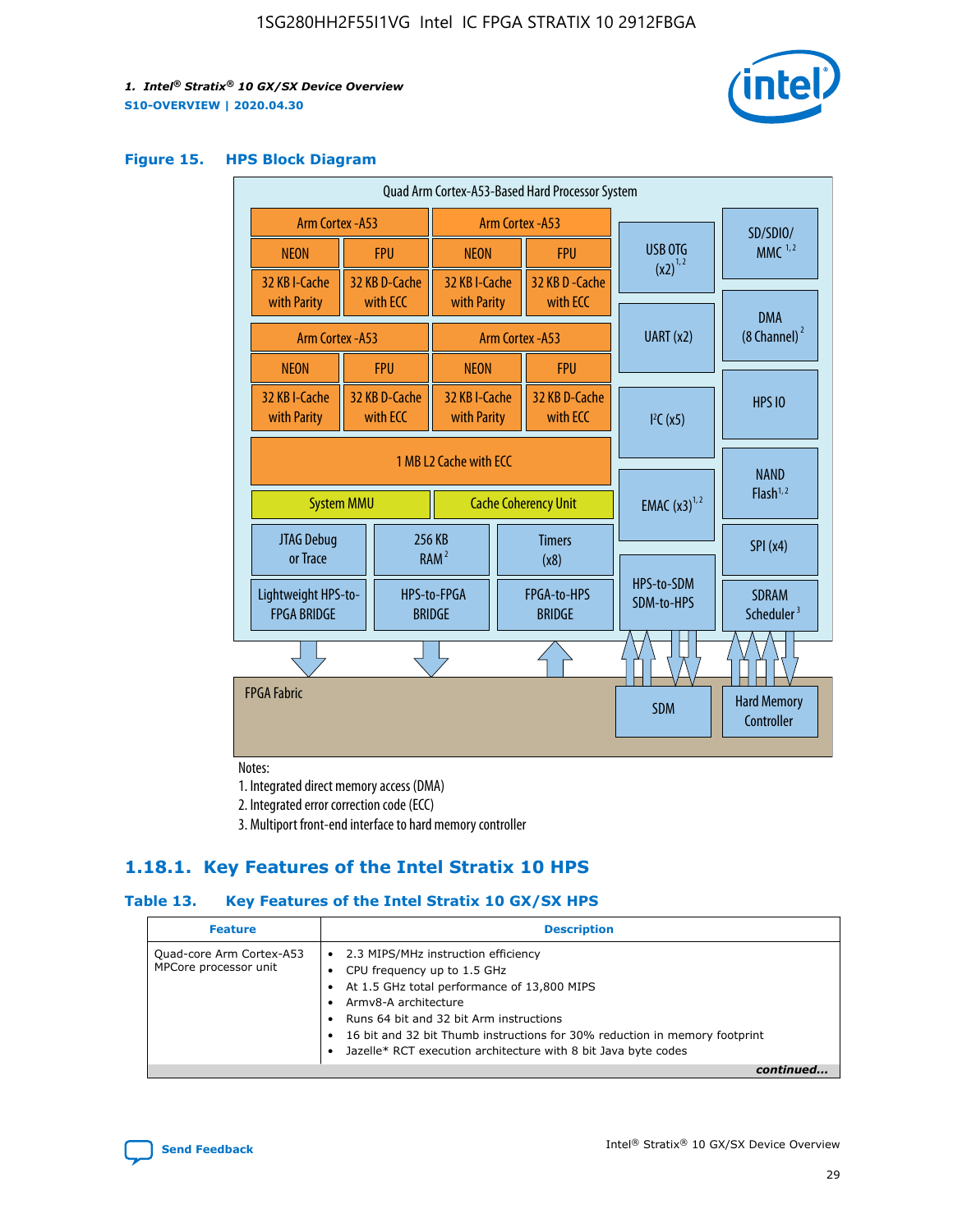

| <b>Feature</b>                                        | <b>Description</b>                                                                                                                                                                                                                                                                                                                                                                                                                                                                                                                                                                                                                                                                                                                                                                                                                                                                                                                                                                                                                                                                                                                                                                                               |
|-------------------------------------------------------|------------------------------------------------------------------------------------------------------------------------------------------------------------------------------------------------------------------------------------------------------------------------------------------------------------------------------------------------------------------------------------------------------------------------------------------------------------------------------------------------------------------------------------------------------------------------------------------------------------------------------------------------------------------------------------------------------------------------------------------------------------------------------------------------------------------------------------------------------------------------------------------------------------------------------------------------------------------------------------------------------------------------------------------------------------------------------------------------------------------------------------------------------------------------------------------------------------------|
|                                                       | Superscalar, variable length, out-of-order pipeline with dynamic branch prediction<br>Improved Arm Neon* media processing engine<br>Single- and double-precision floating-point unit<br>Arm CoreSight* debug and trace technology<br>٠                                                                                                                                                                                                                                                                                                                                                                                                                                                                                                                                                                                                                                                                                                                                                                                                                                                                                                                                                                           |
| <b>System Memory</b><br>Management Unit               | Enables a unified memory model and extends hardware virtualization into peripherals<br>implemented in the FPGA fabric                                                                                                                                                                                                                                                                                                                                                                                                                                                                                                                                                                                                                                                                                                                                                                                                                                                                                                                                                                                                                                                                                            |
| Cache Coherency unit                                  | Changes in shared data stored in cache are propagated throughout the system<br>$\bullet$<br>providing bi-directional coherency for co-processing elements.                                                                                                                                                                                                                                                                                                                                                                                                                                                                                                                                                                                                                                                                                                                                                                                                                                                                                                                                                                                                                                                       |
| Cache                                                 | L1 Cache<br>$\bullet$<br>- 32 KB of instruction cache w/ parity check<br>- 32 KB of L1 data cache w /ECC<br>- Parity checking<br>L <sub>2</sub> Cache<br>$-$ 1MB shared<br>$-$ 8-way set associative<br>- SEU Protection with parity on TAG ram and ECC on data RAM<br>- Cache lockdown support                                                                                                                                                                                                                                                                                                                                                                                                                                                                                                                                                                                                                                                                                                                                                                                                                                                                                                                  |
| On-Chip Memory                                        | 256 KB of scratch on-chip RAM                                                                                                                                                                                                                                                                                                                                                                                                                                                                                                                                                                                                                                                                                                                                                                                                                                                                                                                                                                                                                                                                                                                                                                                    |
| External SDRAM and Flash<br>Memory Interfaces for HPS | Hard memory controller with support for DDR4, DDR3<br>$\bullet$<br>$-$ 40 bit (32 bit + 8 bit ECC) with select packages supporting 72 bit (64 bit + 8 bit<br>ECC)<br>- Support for up to 2666 Mbps DDR4 and 2166 Mbps DDR3 frequencies<br>- Error correction code (ECC) support including calculation, error correction, write-<br>back correction, and error counters<br>- Software Configurable Priority Scheduling on individual SDRAM bursts<br>- Fully programmable timing parameter support for all JEDEC-specified timing<br>parameters<br>- Multiport front-end (MPFE) scheduler interface to the hard memory controller, which<br>supports the $AXI^{\circledR}$ Quality of Service (QoS) for interface to the FPGA fabric<br>NAND flash controller<br>$-$ ONFI 1.0<br>- Integrated descriptor based with DMA<br>- Programmable hardware ECC support<br>- Support for 8 and 16 bit Flash devices<br>Secure Digital SD/SDIO/MMC controller<br>$-$ eMMC 4.5<br>- Integrated descriptor based DMA<br>- CE-ATA digital commands supported<br>- 50 MHz operating frequency<br>Direct memory access (DMA) controller<br>٠<br>$-$ 8-channel<br>- Supports up to 32 peripheral handshake interface<br>continued |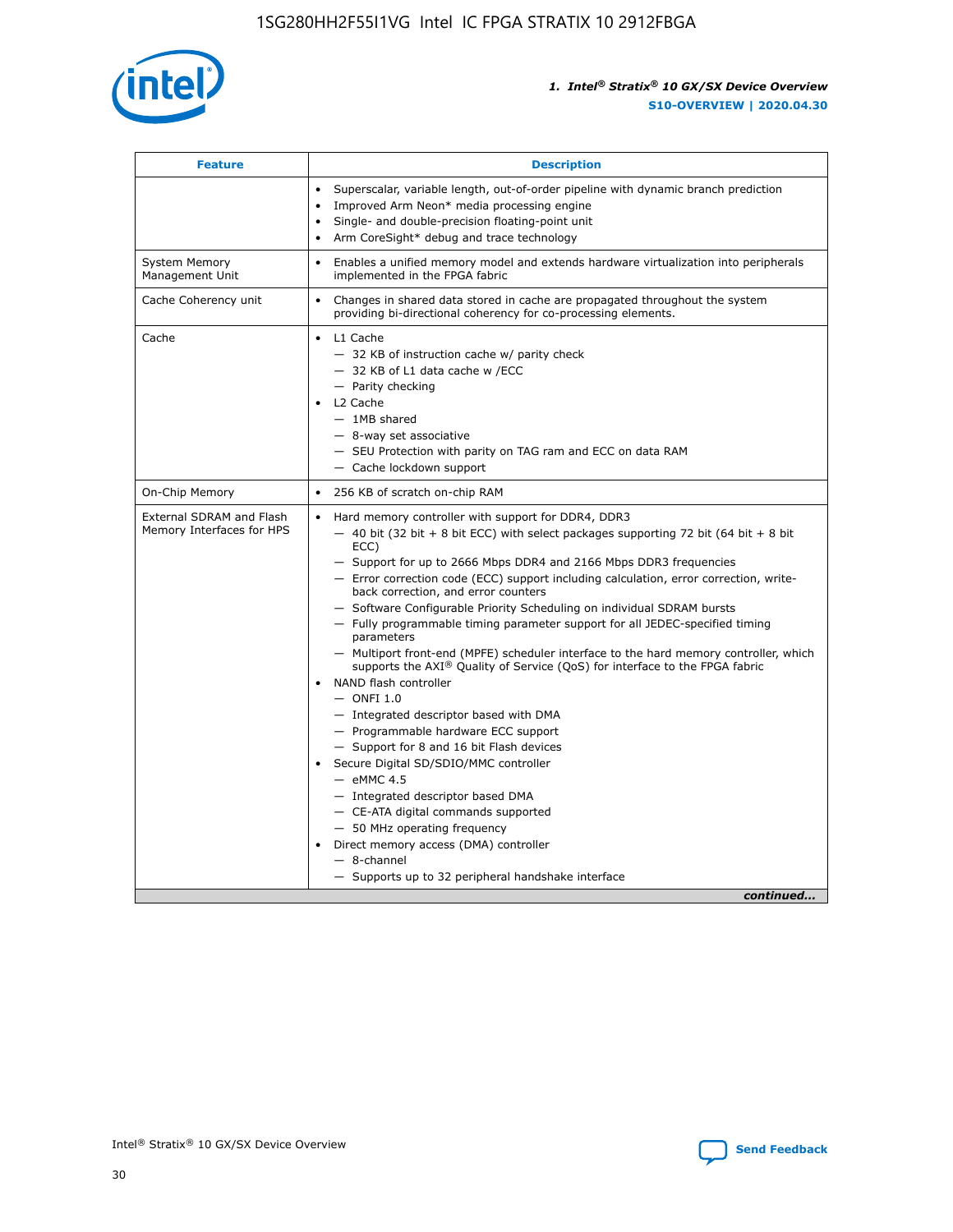

| <b>Feature</b>                         | <b>Description</b>                                                                                                                                                                                                                                                                                                                                                                                                                                                                                                                                                                                                                                                                                                                                                                                                                                                                                                                                                                                                                                                                                                                                                                                                                                                                                                                                                                                                                                                                           |
|----------------------------------------|----------------------------------------------------------------------------------------------------------------------------------------------------------------------------------------------------------------------------------------------------------------------------------------------------------------------------------------------------------------------------------------------------------------------------------------------------------------------------------------------------------------------------------------------------------------------------------------------------------------------------------------------------------------------------------------------------------------------------------------------------------------------------------------------------------------------------------------------------------------------------------------------------------------------------------------------------------------------------------------------------------------------------------------------------------------------------------------------------------------------------------------------------------------------------------------------------------------------------------------------------------------------------------------------------------------------------------------------------------------------------------------------------------------------------------------------------------------------------------------------|
| Communication Interface<br>Controllers | Three 10/100/1000 Ethernet media access controls (MAC) with integrated DMA<br>- Supports RGMII and RMII external PHY Interfaces<br>- Option to support other PHY interfaces through FPGA logic<br>$\bullet$ GMII<br>MII<br>$\bullet$<br>RMII (requires MII to RMII adapter)<br>• RGMII (requires GMII to RGMII adapter)<br>SGMII (requires GMII to SGMII adapter)<br>- Supports IEEE 1588-2002 and IEEE 1588-2008 standards for precision networked<br>clock synchronization<br>- Supports IEEE 802.1Q VLAN tag detection for reception frames<br>- Supports Ethernet AVB standard<br>Two USB On-the-Go (OTG) controllers with DMA<br>- Dual-Role Device (device and host functions)<br>• High-speed (480 Mbps)<br>• Full-speed (12 Mbps)<br>• Low-speed (1.5 Mbps)<br>• Supports USB 1.1 (full-speed and low-speed)<br>- Integrated descriptor-based scatter-gather DMA<br>- Support for external ULPI PHY<br>- Up to 16 bidirectional endpoints, including control endpoint<br>$-$ Up to 16 host channels<br>- Supports generic root hub<br>- Configurable to OTG 1.3 and OTG 2.0 modes<br>Five $I2C$ controllers (three can be used by EMAC for MIO to external PHY)<br>- Support both 100 Kbps and 400 Kbps modes<br>- Support both 7 bit and 10 bit addressing modes<br>- Support Master and Slave operating mode<br>Two UART 16550 compatible<br>- Programmable baud rate up to 115.2 Kbaud<br>Four serial peripheral interfaces (SPI) (2 Masters, 2 Slaves)<br>- Full and Half duplex |
| Timers and I/O                         | Timers<br>- 4 general-purpose timers<br>$-4$ watchdog timers<br>48 HPS direct I/O allow HPS peripherals to connect directly to I/O<br>Up to three IO48 banks may be assigned to HPS for HPS DDR access                                                                                                                                                                                                                                                                                                                                                                                                                                                                                                                                                                                                                                                                                                                                                                                                                                                                                                                                                                                                                                                                                                                                                                                                                                                                                       |
| Interconnect to Logic Core             | • FPGA-to-HPS Bridge<br>- Allows IP bus masters in the FPGA fabric to access to HPS bus slaves<br>- Configurable 32, 64, or 128 bit AMBA AXI interface<br>HPS-to-FPGA Bridge<br>- Allows HPS bus masters to access bus slaves in FPGA fabric<br>- Configurable 32, 64, or 128 bit AMBA AXI interface allows high-bandwidth HPS<br>master transactions to FPGA fabric<br>HPS-to-SDM and SDM-to-HPS Bridges<br>- Allows the HPS to reach the SDM block and the SDM to bootstrap the HPS<br>Light Weight HPS-to-FPGA Bridge<br>- Light weight 32 bit AXI interface suitable for low-latency register accesses from HPS<br>to soft peripherals in FPGA fabric<br>FPGA-to-HPS SDRAM Bridge<br>- Up to three AMBA AXI interfaces supporting 32, 64, or 128 bit data paths                                                                                                                                                                                                                                                                                                                                                                                                                                                                                                                                                                                                                                                                                                                          |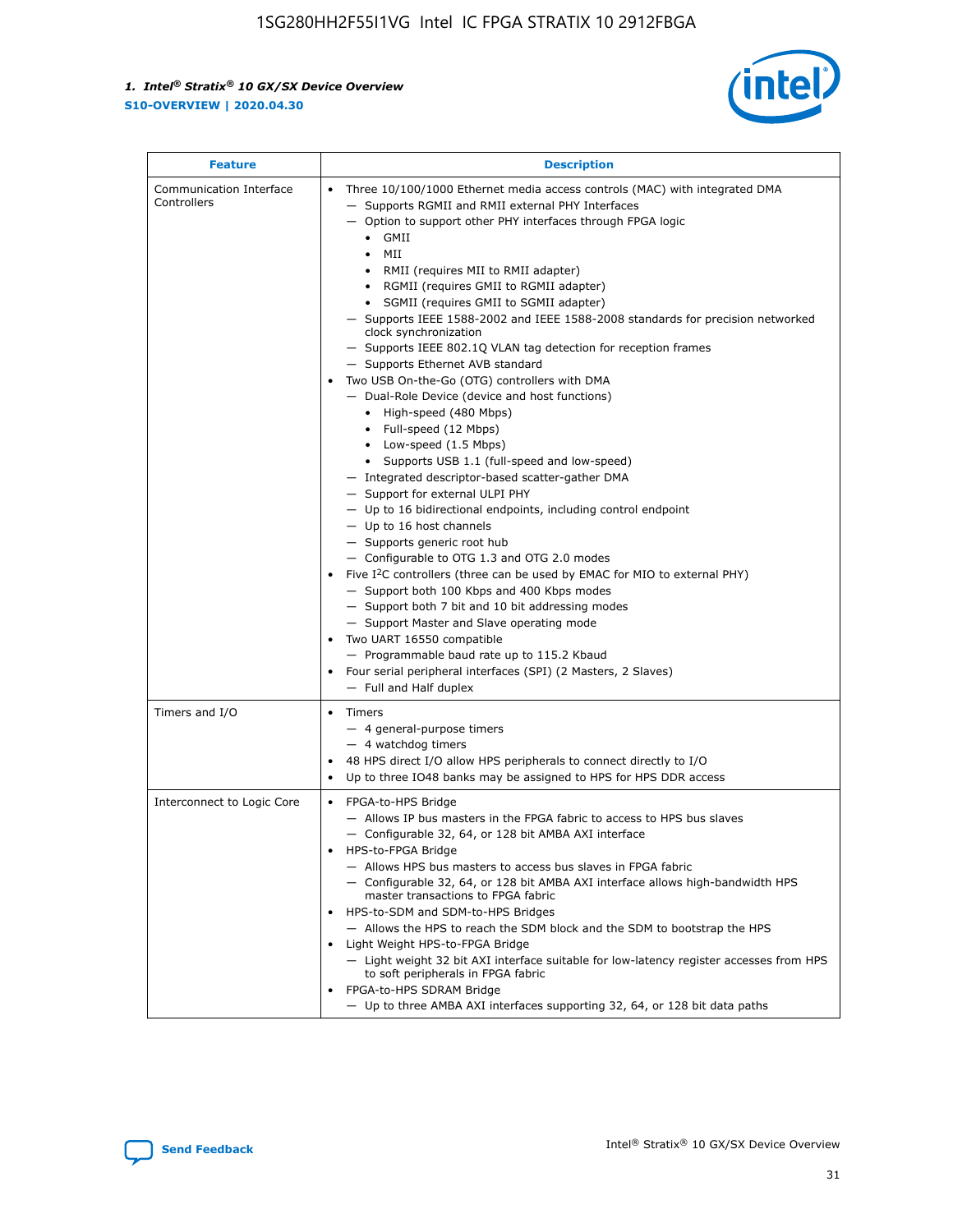

## **1.19. Power Management**

Intel Stratix 10 devices use the advanced Intel 14 nm tri-gate process technology, the all new Intel Hyperflex core architecture to enable Hyper-Folding, power gating, and several optional power reduction techniques to reduce total power consumption by as much as 70% compared to previous generation high-performance Stratix V devices.

Intel Stratix 10 standard power devices (-V) are SmartVID devices. The core voltage supplies (VCC and VCCP) for each SmartVID device must be driven by a PMBus voltage regulator dedicated to that Intel Stratix 10 device. Use of a PMBus voltage regulator for each SmartVID (-V) device is mandatory; it is not an option. A code is programmed into each SmartVID device during manufacturing that allows the PMBus voltage regulator to operate at the optimum core voltage to meet the device performance specifications.

With the new Intel Hyperflex core architecture, designs can run 2X faster than previous generation FPGAs. With 2X performance and same required throughput, architects can cut the data path width in half to save power. This optimization is called Hyper-Folding. Additionally, power gating reduces static power of unused resources in the FPGA by powering them down. The Intel Quartus Prime software automatically powers down specific unused resource blocks such as DSP and M20K blocks, at configuration time.

The optional power reduction techniques in Intel Stratix 10 devices include:

• **Available Low Static Power Devices**—Intel Stratix 10 devices are available with a fixed core voltage that provides lower static power than the SmartVID standard power devices, while maintaining device performance

Furthermore, Intel Stratix 10 devices feature Intel's low power transceivers and include a number of hard IP blocks that not only reduce logic resources but also deliver substantial power savings compared to soft implementations. In general, hard IP blocks consume up to 50% less power than the equivalent soft logic implementations.

## **1.20. Device Configuration and Secure Device Manager (SDM)**

All Intel Stratix 10 devices contain a Secure Device Manager (SDM), which is a dedicated triple-redundant processor that serves as the point of entry into the device for all JTAG and configuration commands. The SDM also bootstraps the HPS in SoC devices ensuring that the HPS can boot using the same security features that the FPGA devices have.

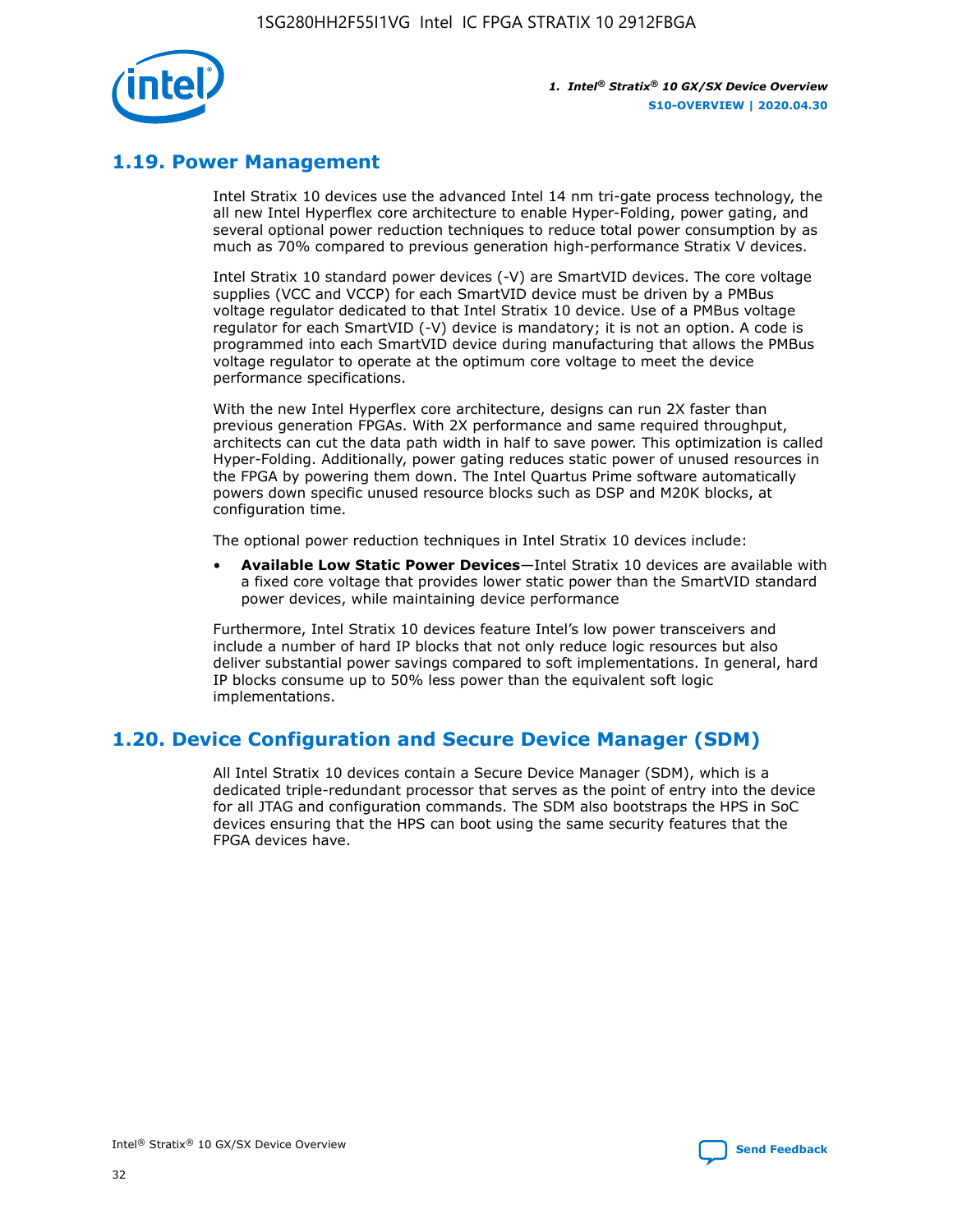





During configuration, Intel Stratix 10 devices are divided into logical sectors, each of which is managed by a local sector manager (LSM). The SDM passes configuration data to each of the LSMs across the on-chip configuration network. This allows the sectors to be configured independently, one at a time, or in parallel. This approach achieves simplified sector configuration and reconfiguration, as well as reduced overall configuration time due to the inherent parallelism. The same sector-based approach is used to respond to single-event upsets and security attacks.

While the sectors provide a logical separation for device configuration and reconfiguration, they overlay the normal rows and columns of FPGA logic and routing. This means there is no impact to the Intel Quartus Prime software place and route, and no impact to the timing of logic signals that cross the sector boundaries.

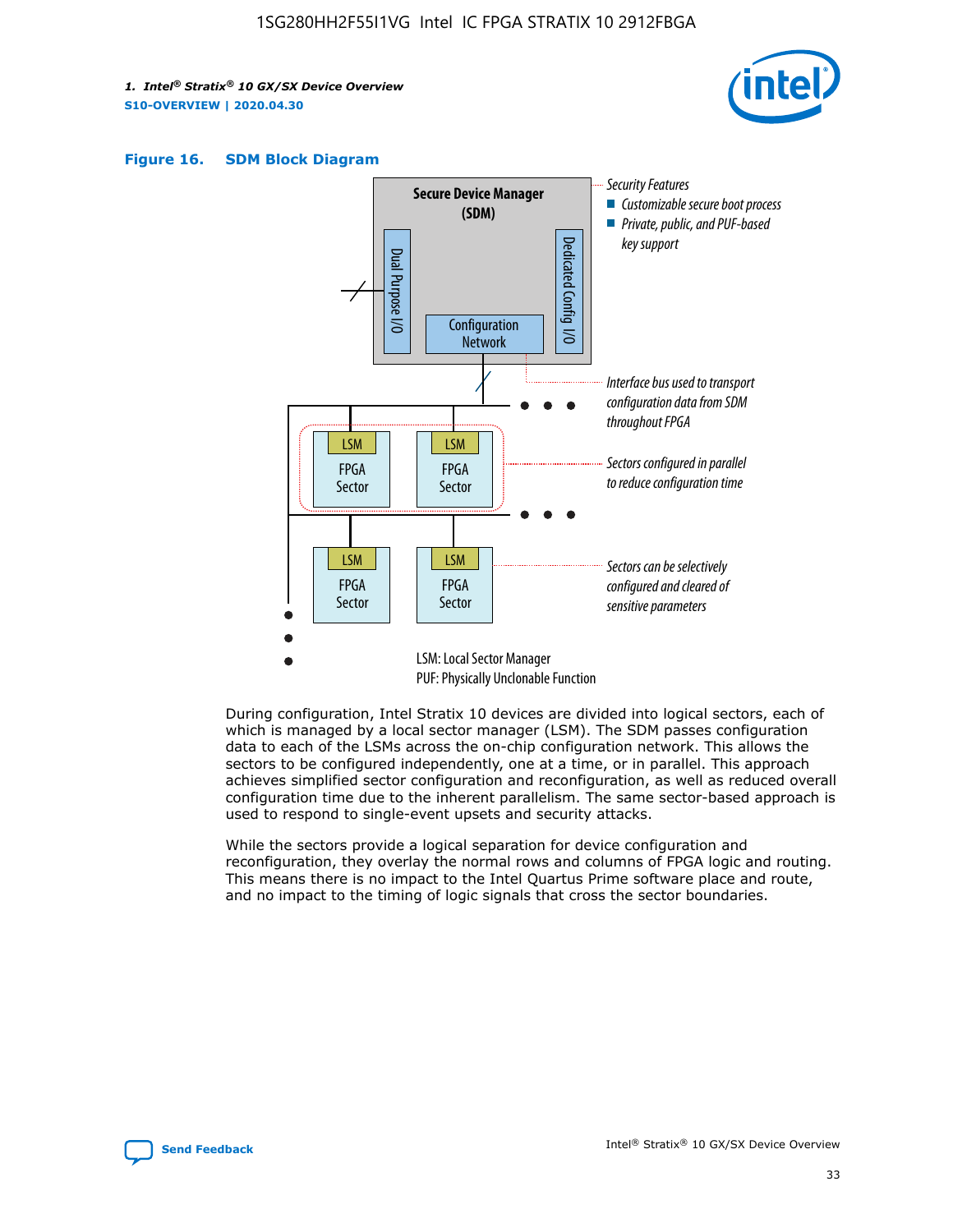

The SDM enables robust, secure, fully-authenticated device configuration. It also allows for customization of the configuration scheme, which can enhance device security. For configuration and reconfiguration, this approach offers a variety of advantages:

- Dedicated secure configuration manager
- Reduced device configuration time, because sectors are configured in parallel
- Updateable configuration process
- Reconfiguration of one or more sectors independent of all other sectors
- Zeroization of individual sectors or the complete device

The SDM also provides additional capabilities such as register state readback and writeback to support ASIC prototyping and other applications.

## **1.21. Device Security**

Building on top of the robust security features present in the previous generation devices, Intel Stratix 10 FPGAs and SoCs include a number of new and innovative security enhancements. These features are also managed by the SDM, tightly coupling device configuration and reconfiguration with encryption, authentication, key storage and anti-tamper services.

Security services provided by the SDM include:

- Bitstream encryption
- Multi-factor authentication
- Hard encryption and authentication acceleration; AES-256, SHA-256/384, ECDSA-256/384
- Volatile and non-volatile encryption key storage and management
- Boot code authentication for the HPS
- Physically Unclonable Function (PUF) service
- Updateable configuration process
- Secure device maintenance and upgrade functions
- Side channel attack protection
- Scripted response to sensor inputs and security attacks, including selective sector zeroization
- Readback, JTAG and test mode disable
- Enhanced response to single-event upsets (SEU)
- Black key provisioning
- Physical anti-tamper

See the *Intel Stratix 10 Device Security User Guide* for a complete list of all security features.

The SDM and associated security services provide a robust, multi-layered security solution for your Intel Stratix 10 design.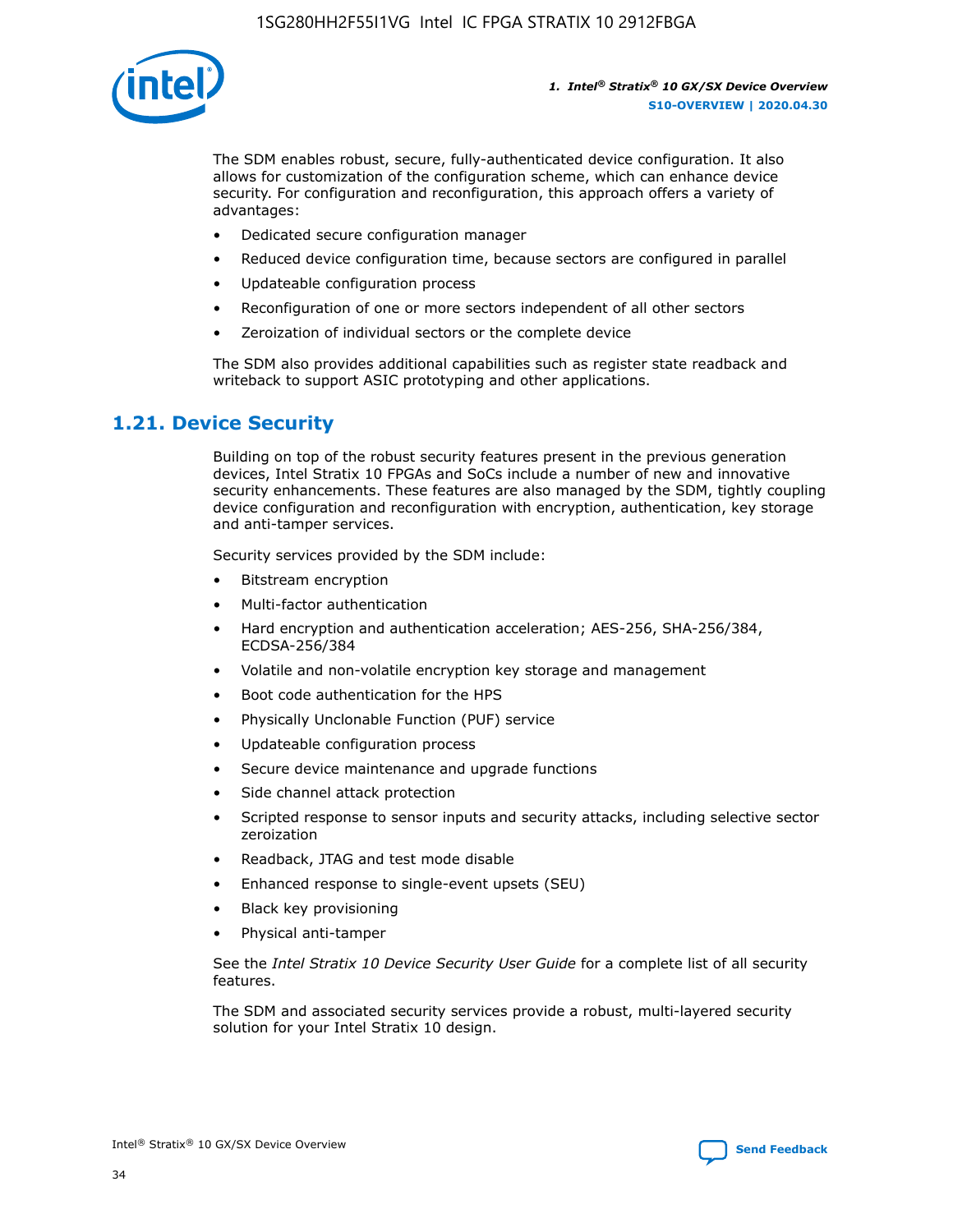

#### **Table 14. Device Security**

| <b>Intel Stratix 10 Family Variant</b> | <b>Bitstream Authentication</b> | <b>Advanced Security Features</b> <sup>(12)</sup> |
|----------------------------------------|---------------------------------|---------------------------------------------------|
| GX/SX                                  | All devices                     | -AS suffix part number required                   |

#### **Related Information**

- [My Intel Support](https://www.intel.com/content/www/us/en/programmable/my-intel/mal-home.html)
- [Intel Stratix 10 Device Security User Guide](https://www.intel.com/content/www/us/en/programmable/documentation/ndq1483601370898.html#wcd1483611014402)

## **1.22. Configuration via Protocol Using PCI Express**

Configuration via protocol using PCI Express allows the FPGA to be configured across the PCI Express bus, simplifying the board layout and increasing system integration. Making use of the embedded PCI Express hard IP operating in autonomous mode before the FPGA is configured, this technique allows the PCI Express bus to be powered up and active within the 100 ms time allowed by the PCI Express specification. Intel Stratix 10 devices also support partial reconfiguration across the PCI Express bus which reduces system down time by keeping the PCI Express link active while the device is being reconfigured.

## **1.23. Partial and Dynamic Reconfiguration**

Partial reconfiguration allows you to reconfigure part of the FPGA while other sections continue running. This capability is required in systems where uptime is critical, because it allows you to make updates or adjust functionality without disrupting services.

In addition to lowering power and cost, partial reconfiguration also increases the effective logic density by removing the necessity to place in the FPGA those functions that do not operate simultaneously. Instead, these functions can be stored in external memory and loaded as needed. This reduces the size of the required FPGA by allowing multiple applications on a single FPGA, saving board space and reducing power. The partial reconfiguration process is built on top of the proven incremental compile design flow in the Intel Quartus Prime design software

Dynamic reconfiguration in Intel Stratix 10 devices allows transceiver data rates, protocols and analog settings to be changed dynamically on a channel-by-channel basis while maintaining data transfer on adjacent transceiver channels. Dynamic reconfiguration is ideal for applications that require on-the-fly multiprotocol or multirate support. Both the PMA and PCS blocks within the transceiver can be reconfigured using this technique. Dynamic reconfiguration of the transceivers can be used in conjunction with partial reconfiguration of the FPGA to enable partial reconfiguration of both core and transceivers simultaneously.

## **1.24. Fast Forward Compile**

The innovative Fast Forward Compile feature in the Intel Quartus Prime software identifies performance bottlenecks in your design and provides detailed, step-by-step performance improvement recommendations that you can then implement. The Compiler reports estimates of the maximum operating frequency that can be achieved

<sup>(12)</sup> Contact My Intel Support for additional information.

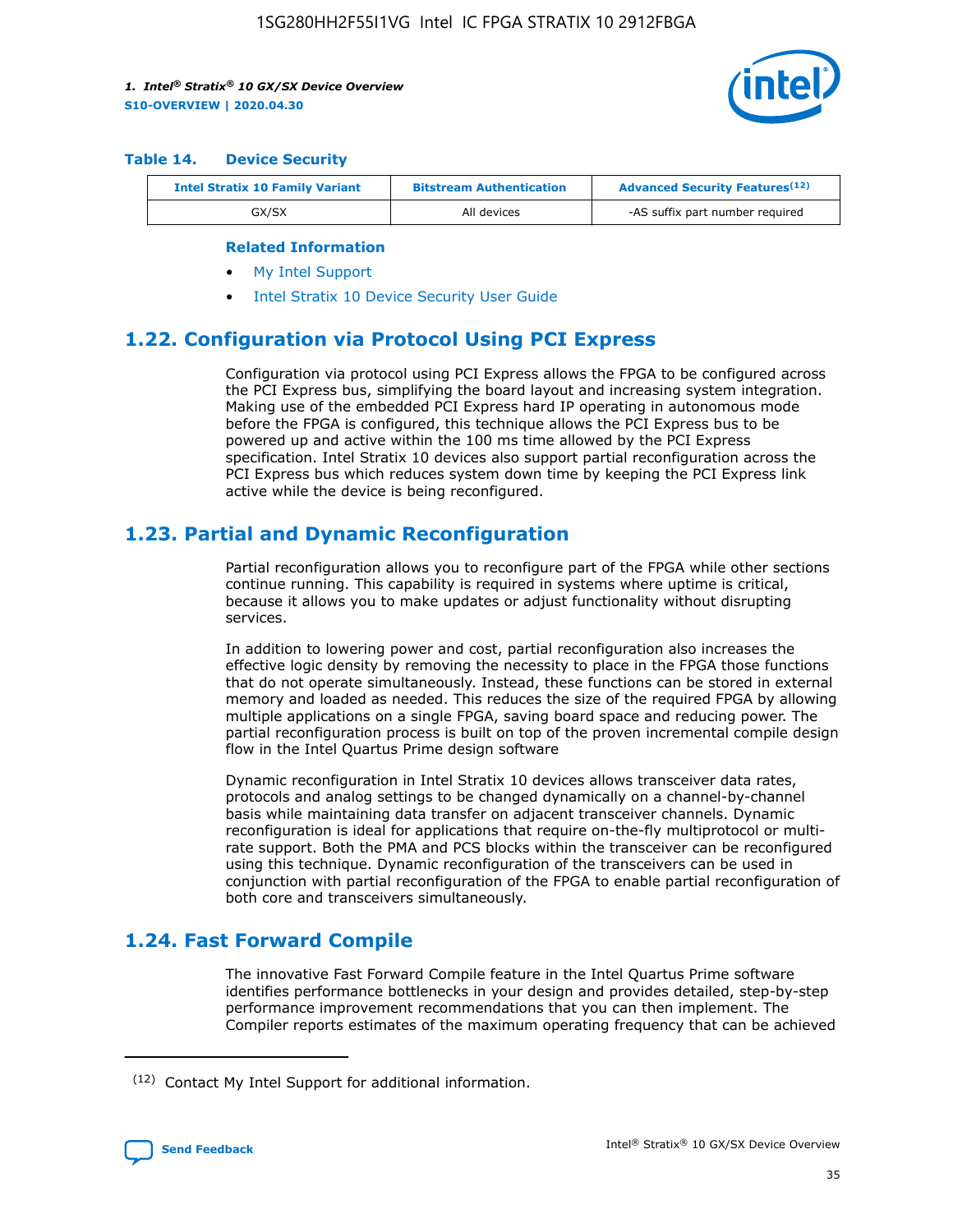

by applying the recommendations. As part of the new Hyper-Aware design flow, Fast Forward Compile maximizes the performance of your Intel Stratix 10 design and achieves rapid timing closure.

Previously, this type of optimization required multiple time-consuming design iterations, including full design re-compilation to determine the effectiveness of the changes. Fast Forward Compile enables you to make better decisions about where to focus your optimization efforts, and how to increase your design performance and throughput. This technique removes much of the guesswork of performance exploration, resulting in fewer design iterations and as much as 2X core performance gains for Intel Stratix 10 designs.

## **1.25. Single Event Upset (SEU) Error Detection and Correction**

Intel Stratix 10 FPGAs and SoCs offer robust SEU error detection and correction circuitry. The detection and correction circuitry includes protection for Configuration RAM (CRAM) programming bits and user memories. The CRAM is protected by a continuously running parity checker circuit with integrated ECC that automatically corrects one or two bit errors and detects higher order multibit errors.

The physical layout of the CRAM array is optimized to make the majority of multi-bit upsets appear as independent single-bit or double-bit errors which are automatically corrected by the integrated CRAM ECC circuitry. In addition to the CRAM protection, user memories also include integrated ECC circuitry and are layout optimized for error detection and correction.

The SEU error detection and correction hardware is supported by both soft IP and the Intel Quartus Prime software to provide a complete SEU mitigation solution. The components of the complete solution include:

- Hard error detection and correction for CRAM and user M20K memory blocks
- Optimized physical layout of memory cells to minimize probability of SEU
- Sensitivity processing soft IP that reports if CRAM upset affects a used or unused bit
- Fault injection soft IP with the Intel Quartus Prime software support that changes state of CRAM bits for testing purposes
- Hierarchy tagging in the Intel Quartus Prime software
- Triple Mode Redundancy (TMR) used for the Secure Device Manager and critical on-chip state machines

In addition to the SEU mitigation features listed above, the Intel 14 nm tri-gate process technology used for Intel Stratix 10 devices is based on FinFET transistors which have reduced SEU susceptibility versus conventional planar transistors.

## **1.26. Document Revision History for the Intel Stratix 10 GX/SX Device Overview**

| <b>Document</b><br><b>Version</b> | <b>Changes</b>             |
|-----------------------------------|----------------------------|
| 2020.04.30                        | Made the following change: |
|                                   | continued                  |

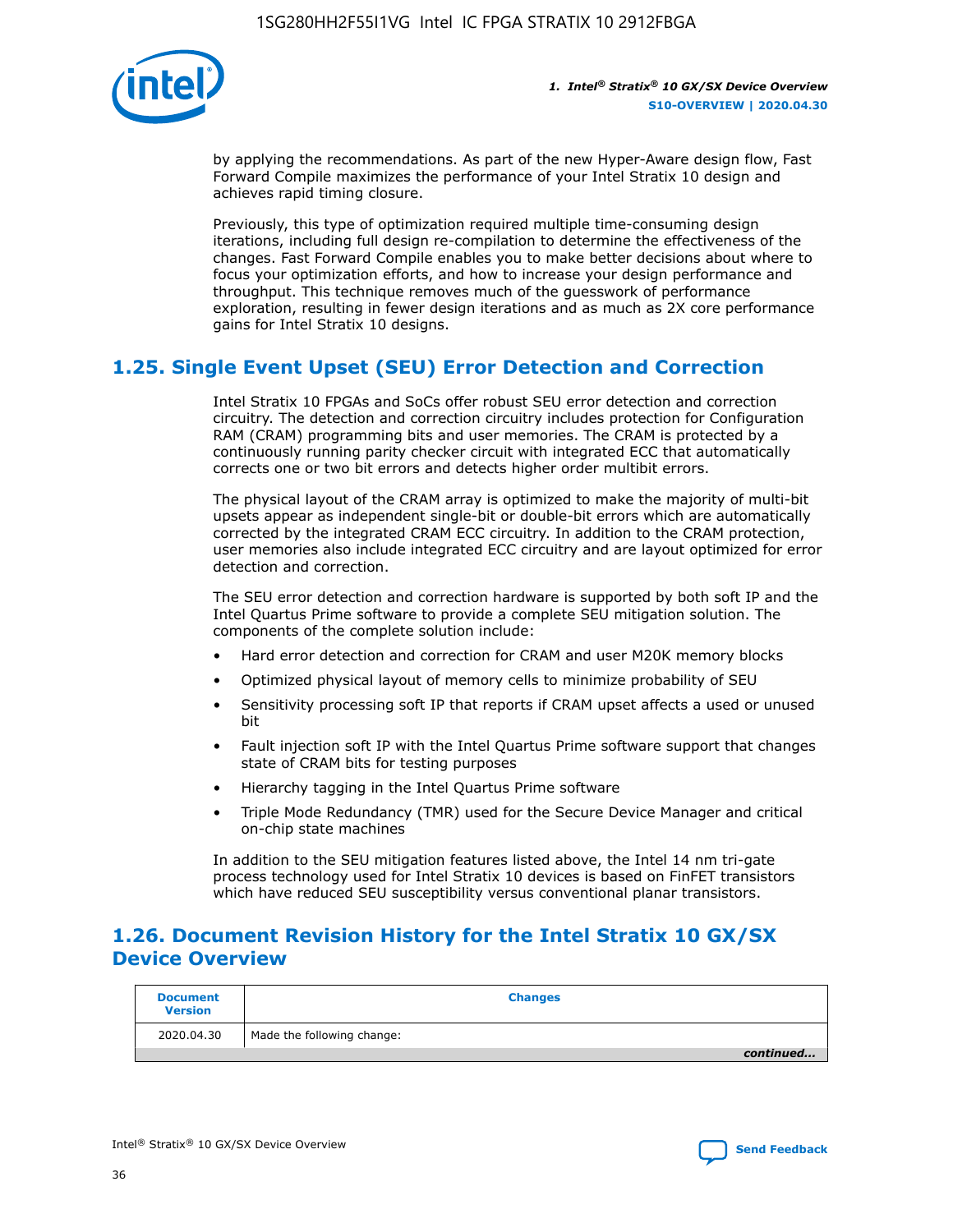

| <b>Document</b><br><b>Version</b> | <b>Changes</b>                                                                                                                                                                                                                                                                                                                                                                                                                                                                                                                                                                                                                                                                                                                                                                                                                                                                                                                                                                                              |
|-----------------------------------|-------------------------------------------------------------------------------------------------------------------------------------------------------------------------------------------------------------------------------------------------------------------------------------------------------------------------------------------------------------------------------------------------------------------------------------------------------------------------------------------------------------------------------------------------------------------------------------------------------------------------------------------------------------------------------------------------------------------------------------------------------------------------------------------------------------------------------------------------------------------------------------------------------------------------------------------------------------------------------------------------------------|
|                                   | Added the GX 10M variant.                                                                                                                                                                                                                                                                                                                                                                                                                                                                                                                                                                                                                                                                                                                                                                                                                                                                                                                                                                                   |
| 2020.03.24                        | Made the following changes:<br>Added advanced security (-AS) devices.<br>Added level shifter details for the Intel Stratix 10 SX/GX 400 device.                                                                                                                                                                                                                                                                                                                                                                                                                                                                                                                                                                                                                                                                                                                                                                                                                                                             |
| 2019.08.19                        | Made the following changes:<br>Added composition details for the leaded and lead-free contact device options.<br>$\bullet$<br>Updated the I/O PLL counts.                                                                                                                                                                                                                                                                                                                                                                                                                                                                                                                                                                                                                                                                                                                                                                                                                                                   |
| 2019.02.15                        | Made the following changes:<br>Changed the number of included logic elements globally.<br>$\bullet$<br>Removed logic density 450, logic density 550, and package code 48 from the "Sample Ordering<br>$\bullet$<br>Code and Available Options for Intel Stratix 10 Devices" figure.<br>Updated description of the higher density in the "Innovations in Intel Stratix 10 FPGAs and SoCs"<br>section.<br>Updated description of the general purpose I/Os in the "Intel Stratix 10 FPGA and SoC Common<br>$\bullet$<br>Device Features" table.<br>Removed support for LPDDR3 globally.<br>Updated the "Intel Stratix 10 FPGA and SoC Architecture Block Diagram" figure.<br>$\bullet$<br>Updated the "Intel Stratix 10 GX/SX FPGA and SoC Family Plan-FPGA Core (part 1)" table.<br>$\bullet$<br>Updated the "Intel Stratix 10 GX/SX FPGA and SoC Family Plan-Interconnects, PLLs and Hard IP<br>(part 2)" table.<br>Updated and merged the "Intel Stratix 10 GX/SX FPGA and SoC Family Package Plan" tables. |
| 2018.08.08                        | Made the following changes:<br>Changed the specs for QDRII+ and QDRII+ Xtreme and added specs for QDRIV in the "External<br>$\bullet$<br>Memory Interface Performance" table.<br>Updated description of the power options in the "Sample Ordering Code and Available Options for<br>Intel Stratix 10 Devices" figure.<br>Changed the description of the technology and power management features in the "Intel Stratix 10<br>FPGA and SoC Common Device Features" table.<br>Changed the description of SmartVID in the "Power Management" section.<br>Changed the direction arrow from the coefficient registers block in the "DSP Block: High Precision<br>$\bullet$<br>Fixed Point Mode" figure.                                                                                                                                                                                                                                                                                                          |
| 2017.10.30                        | Made the following changes:<br>Removed the embedded eSRAM feature globally.<br>$\bullet$<br>Removed the Low Power (VID) and Military operating temperature options, and package code 53<br>$\bullet$<br>from the "Sample Ordering Code and Available Options for Stratix 10 Devices" figure.<br>Changed the Maximum transceiver data rate (chip-to-chip) specification for L-Tile devices in the<br>"Key Features of Intel Stratix 10 Devices Compared to Stratix V Devices" table.                                                                                                                                                                                                                                                                                                                                                                                                                                                                                                                         |
| 2016.10.31                        | Made the following changes:<br>• Changed the number of available transceivers to 96, globally.<br>Changed the single-precision floating point performance to 10 TFLOP, globally.<br>Changed the maximum datarate to 28.3 Gbps, globally.<br>٠<br>Changed some of the features listed in the "Stratix 10 GX/SX Device Overview" section.<br>$\bullet$<br>Changed descriptions for the GX and SX devices in the "Stratix 10 Family Variants" section.<br>$\bullet$<br>Changed the "Sample Ordering Code and Available Options for Stratix 10 Devices" figure.<br>Changed the features listed in the "Key Features of Stratix 10 Devices Compared to Stratix V<br>Devices" table.<br>Changed the descriptions of the following areas of the "Stratix 10 FPGA and SoC Common Device<br>Features" table:<br>- Transceiver hard IP<br>- Internal memory blocks<br>- Core clock networks<br>- Packaging<br>Reorganized and updated all tables in the "Stratix 10 FPGA and SoC Family Plan" section.                |
|                                   | continued                                                                                                                                                                                                                                                                                                                                                                                                                                                                                                                                                                                                                                                                                                                                                                                                                                                                                                                                                                                                   |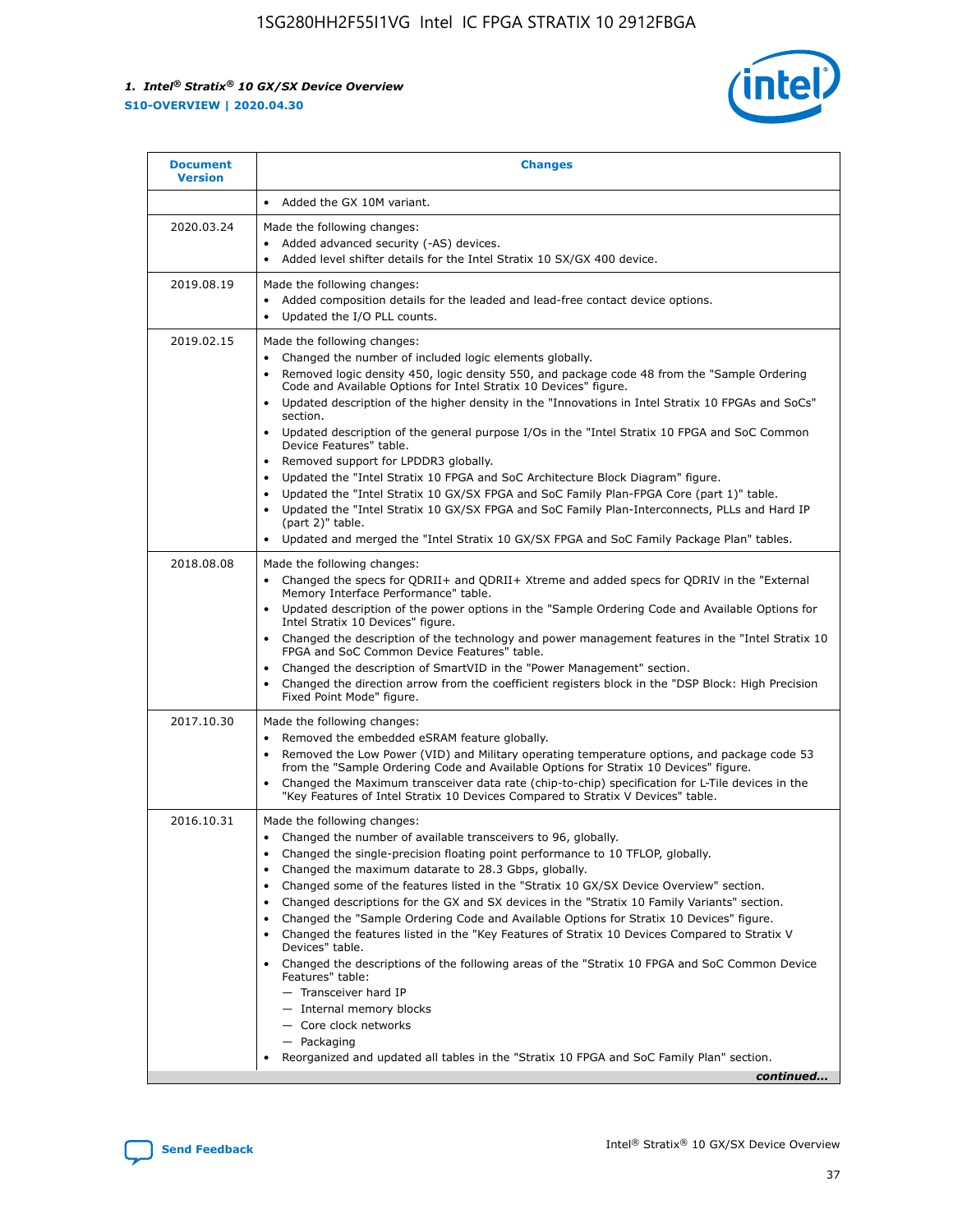

| <b>Document</b><br><b>Version</b> | <b>Changes</b>                                                                                                                                                                                                                                                                                                                                                                                                                                                                                                                                                                                                                                                                                                                                                                                                                                                                                                                                                                                     |
|-----------------------------------|----------------------------------------------------------------------------------------------------------------------------------------------------------------------------------------------------------------------------------------------------------------------------------------------------------------------------------------------------------------------------------------------------------------------------------------------------------------------------------------------------------------------------------------------------------------------------------------------------------------------------------------------------------------------------------------------------------------------------------------------------------------------------------------------------------------------------------------------------------------------------------------------------------------------------------------------------------------------------------------------------|
|                                   | Removed the "Migration Between Arria 10 FPGAs and Stratix 10 FPGAs" section.<br>Removed footnotes from the "Transceiver PCS Features" table.<br>Changed the HMC description in the "External Memory and General Purpose I/O" section.<br>Changed the number of fPLLs in the "Fractional Synthesis PLLs and I/O PLLs" section.<br>Clarified HMC data width support in the "Key Features of the Stratix 10 HPS" table.<br>Changed the description in the "Internal Embedded Memory" section.<br>Changed the datarate for the Standard PCS and SDI PCS features in the "Transceiver PCS Features"<br>table.<br>Added a note to the "PCI Express Gen1/Gen2/Gen3 Hard IP" section.<br>Updated the "Key Features of the Stratix 10 HPS" table.<br>Changed the description for the Cache coherency unit in the "Key Features of the Stratix 10 HPS"<br>table.<br>Changed the description for the external SDRAM and Flash memory interfaces for HPS in the "Key<br>Features of the Stratix 10 HPS" table. |
| 2015.12.04                        | Initial release.                                                                                                                                                                                                                                                                                                                                                                                                                                                                                                                                                                                                                                                                                                                                                                                                                                                                                                                                                                                   |